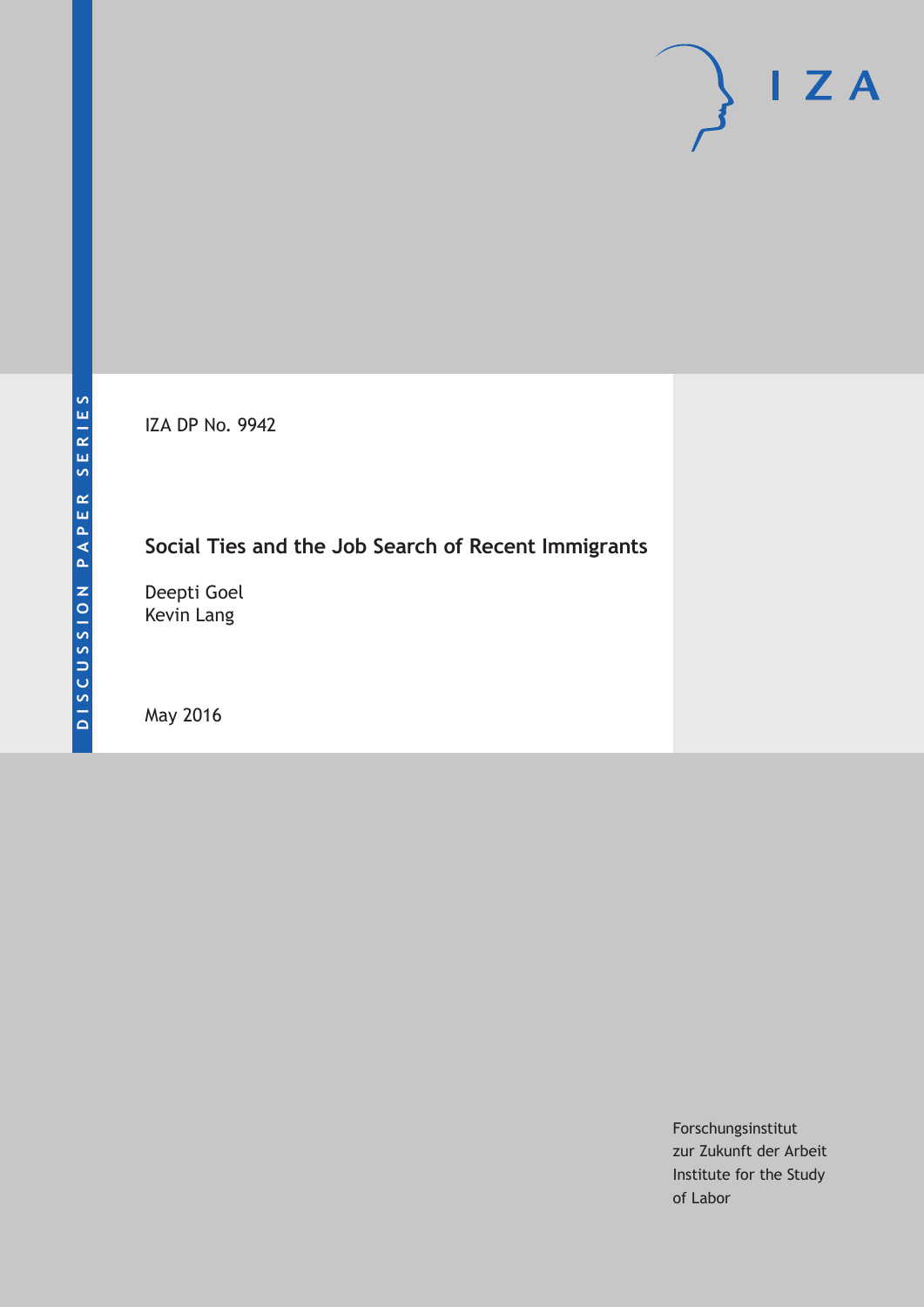# **Social Ties and the Job Search of Recent Immigrants**

# **Deepti Goel**

*Delhi School of Economics and IZA* 

### **Kevin Lang**

*Boston University, NBER and IZA* 

### Discussion Paper No. 9942 May 2016

IZA

P.O. Box 7240 53072 Bonn Germany

Phone: +49-228-3894-0 Fax: +49-228-3894-180 E-mail: iza@iza.org

Any opinions expressed here are those of the author(s) and not those of IZA. Research published in this series may include views on policy, but the institute itself takes no institutional policy positions. The IZA research network is committed to the IZA Guiding Principles of Research Integrity.

The Institute for the Study of Labor (IZA) in Bonn is a local and virtual international research center and a place of communication between science, politics and business. IZA is an independent nonprofit organization supported by Deutsche Post Foundation. The center is associated with the University of Bonn and offers a stimulating research environment through its international network, workshops and conferences, data service, project support, research visits and doctoral program. IZA engages in (i) original and internationally competitive research in all fields of labor economics, (ii) development of policy concepts, and (iii) dissemination of research results and concepts to the interested public.

IZA Discussion Papers often represent preliminary work and are circulated to encourage discussion. Citation of such a paper should account for its provisional character. A revised version may be available directly from the author.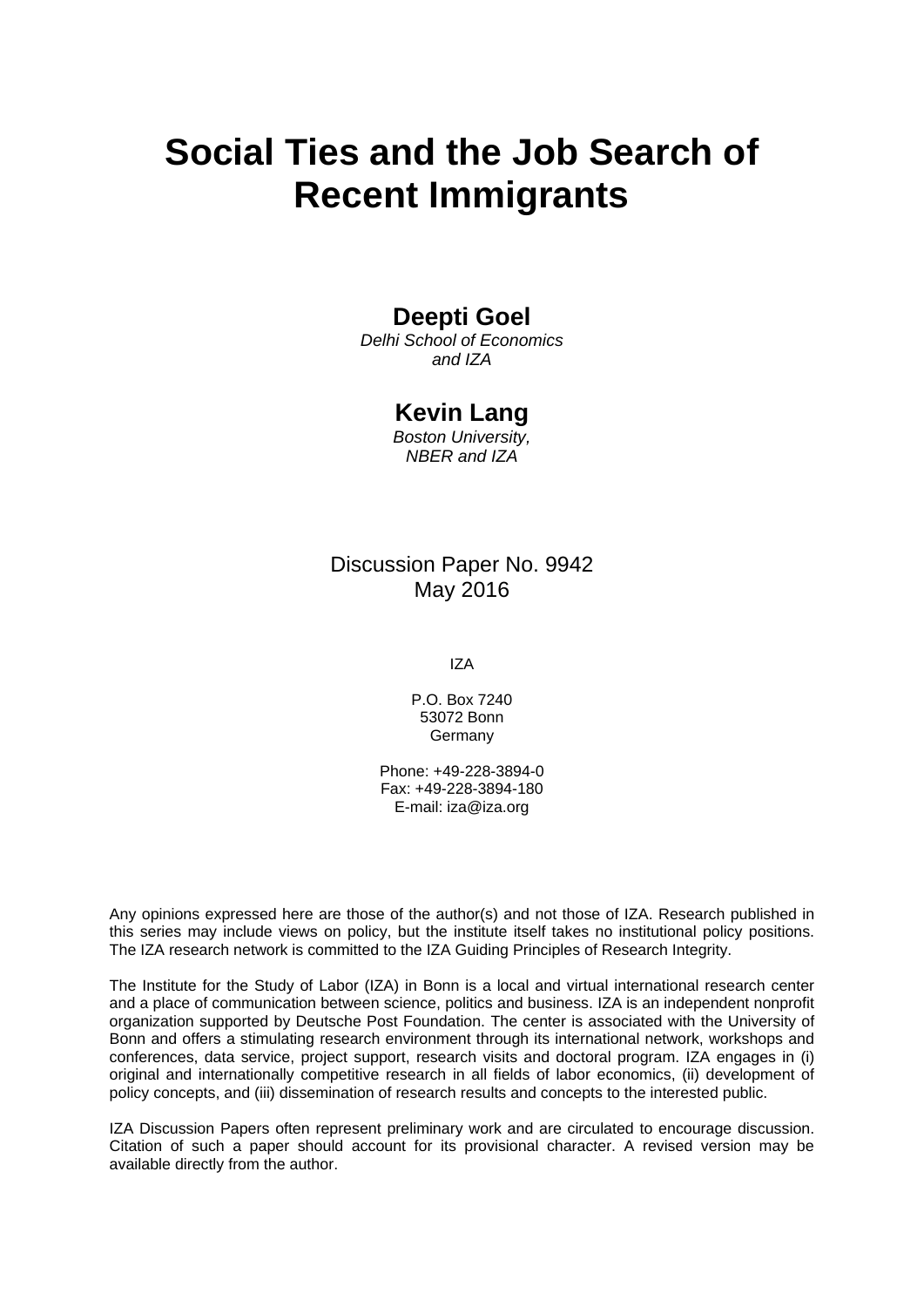IZA Discussion Paper No. 9942 May 2016

# **ABSTRACT**

# **Social Ties and the Job Search of Recent Immigrants\***

In this paper we highlight a specific mechanism through which social networks help in job search. We characterize the strength of a network by its likelihood of providing a job offer. Using a theoretical model we show that the wage differential in jobs found using networks versus those found using formal channels, decreases as the network becomes stronger. We verify this result for recent immigrants to Canada for whom a strong network is captured by the presence of a 'close tie.' Furthermore, structural estimates confirm that the presence of a close tie operates by increasing the likelihood of generating a job offer from the network rather than by altering the wage distribution from which an offer is drawn.

JEL Classification: J3

Keywords: job search, migration, networks

Corresponding author:

 $\overline{\phantom{a}}$ 

Deepti Goel Delhi School of Economics University of Delhi Delhi 110007 India E-mail: deepti@econdse.org

<sup>\*</sup> We thank the Canadian Labour Market and Skills Researcher Network for funding this research. We also thank its reviewers, David Dorn and participants at the CLSRN conference, Growth and Development conference at ISI Delhi, the NBER Summer Institute and at seminars and workshops at CEMFI, Collegio Carlo Alberto, EIEF, the IZA, the London School of Economics, Northeastern, Singapore Management University, SOLE, Universitat Autonoma de Barcelona, Universitat Pompeu Fabra, University College London and the University of New South Wales for helpful comments. We are grateful to Miles Corak for enabling access to the data housed in Statistics Canada, Ottawa, Canada. The views expressed herein are those of the authors and do not necessarily reflect the views of the Canadian Labour Market and Skills Researcher Network or of Statistics Canada.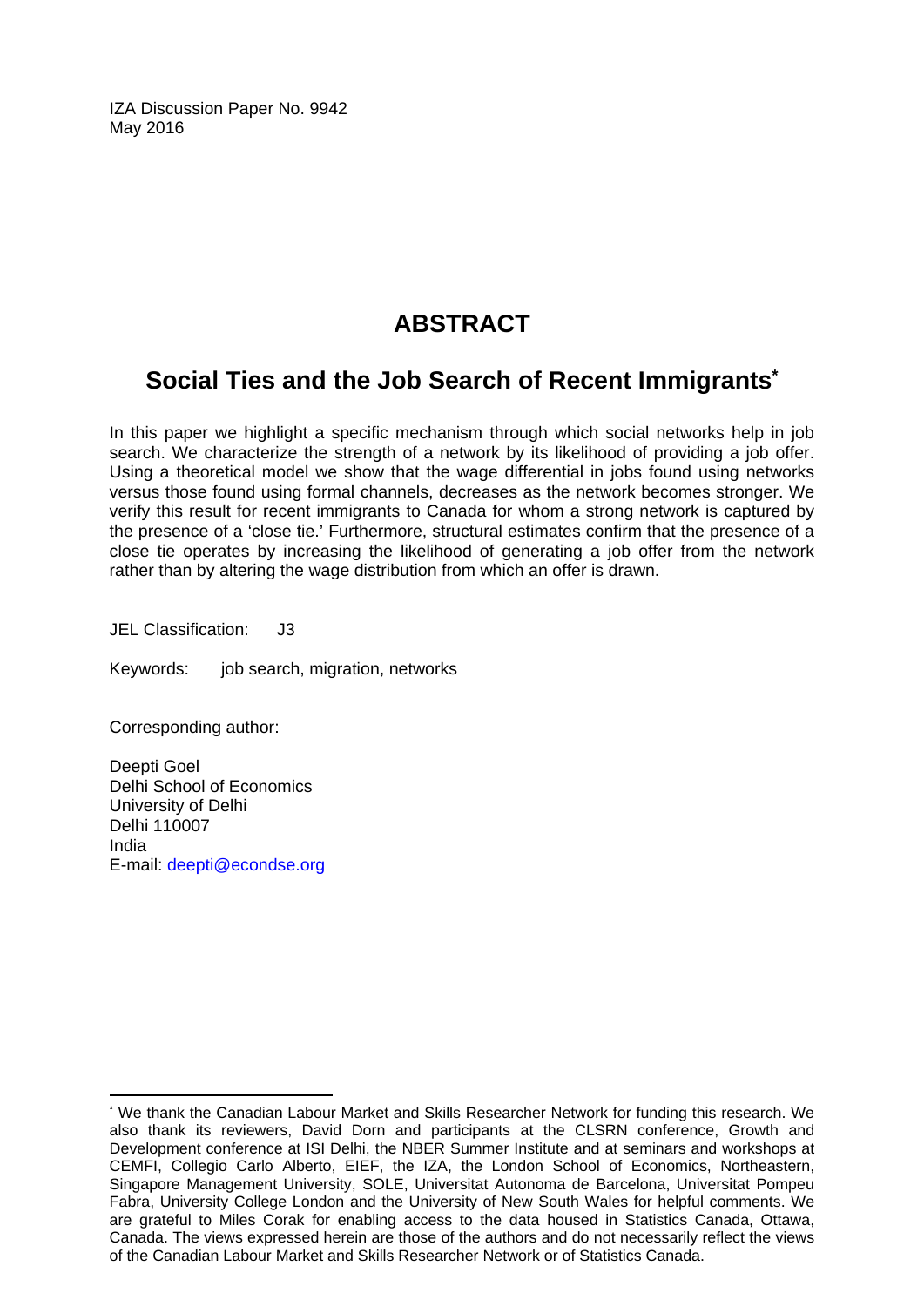# **1 Introduction**

Social networks have long been viewed as reservoirs of information that help match job seekers with vacancies (Ioannides and Loury 2004; Calvo-Armengol and Jackson 2004, 2007).<sup>1</sup> In a review of literature spanning the last three decades, covering the United States and other countries, Topa (2011) notes that at least half of all jobs are typically found through informal contacts. While the importance of networks in job search has been firmly established, not much is known about the channels through which they operate. We show that in the case of very recent immigrants to Canada, effective networks operate by providing a greater number of job offers rather than by altering the type of offers.

Drawing on Montgomery (1992), we model the effect of increasing the likelihood of receiving a job offer from the network. We derive the counter-intuitive implication that observed difference in wages in jobs found using networks versus those found using formal channels decreases as network strength, defined as the probability of generating a job offer, increases. Put differently, the network wage premium decreases with network strength. That this result holds even when we allow the network and formal wage offer distributions to differ from each other, and that it holds not just at the mean but also at most percentiles, are novel contributions of this paper.

We test the predictive value of our model for a nationally representative survey of recent immigrants to Canada. In the data, a strong network is captured using the presence of at least one 'close tie' (relative or friend) in Canada at the time of entry. Employing a difference-in-differences approach we confirm our model's implications. Finally, as an additional check, we estimate a structural model to uncover the underlying network and formal wage-offer distributions and offer probabilities. The parameter estimates confirm that the presence of a close tie operates by increasing the likelihood of generating an offer from the network rather than by altering the

<sup>&</sup>lt;sup>1</sup>Other roles of social networks have included acting as collateral in credit markets (Karlan et al 2009), providing insurance against income shocks (Ambrus et al 2014; Kinnan and Townsend 2012; Munshi and Rosenzweig 2016), and overcoming moral hazard (Dhillon et al 2014; Jackson and Schneider 2011).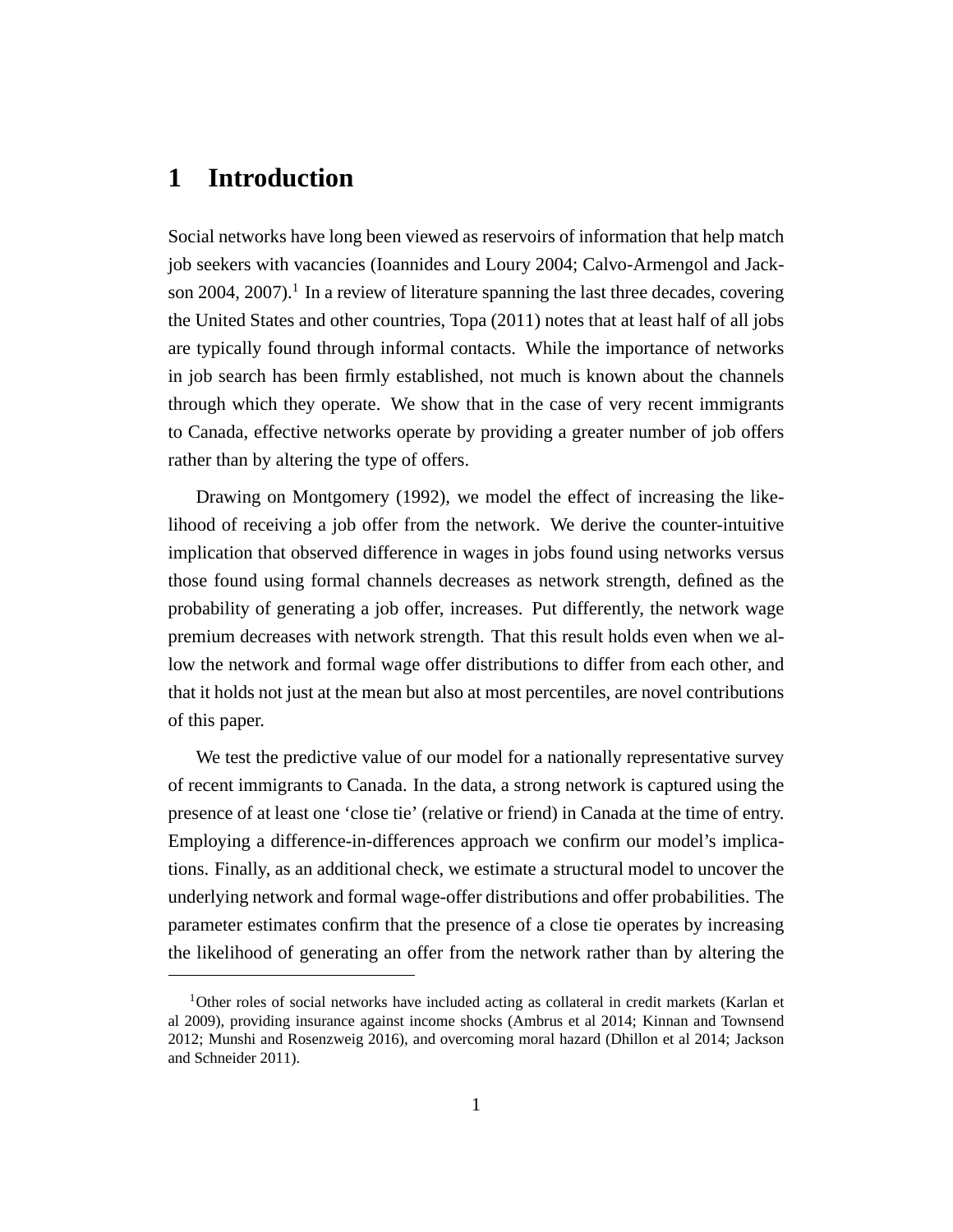distribution from which this offer is drawn.

Although the situation of recent immigrants to Canada is unlikely to be unique, we make no claim that all networks work in the manner that we describe. Our setting may differ because newly arrived immigrants to Canada, although generally well-educated, may be impatient to find some employment quickly. Networks may play a quite different role for more established immigrants or for natives. Moreover, we are agnostic about whether networks provide better (or worse) offers. The empirical literature is divided on this point, perhaps because the type of jobs networks provide depends on the specifics of the network. Some studies have found that networks help overcome adverse selection or improve match productivity leading to higher starting wages for workers hired using referrals (Brown et al 2016; Damm 2009; Dustmann et al 2015; Hensvik and Skans 2016; Schmutte 2015a). On the other hand Aslund and Skans (2010) and Bentolila et al (2010) find a wage penalty associated with the use of networks. In another set of papers, whether the use of networks results in a penalty or a premium is ambiguous: in Beamen 2012, it depends on the vintage of the network, while in Pellizzari 2010, it depends on the efficiency of the formal channels.

A few other papers have examined the mechanisms through which networks operate. In Dustmann et al 2015, a referred worker's firm-specific productivity is less uncertain than that of a worker hired through formal (impersonal) channels. Consequently, referred workers earn higher wages and are less likely to leave the firm. The authors find support for this hypothesis using matched employer-employee data from Germany. Schmutte (2015b) develops a model in which the intensity with which referrals are used is endogenously determined and exhibits a non-monotonic relationship with labor market tightness. Additionally, whether referrals get converted to jobs is inversely related to the intensity of use of referrals. He verifies this last prediction using data from the United States.<sup>2</sup> We add to this growing body of literature.

<sup>2</sup>Some other recent papers that combine theory with empirical evidence to study how networks operate in the labor market include Beaman and Magruder (2012), Hensvik and Skans (2016) and Schmutte (2015a).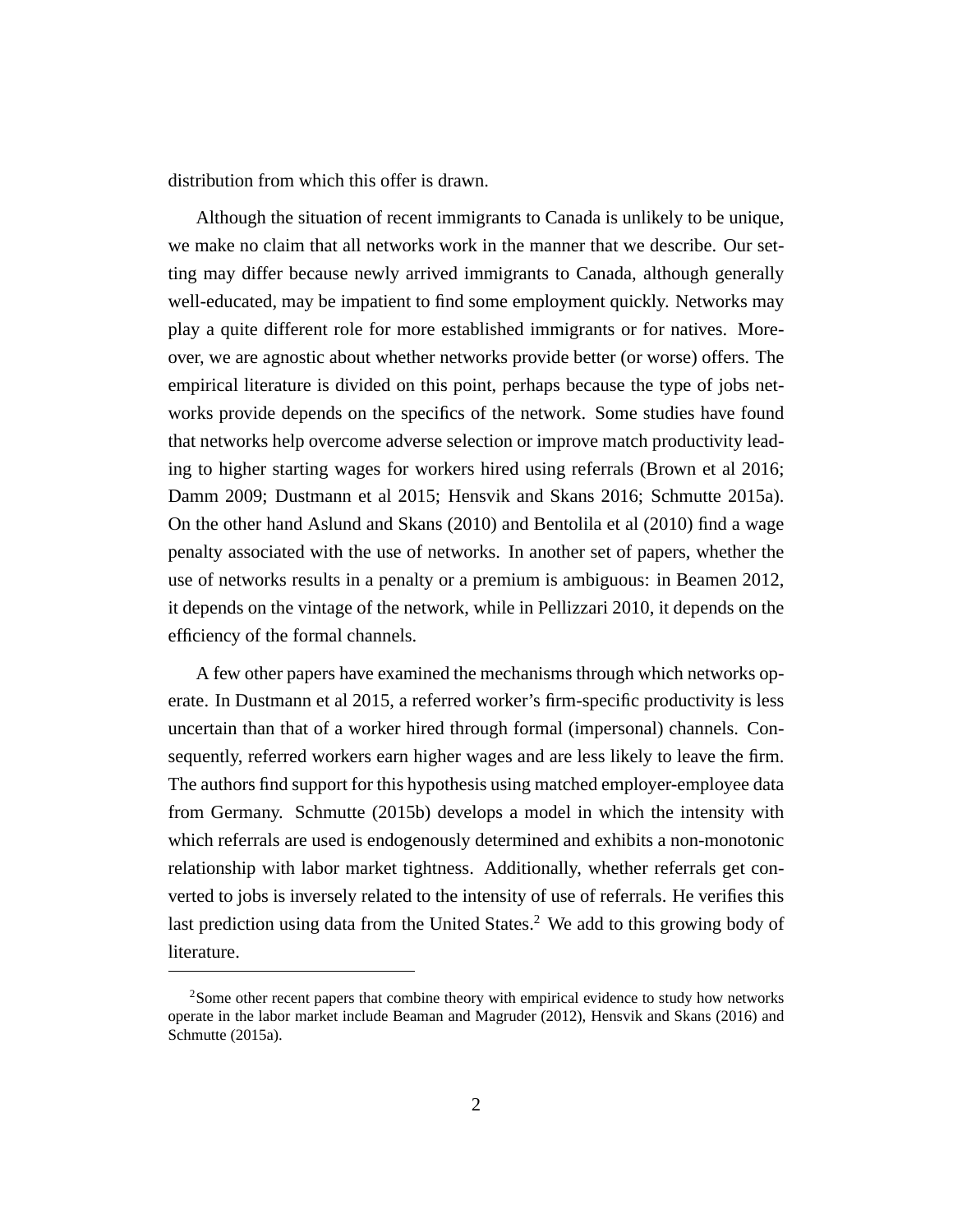The empirical literature has measured networks in different ways. Some papers emphasize the spatial dimension of networks (Hellerstein et al. 2011; Hellerstein et al. 2014). Topa and Zenou (2015) define networks using a common social space based on race, ethnicity, age, nationality, tastes and other attributes, and recognize that there may be an overlap between physical and social space. Others focus on the workplace and use co-workers to define a network (Cingano and Rosolia 2012; Glitz 2015; Weber et al 2014). In developing countries networks have been characterized using community based ties, for example, Munshi (2011) defines networks in India along caste lines. Immigrant networks have traditionally been defined along ethnic or country of origin dimensions (Borjas 2000; Patacchini and Zenou 2012; Patel and Vella 2013).

Granovetter (1973) and later Boorman (1975) distinguish between strong and weak social ties. The former consist of family members and close friends, and the latter of acquaintances or friends of friends. Recent papers that have looked at the different effects of these two types of ties obtain mixed results. Kuzubas and Szabo (2015) study unemployed workers in Indonesia and find that workers are more likely to search through their strong ties when the ethnic network is either very small or very large. They also show that workers who find their job using strong ties earn less than others due to lower match quality. Using Swedish data on young labor market entrants, Kramarz and Skans (2014) find an important role for strong ties captured using parental networks. Young workers appear to benefit from shorter transitions into the first jobs and better labor market outcomes after a few years into the job. Giulietti et al (2014) look at rural to urban migration in China and find that strong and weak ties act as complements in influencing the decision to migrate. Keeping this rich literature in mind, in Goel and Lang (2009), we tested the empirical validity of two different measures of network strength: a) the traditional (weak ties) measure consisting of persons from the immigrant's country of origin living in his locality, and b) the presence of close ties captured by at least one relative or friend in Canada at the time of entry. We find that the former does not satisfy basic conditions (discussed in section 3) to be a valid proxy for network strength, while the close ties measure does. In this paper, we therefore use close ties to capture network strength.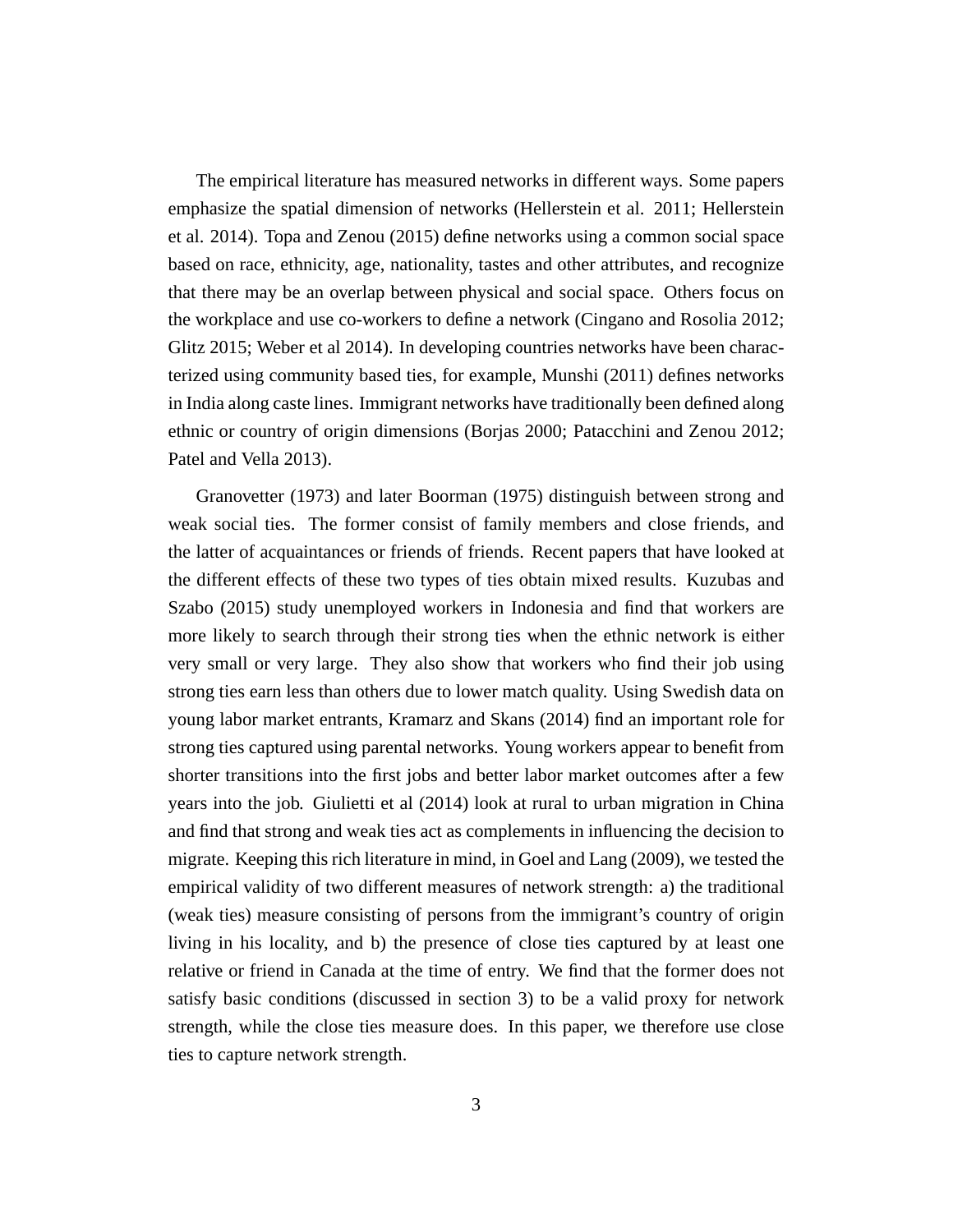The paper is organized as follows. In section 2 we develop the theoretical model and derive its implication. Section 3 describes our empirical framework, section 4 provides a brief description of the data, section 5 presents the empirical results and section 6 contains the structural estimations. We conclude in section 7.

# **2 Theoretical Model**

Our model draws on Montgomery (1992). He considers a worker who receives job offers from two sources to which we will refer as 'the worker's network' and 'formal channels.' In that paper the two sources are characterized by the *same* wageoffer distribution. He then shows that the mean wage conditional on having accepted an offer from the network is *lower* than the mean wage conditional on having accepted one from the formal channels, if and only if the average number of offers from the network is *greater* than the average number of offers from formal channels. This initially counter-intuitive result is actually quite intuitive. As Montgomery explains suppose the formal channels almost never generate an offer while the network almost always yields an offer. Then almost all workers receive an offer from the network, but very few also receive one from formal channels. Therefore, *ex post*, those who accepted an offer from formal channels almost definitely chose the best of *two* offers, while those who accepted an offer from the network almost all chose the *one* offer they had. Consequently, on average, even though the network is stronger than the formal channels, those in jobs found through formal channels have higher wages than those in jobs found through the network.

We extend Montgomery's model to allow the network and formal channels to have *different* wage-offer distributions. Our extension is important because, as discussed in the introduction, previous studies have highlighted various reasons for these offer distributions to differ in either direction. Our model allows for either possibility.

We now describe our model in detail. Consider a new entrant looking for a first job. He has two sources of job offers, his network and formal channels. We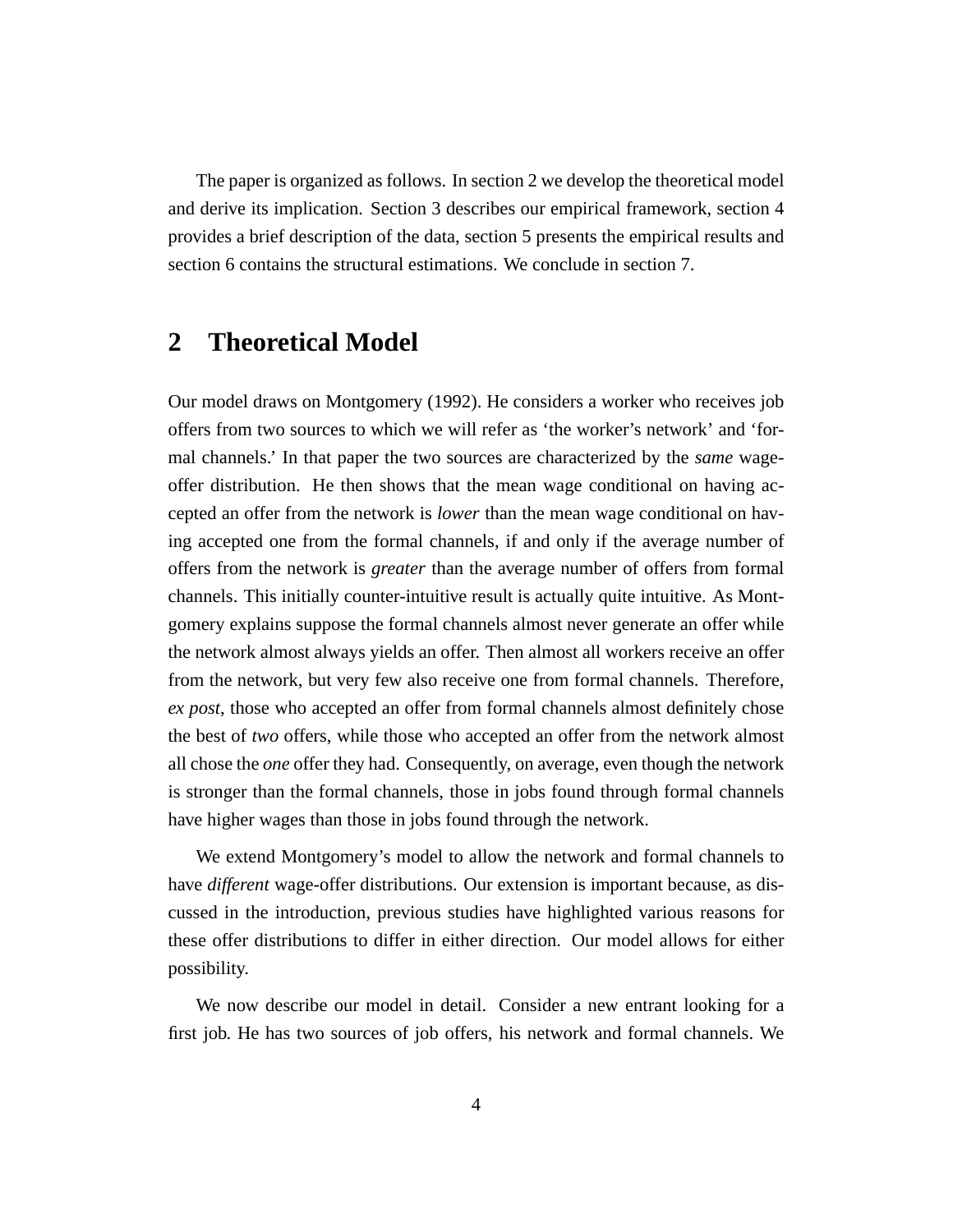simplify Montgomery's model by limiting the number of potential wage-offers from each source to at most one. Given that we apply our model to recent immigrants who have been in the host country for only about six months, we believe that this assumption is not unduly restrictive. Few will have received multiple offers through a single mechanism.<sup>3</sup>

We adopt a single-period (static) model. This allows us to easily model the possibility that a subset of new entrants will simultaneously hold multiple offers (two in our model) from firms at which they are not yet employed, something that is much more difficult to capture in a continuous time framework. We use a static model because recent immigrants are likely to be very impatient when it comes to transitioning into first jobs. Similarly to Burdett and Mortensen (1998), workers in our model always accept the first offer they receive if they receive a single offer. We depart from that model by allowing for the possibility that the worker may hold two offers simultaneously while not employed. In a standard sequential search model, we would have to allow the arrival rate of offers to affect the reservation wage. While, consistent with the fact that two-thirds of them are heads of households, we see little evidence that our sample of immigrants is turning down offers or targeting relatively high-wage jobs. We discuss later how endogenizing the reservation wage would affect our results.

We assume that all new entrants have the same value of leisure, which, without loss of generality, we normalize to zero. Wage offers rain down upon new entrants. Given that an entrant's reservation wage is his value of leisure, if he receives a single offer he accepts it, and if he receives more than one offer, he chooses the one with the highest wage.

With probability  $p_n$  he receives an offer from his network, and with probability  $p_f$  he receives one from formal channels.  $p_n$  characterizes the strength of his network. The higher the value of  $p_n$ , the stronger is his network. Let  $F_n(w)$  and  $F_f(w)$ 

<sup>&</sup>lt;sup>3</sup>As an admittedly imperfect test of this hypothesis we looked at data on job turnover within six months since arrival in Canada. Only 15 percent of recent immigrants had worked in two jobs since arrival, and only 4 percent in three or more jobs. Moreover, 31 percent of recent immigrants had never been employed throughout the first six months since arrival.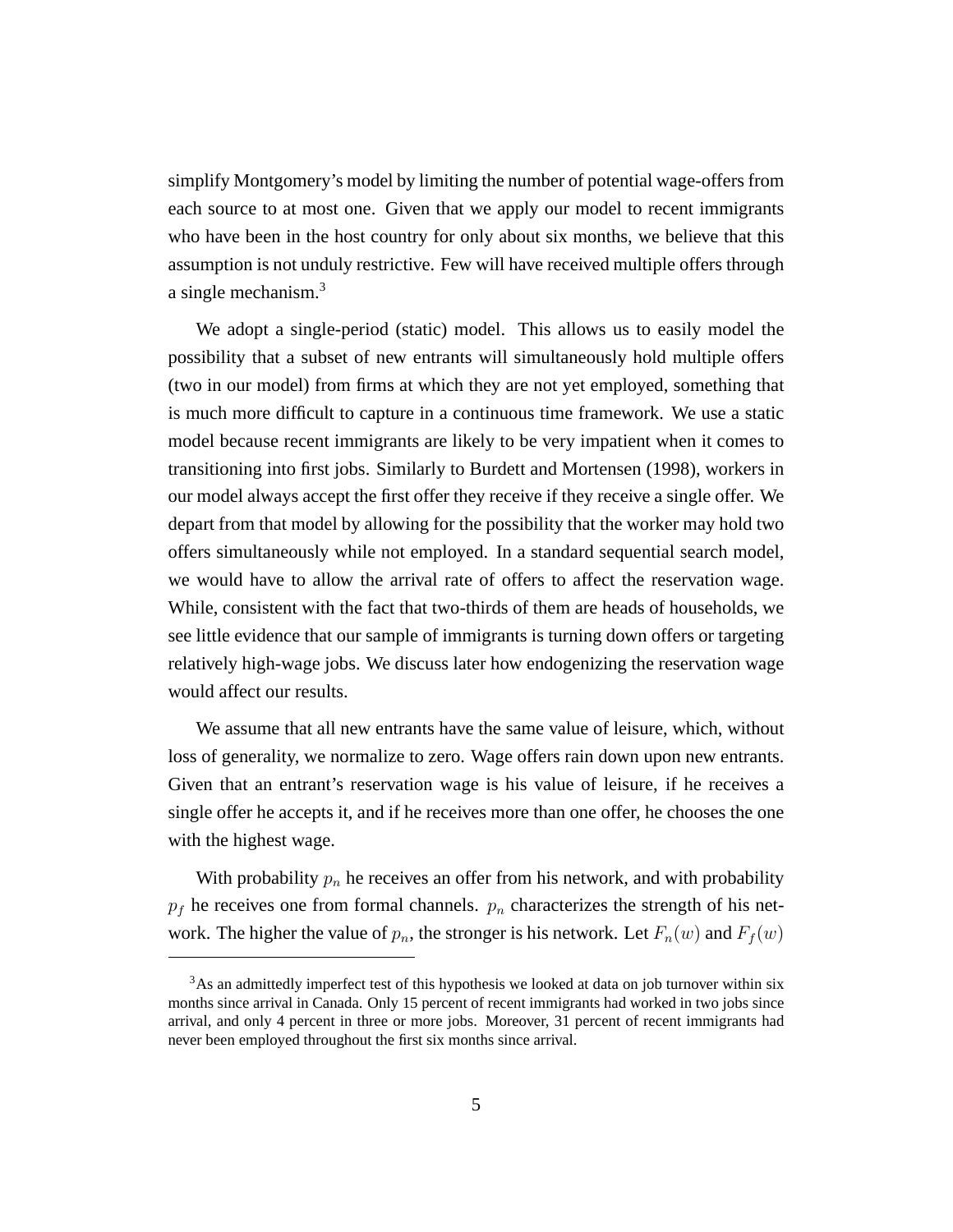denote the wage offer distributions of the network and formal sources, respectively. Both are defined over the positive real line.<sup>4</sup> If a worker receives only one offer, he accepts it; if he receives two offers (one from each source), he chooses the higher of the two; and if he receives no offers, he remains unemployed.

The mean wage conditional on receiving at least one offer is,

$$
E(w|N \ge 1) = \frac{p_f(1 - p_n)E(w_f) + p_n(1 - p_f)E(w_n) + p_f p_n E(w|N = 2)}{(p_f + p_n - p_f p_n)}.
$$
 (1)

where N is the number of offers received, and,  $E(w_f)$  and  $E(w_n)$  are the means of the formal and the network wage-offer distributions, respectively. Note that improvements in either the network strength,  $p_n$ , or the offer probability of the formal channels,  $p_f$ , could lower the mean wage conditional on being employed,  $E(w|N \ge 1)$ . For example, if most network offers are lower than formal offers, an increase in network strength could lower the mean wage among those employed. Of course, if we account for unemployed individuals, a higher probability of either type of offer must make workers better off, an auxiliary prediction that we confirm in the results section.

The mean wage conditional on having accepted an offer received through the network is,

$$
E(w|n) = \frac{(1 - p_f)E(w_n) + p_f \Pr(w_n > w_f)E(w_n|w_n > w_f)}{(1 - p_f) + p_f \Pr(w_n > w_f)}
$$
(2)

which is independent of network strength,  $p_n$ . This is because, for a fixed distribution, the mean value of a draw from the distribution does not depend on the probability of getting to make the draw. Similarly, the mean wage conditional on having accepted an offer from the formal channels is,

$$
E(w|f) = \frac{(1 - p_n)E(w_f) + p_n \Pr(w_f > w_n)E(w_f|w_f > w_n)}{(1 - p_n) + p_n \Pr(w_f > w_n)}
$$

which is increasing in  $p_n$ . It follows that the difference between the mean wage

<sup>4</sup>There is no loss of generality from ignoring negative wage offers that all workers would reject.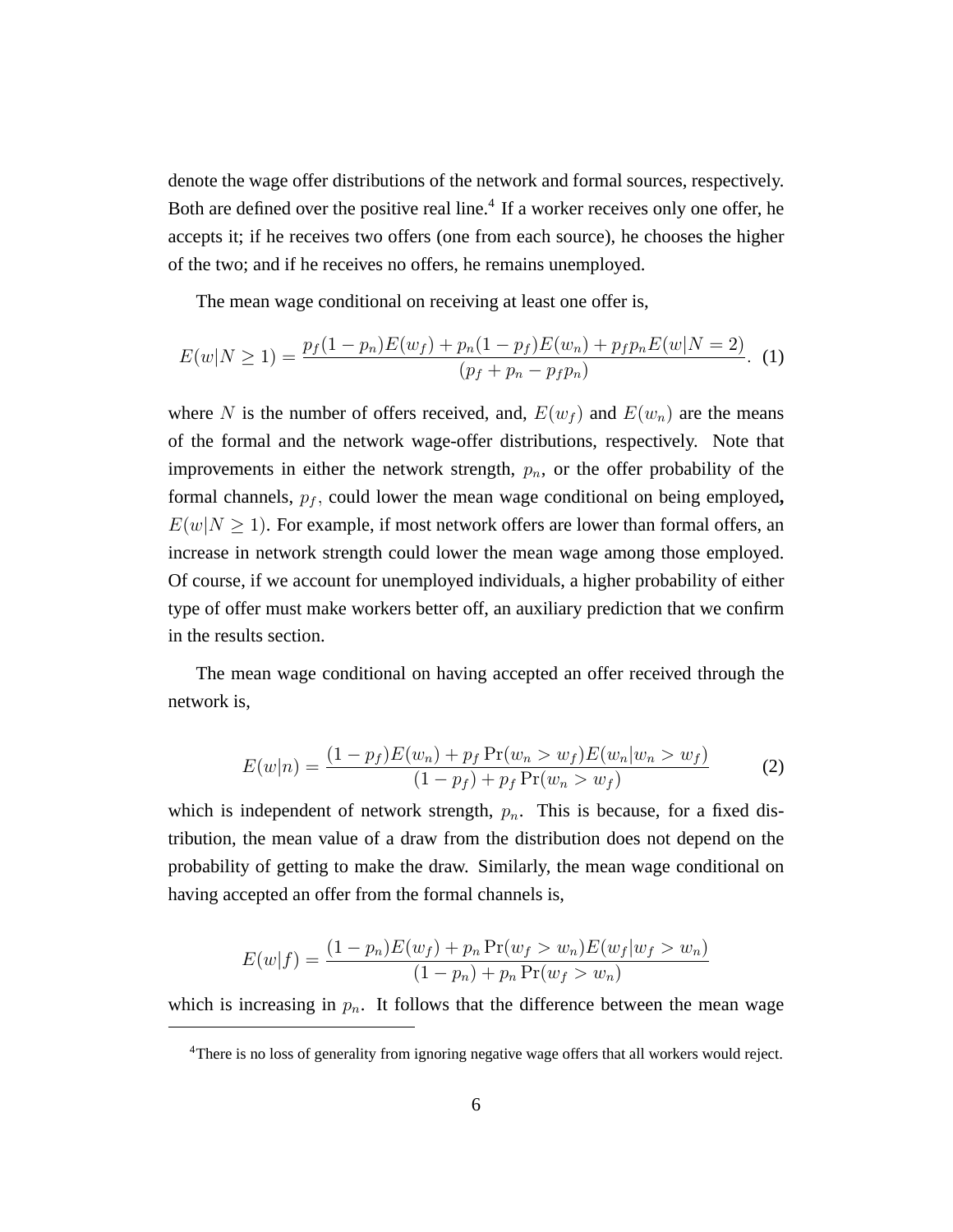conditional on employment in a job found through the network and the mean wage conditional on employment in a job found through formal channels (the mean *network wage premium*), is decreasing in network strength,  $p_n$ .

#### **2.1 Effect at Percentiles of the Observed Wage Distributions**

Our argument applies equally to percentiles of the observed wage distributions**.** To show this we first establish the following proposition in which we show that the c.d.f. of the *observed* formal wage distribution,  $F_f(w|f)$ , is decreasing in network strength,  $p_n$ . For simplicity we assume that the formal and network wage distributions have a common support. The result goes through *mutatis mutandis* if they do not.

**Proposition 1** *Let*  $F_f(w|f)$ *, the observed formal wage distribution, be continuous on* [a, b] with  $F_f(a|f) = 0$  and  $F_f(b|f) = 1$ . Then  $d(F_f(w|f))/dp_n < 0$  for a <  $w < b$  and  $d(F_f(w|f))/dp_n = 0$  for  $w = a, b$ .

**Proof.** As defined earlier, let  $F_n(w)$  and  $F_f(w)$  be the wage-offer distributions of the network and formal sources, respectively. Let  $f_n(w)$  and  $f_f(w)$  be the corresponding offer densities. Then the c.d.f. of the observed formal wage distribution,  $F_f(w|f)$ , (i.e. the distribution conditional on having accepted a formal offer), is given by,

$$
F_f(w|f) = \frac{\int_a^w (1 - p_n + p_n F_n(x)) f_f(x) dx}{\int_a^b (1 - p_n + p_n F_n(x)) f_f(x) dx}
$$
  
= 
$$
\frac{F_f(w) - \int_a^w p_n (1 - F_n(x)) f_f(x) dx}{1 - \int_a^b p_n (1 - F_n(x)) f_f(x) dx}
$$

$$
\frac{d}{dp_n}\left(\frac{F_f(w) - \int_a^w p_n(1 - F_n(x))f_f(x)dx}{1 - \int_a^b p_n(1 - F_n(x))f_f(x)dx}\right) = \frac{\int_a^w F_n(x)f_f(x)dx - F_f(w)\int_a^b F_n(x)f_f(x)dx}{\left(1 - \int_a^b p_n(1 - F_n(x))f_f(x)dx\right)^2}
$$

Inspection of the numerator proves that  $d(F_f(w|f))/dp_n = 0$  for  $w = a, b$ . Next, consider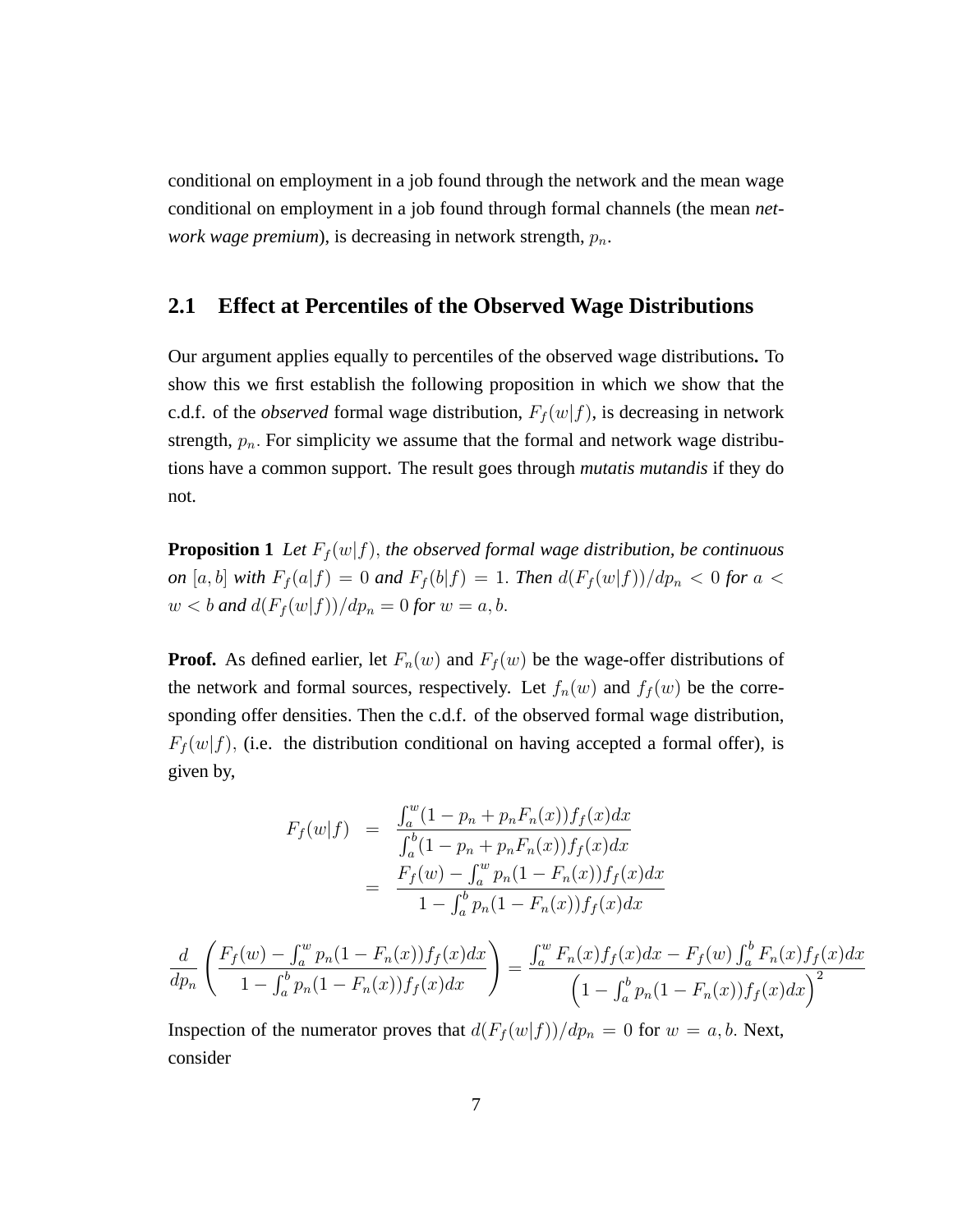$$
\frac{\int_{a}^{w} F_{n}(x) f_{f}(x) dx}{\int_{a}^{b} F_{n}(x) f_{f}(x) dx} = \frac{\int_{a}^{w} F_{n}(x) f_{f}(x) dx}{\int_{a}^{w} F_{n}(x) f_{f}(x) dx + \int_{w}^{b} F_{n}(x) f_{f}(x) dx}
$$

From the first mean value theorem of integration, there exists weights  $\omega_1$  and  $\omega_2$ , such that

$$
\frac{\int_a^w F_n(x)f_f(x)dx}{\int_a^b F_n(x)f_f(x)dx} = \frac{\omega_1 F_f(w)}{\omega_1 F_f(w) + \omega_2 (1 - F_f(w))}
$$

where

$$
0 < \omega_1 < F_n(w) < \omega_2 < 1
$$

for  $a < w < b$ . It follows that

$$
\frac{\int_a^w F_n(x)f_f(x)dx}{\int_a^b F_n(x)f_f(x)dx} < F_f(w)
$$

Therefore,

$$
\frac{dF_f(w|f)}{dp_n} = \frac{\int_a^w F_n(x)f_f(x)dx - F_f(w)\int_a^b F_n(x)f_f(x)dx}{\left(1 - \int_a^b p_n(1 - F_n(x))f_f(x)dx\right)^2} < 0.
$$

The proposition establishes that except for the highest and lowest wages, the percentile associated with any wage of the observed formal wage distribution is reduced when network strength increases. The intuition is straightforward. Any network offer beats a formal offer if it is greater than the formal offer, but it has no effect on the acceptance of formal offers above it. Most network offers will beat a very low formal offer, but not a very high one. On average, therefore, a network offer reduces the probability that the worker accepts a low formal offer by more than it reduces the probability that the worker accepts a high formal offer. The observed formal wage distribution shifts to the right. Since the percentile of the observed formal wage distribution associated with each wage is reduced as network strength increases, the wage associated with each percentile goes up. On the other hand, the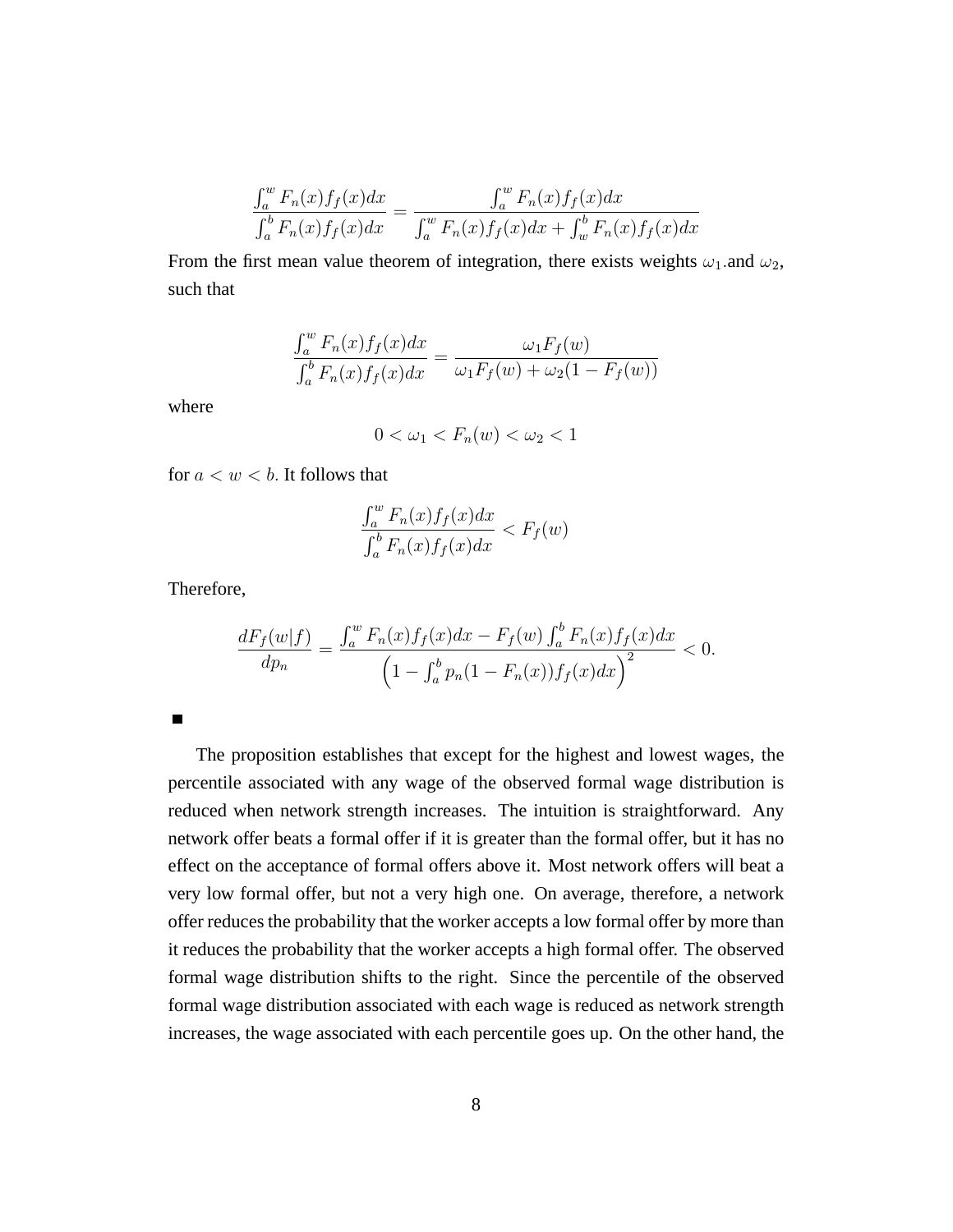c.d.f. of the *observed* network wage distribution,  $F_n(w|n)$ , is independent of  $p_n$ , because, conditional on receiving a network offer, the probability that the offer will be better than a formal offer is independent of  $p_n$ . We, therefore, have the following corollary.

**Corollary 1** *The difference between any percentile (except the highest and the lowest percentiles) of the observed network wage distribution and the same percentile of the observed formal wage distribution decreases as network strength increases.*

This result, which has not been discussed in previous literature, suggests a potentially more powerful test of the model: since there is no effect of network strength on the network premium at the highest and lowest percentiles, there must be some percentile at which the effect is larger than it is at the mean. We use simulations to get a sense of where the effect of network strength is likely to be the largest. We choose offer probabilities to match the proportions in the data of those never employed; in formal jobs; and in network jobs. We also assume that both the network and the formal log wage distributions are normal with zero mean. We find that across nineteen equidistant percentiles (ranging from the 5th to the 95th), when the standard deviations for both distributions are equal, the largest effect on the network premium of an increase in network strength is at the 25th percentile. For other plausible ratios of the standard deviations (ranging from  $0.5$  to  $2$ ), we find that the largest effect lies within the 10th to 30th percentile range. Based on these simulations, we expect that, as network strength increases, the decrease in network premium should be highest below the median and probably somewhere around the first three deciles.<sup>5</sup>

### **2.2 Summary of Predictions**

In our setup where a worker can receive at most one offer from each source, and where the network and formal wage-offer distributions may be different, the model has the following predictions:

<sup>5</sup>Detailed results from these preliminary simulations can be made available on request.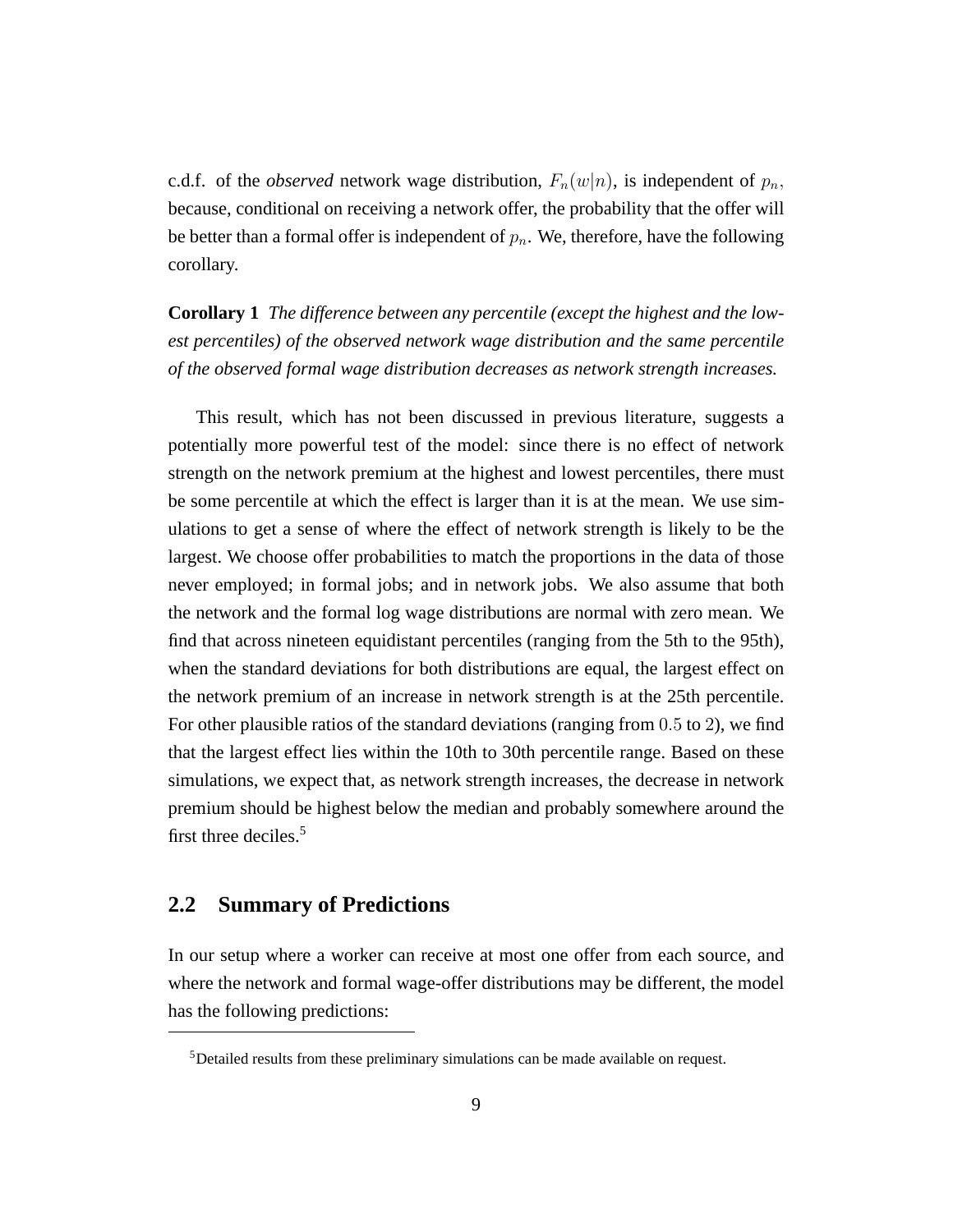- 1. The mean of the *observed* network wage distribution is independent of network strength.
- 2. The mean of the *observed* formal wage distribution is increasing in network strength.
- 3. Conditional on being employed**,** the mean network wage premium is decreasing in network strength (follows from predictions 1 and 2).
- 4. The difference between any percentile (except the highest and the lowest percentiles) of the observed network wage distribution and the same percentile of the observed formal wage distribution is decreasing in network strength.

Predictions (3) and (4) are the main testable predictions of our model. As discussed in section 3, compared to predictions (1) and (2), the empirical framework to test predictions (3) and (4) is more robust to concerns about unmeasured differences between individuals with strong and weak networks.

### **2.3 Threats to our Theory: Other Network Mechanisms**

In our model, the strength of a network is characterized by the probability with which it provides a job offer. In other words, we believe that an effective network influences observed wages by increasing the probability of generating a network offer. However, there are other ways in which a network can influence wages. In this subsection, our focus is on scenarios wherein our main testable implication, namely, the network wage premium decreases with network strength, might be confirmed in the data even though the principal mechanism through which a stronger network influences wages is *not* by an increase in the probability of generating an offer. Although we discuss scenarios where we might fail to find empirical support for our model in spite of our mechanism being operative ('false rejections'), we are primarily concerned about incorrectly accepting our theory about how networks operate.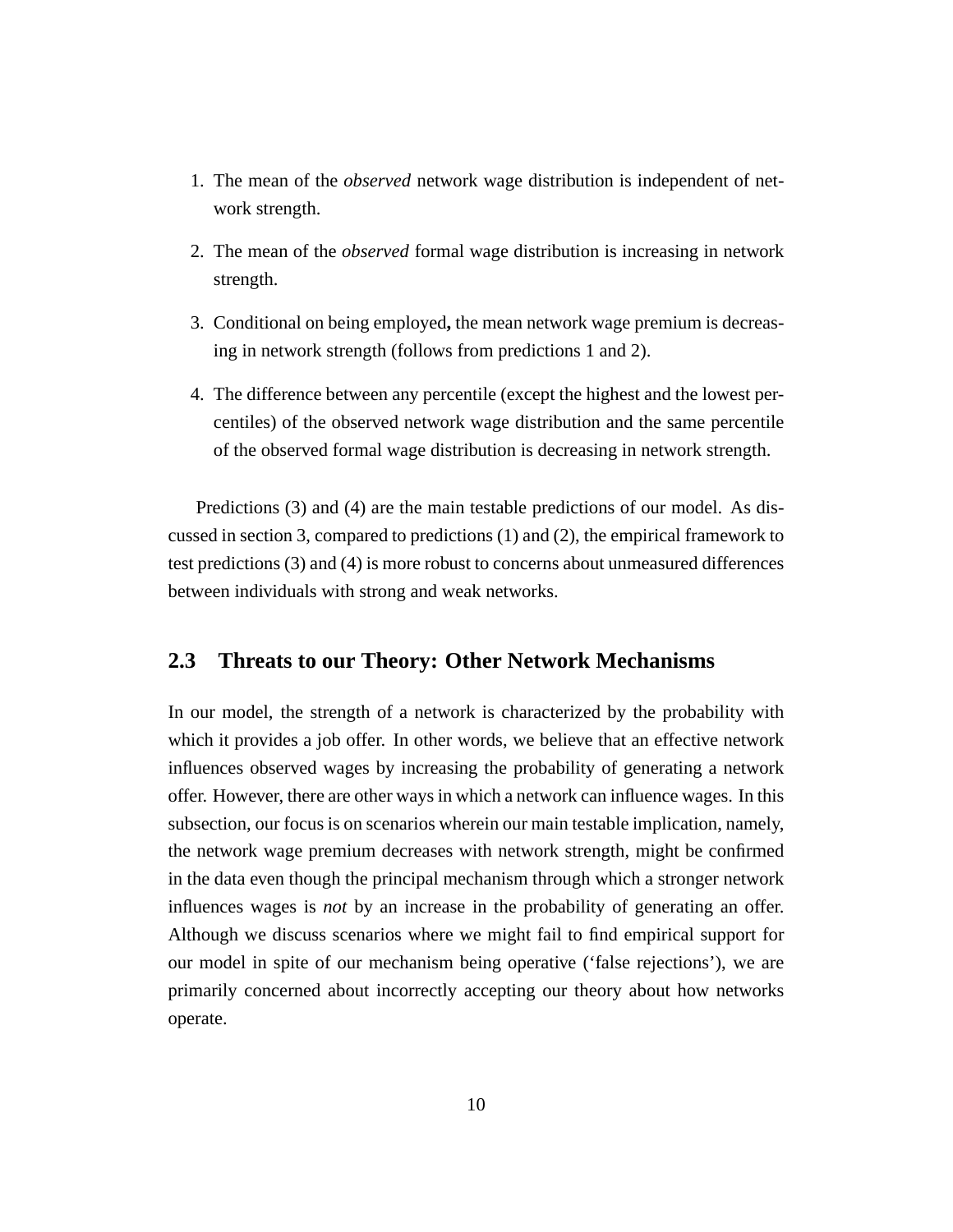Given that our empirical measure of network strength is the presence of a close tie we address the following concerns: effect of a close tie on the wage-offer distributions, its effect on the offer probability from formal channels, receiving multiple network offers, the possibility of sequential search, and worker heterogeneity.

Consider first the potential effects of a close tie on wage-offer distributions. One possibility is that a close tie worsens the network offer distribution: for example, if social norms dictate that the new immigrant should work for his relative, then the latter may exploit the situation and offer him a low wage. In this case, the network premium would decrease in network strength, but for a reason different from the one described in our model. However, note that the observed network wage distribution would then be worsening in network strength, contradicting prediction 1 above that it is independent of network strength. When we check for this in our data (section 5.3.1), we find no evidence in its support**.** Another possibility is that a close tie improves the formal offer distribution. If this is true, we would again incorrectly confirm our theory. However, in that case, the presence of a close tie would imply an increase in the likelihood of being in a job found through formal channels, something we do not find in our data.

Second, consider the possible effect of a close tie on the offer probability from formal channels. Because workers with a close tie expect to receive an offer from their network, they might endogenously reduce their search effort through formal channels. This would then reduce the probability of receiving a formal offer, which would in turn reinforce our prediction. Since this is an endogenous response to the mechanism we identify, we do not consider it to be problematic.

Yet another possibility is that a close tie increases the probability of receiving multiple offers from the network. This would result in an improvement in the effective network offer distribution. At the same time, the distribution of accepted formal offers is still increasing in network strength because of the mechanism we identify, namely, an increase in the pool of offers to choose from among those accepting formal source jobs. If the effect of an improvement in the effective network offer distribution dominates the effect on those accepting formal offers, then, we might fail to confirm our prediction that the network premium falls as network strength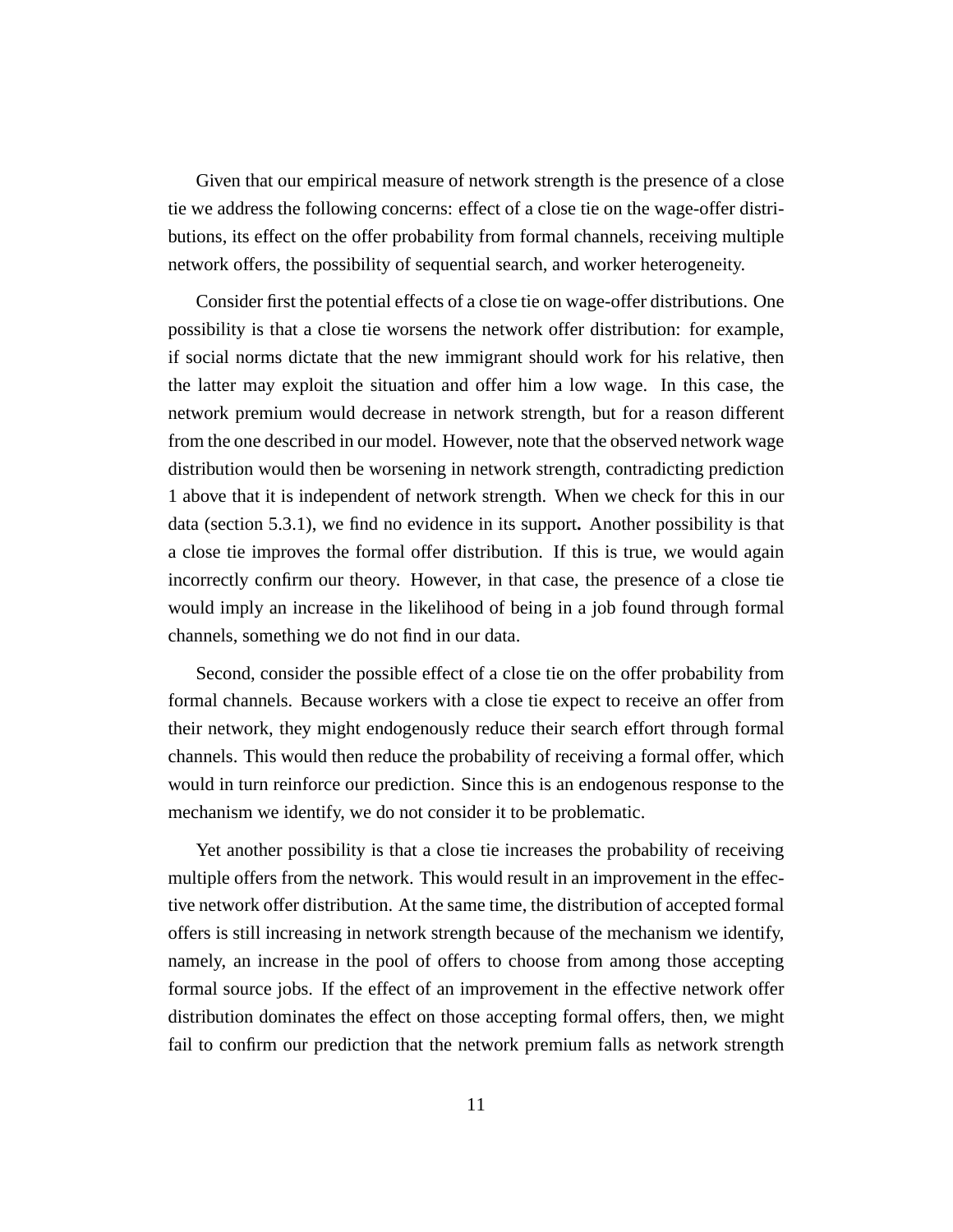rises. This is a situation where even though a stronger network is characterized by an increase in the probability of receiving a greater number of network offers, we do not find evidence to support our theory. However, as stated earlier, we are less apprehensive about such 'false rejections.'

Another concern is that we consider a single period model and do not allow the arrival rate of offers to depend on employment status. If search were sequential, workers' reservation wages when unemployed might be sensitive to the arrival rate of offers. It is certainly possible to construct examples in which a higher arrival rate of offers in one or both states would change the reservation wage while unemployed. If the offer distributions from the two sources are similar, which our estimates (shown later) suggest they are, changes in the reservation wage should not greatly affect our predictions.

Finally, we have considered a group of homogeneous entrants, whereas in real life they may differ in their skill level. This raises two issues. The first is that the presence of a close tie might be associated with a network premium for reasons unrelated to an increase in the probability of a network offer. For example, if the presence of a close tie only helps high-skill immigrants find jobs through formal channels, then the network-formal skill differential would decrease in the presence of a close tie, and this would lead us to falsely accept our model. However, all such mechanisms would imply that both network and formal wages are affected by network strength, which our data do not support. The second issue is that, even if the presence of a close tie is characterized by an increase in the probability of a network offer for both low- and high-skill immigrants, it could increase this probability by different magnitudes for the two groups. If the presence of a close tie increases the probability of a network offer for low-skill immigrants by more than it does for high-skill immigrants, then its presence will lower the mean skill level of immigrants found in network jobs by more than it does of immigrants found in formal jobs. This would then reinforce our prediction that the network premium is decreasing in network strength. It is important to note that this is not problematic as the mechanism is endogenous to an increase in the probability of a network offer. On the other hand, if a close tie increases the probability of a network offer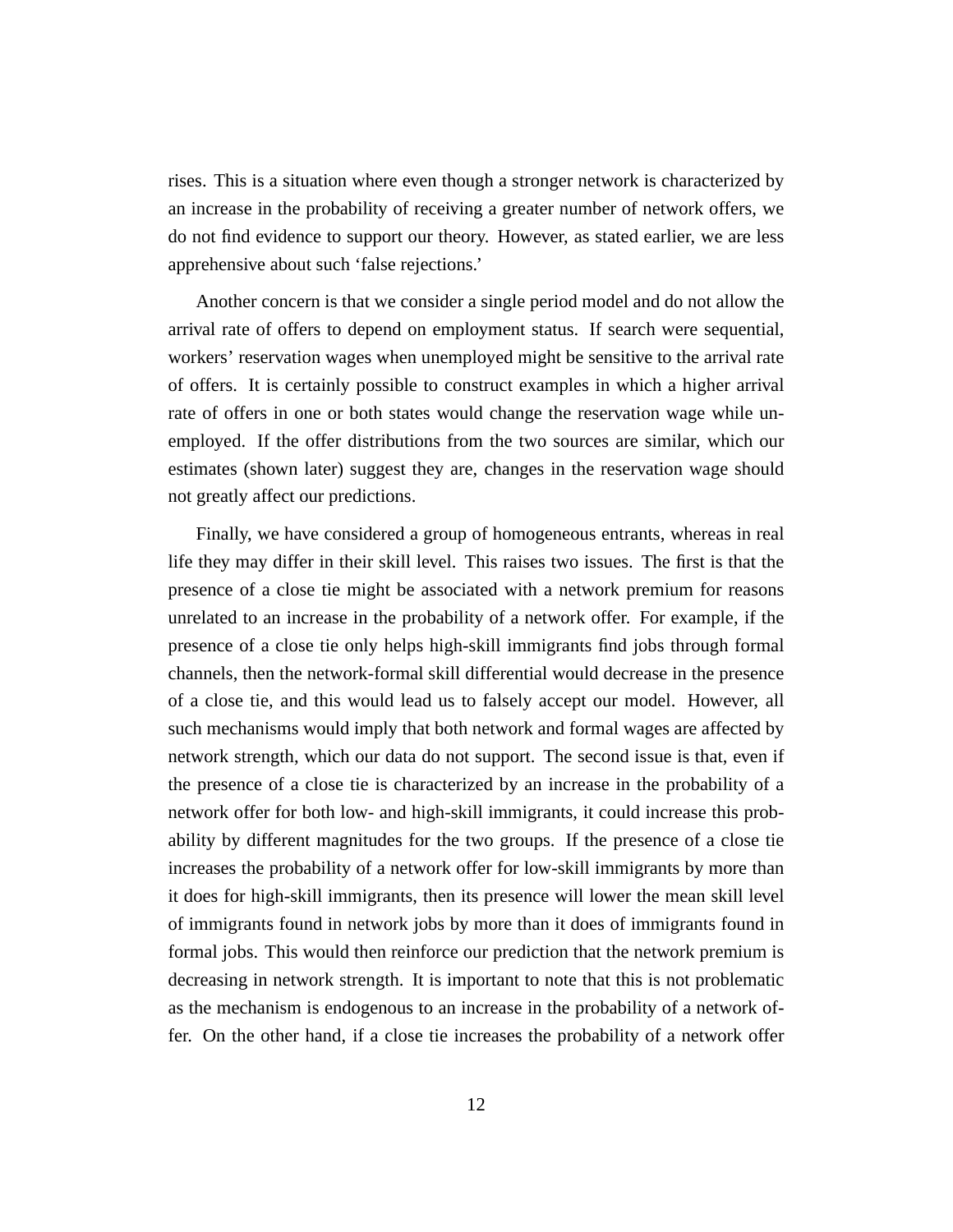for low-skill immigrants by less than it does for high-skill immigrants, the change in skill distribution could obscure the effect of an increase in the probability of a network offer on individual immigrants and we would falsely reject our model. In our empirical work we control, as much as possible, for individual heterogeneity. Nevertheless, it is impossible to know whether the difference in unmeasured heterogeneity between immigrants finding jobs through the two mechanisms is greatly affected by network strength, and, if it is, whether this "difference-in-differences" is an endogenous response to the increased probability of a network offer (in which case it is not problematic) or it reflects factors outside the model.

### **3 Empirical Framework**

Our close tie measure is closely related to the concept of strong ties used in sociology (Granovetter 1973). In the data, close tie  $(CT)$  is a binary variable. It refers to whether the recent immigrant had *at least one* relative or friend already living in Canada when he first arrived.  $CT = 1$  if he reports that he had at least one such social tie, otherwise  $CT = 0$ . Note that we refer to this measure in the singular (as close tie and not close ties), even though the immigrant may have had more than one such social tie.

*Validation of Close Tie as a measure of Network Strength:* Recall that our theoretical concept of network strength is the probability of receiving a wage-offer from the network. Network strength should therefore be associated with a higher probability of being in a job found through the immigrant's network, a lower probability of being in a job found through the formal channels, and a lower probability of never having been employed since arrival in Canada. In addition, if we impute a very low wage to those who have never been employed, the measure should also be associated with higher wages: stronger networks should make workers better off. These predictions probably apply to a wide class of models and are not specific to our characterization of a strong network. Nevertheless, it is important to check that they hold in data because if they don't, it implies that our empirical measure of network strength is not valid. We use multinomial logit to examine how close tie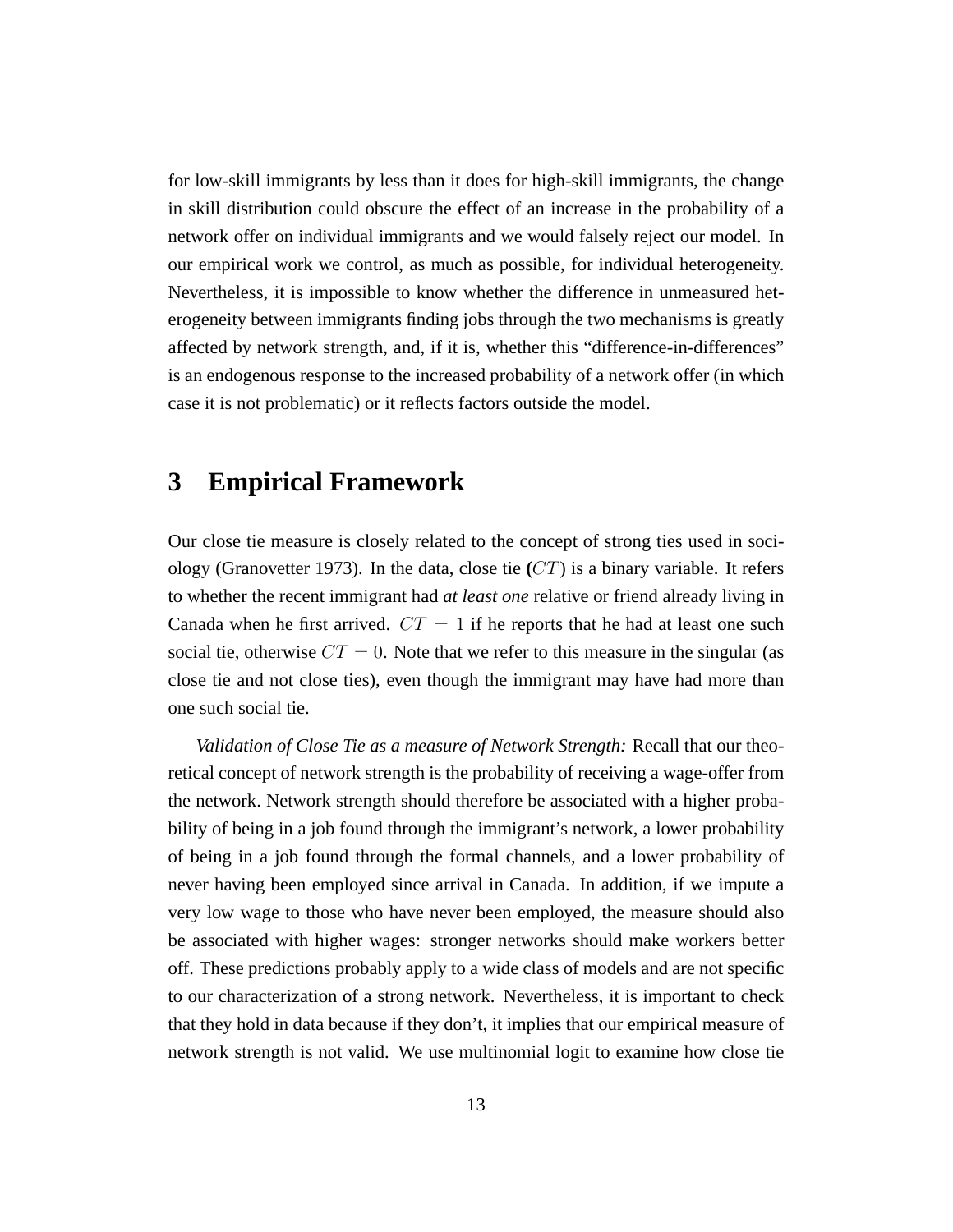is associated with the three job search outcomes, namely, never employed since arrival,  $u$ ; found first job through the network,  $nj$ ; and found first job through formal channels,  $f_j$ . The log-odds ratio for this regression is given by,

$$
\ln \frac{P_{ijk}^l}{P_{ijk}^u} = \delta_0^l + \delta_1^l C T_{ijk} + \delta_2^l X_{ijk} + \omega_j^{1l} + \lambda_k^{1l}
$$
 (3)

where the subscripts refer to immigrant i, country of birth j, and area of residence  $k; l \in \{nj, fj\}, X$  is a set of additional controls that is likely to influence the search outcome; and  $\omega_j^1$  and  $\lambda_k^1$  $\frac{1}{k}$  are country of birth and area of residence dummies, respectively.

To look at the association between close tie and wages, we estimate a set of quantile wage regressions that include those who have *never been employed* since arrival. The regression specification is given by,

$$
\ln w'_{ijk} = \alpha_0 + \alpha_1 CT_{ijk} + \alpha_2 X_{ijk} + \omega_j^2 + \lambda_k^2 + \upsilon_{ijk}.
$$
\n<sup>(4)</sup>

where  $w'$  is the wage in the immigrant's first job if he was ever employed after arrival, and it is an imputed low wage if he was never employed during that time. The remaining variables are defined as in equation (3) above. For  $CT$  to be a valid measure of network strength,  $\alpha_1$  must be positive.

To preview the results, close tie satisfies the conditions to be considered a valid measure of network strength.

*Network Premium and Close Tie:* After having validated our measure of network strength, we test our model's main implication: that the network wage premium decreases in network strength. To do this, we consider immigrants who were employed at least once after arrival, and look at (log) wages in their first job. Unlike equation (4), we exclude immigrants never employed after arrival. OLS is used to test the implication at the mean, while quantile regressions are used to test it at the nine deciles. We estimate a standard Mincerian wage equation augmented with the close tie variable  $(CT)$ , the *network job* variable  $(NJ)$  and these two variables interacted. NJ is a binary measure of whether the immigrant found his first job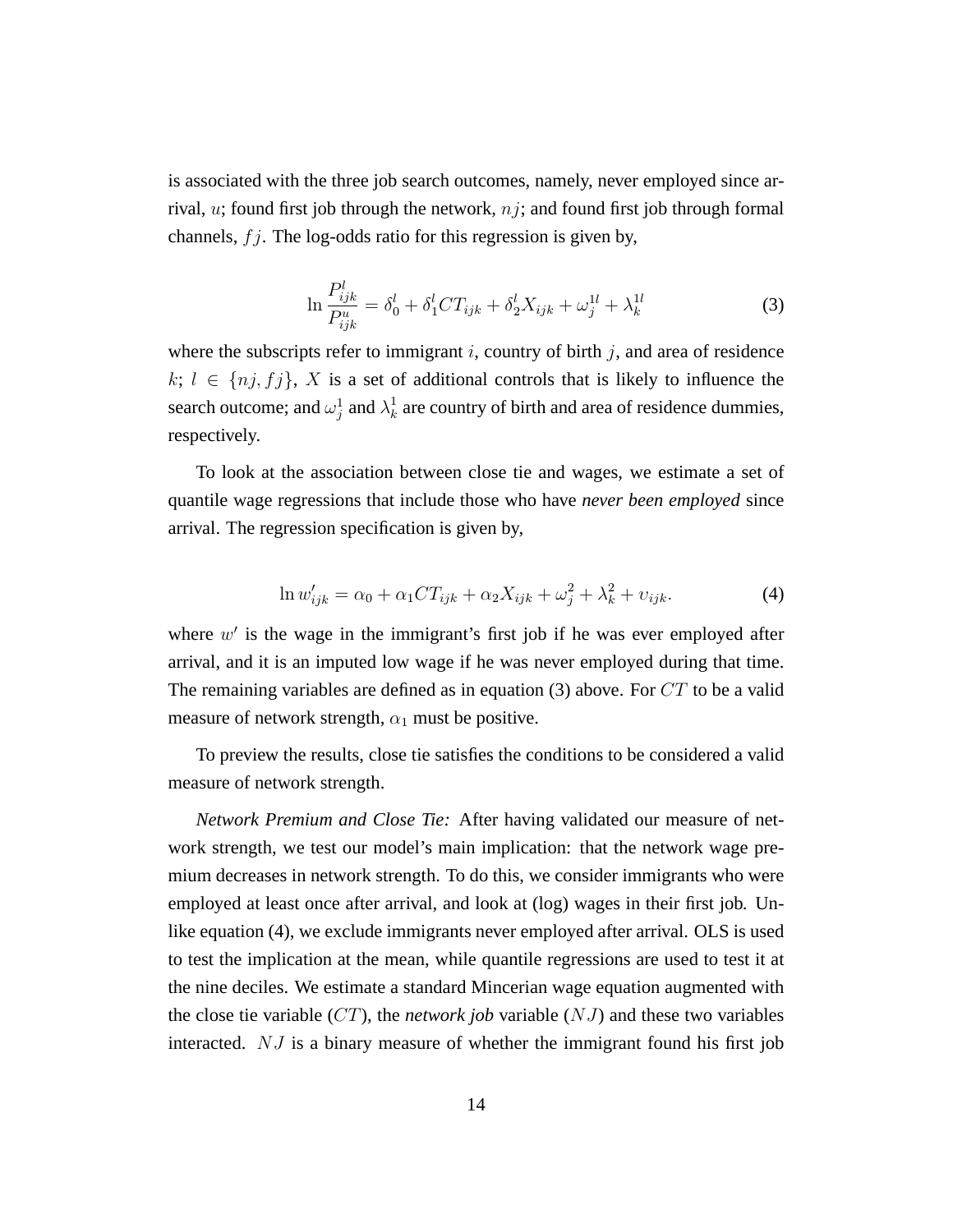through his network:  $NJ = 1$  if the first job was found using his network, and  $NJ = 0$  if it was found using the formal channels. The equation we estimate is given by the following difference-in-differences specification,

$$
\ln w_{ijk} = \theta_0 + \theta_1 CT_{ijk} + \theta_2 NJ_{ijk} + \theta_3 (NJ_{ijk} * CT_{ijk}) + \theta_4 X_{ijk} + \omega_j^3 + \lambda_k^3 + \zeta_{ijk} \tag{5}
$$

where, conditional on being employed at least once since arrival,  $w$  is the wage in the immigrant's first job in Canada.

Following section 2.2, the main predictions of our model are:

- 1.  $\theta_1 + \theta_3 = 0$ : The observed network wage is independent of network strength.
- 2.  $\theta_1 > 0$ : The observed formal wage is increasing in network strength.
- 3.  $\theta_3$  < 0: Conditional on being employed, the network wage premium is decreasing in network strength.

 $\theta_1$  might be positive for reasons unrelated to a higher probability of receiving a network offer. If, for example, immigrants with a close tie are positively (negatively) selected than those without a close tie, then  $\theta_1$  could be spuriously positive (negative). Essentially the same concerns apply to  $\theta_1 + \theta_3$ . Thus, the identifying assumptions for testing the first two predictions are overly severe.

Consider the third prediction,  $\theta_3 < 0$ . For a consistent estimate of  $\theta_3$ , we require a condition similar to that in a standard difference-in-differences design. We require that if a close tie *does not increase* the probability of receiving an offer from the network, then the difference in the unmeasured characteristics of immigrants with and without a close tie should be independent of whether they happen to find their job through their network or through formal channels:

$$
E(\zeta_{ijk}|NJ_{ijk} = 1, CT_{ijk} = 1, Z_{ijk}) - E(\zeta_{ijk}|NJ_{ijk} = 1, CT_{ijk} = 0, Z_{ijk}) =
$$
  

$$
E(\zeta_{ijk}|NJ_{ijk} = 0, CT_{ijk} = 1, Z_{ijk}) - E(\zeta_{ijk}|NJ_{ijk} = 0, CT_{ijk} = 0, Z_{ijk})
$$
 (6)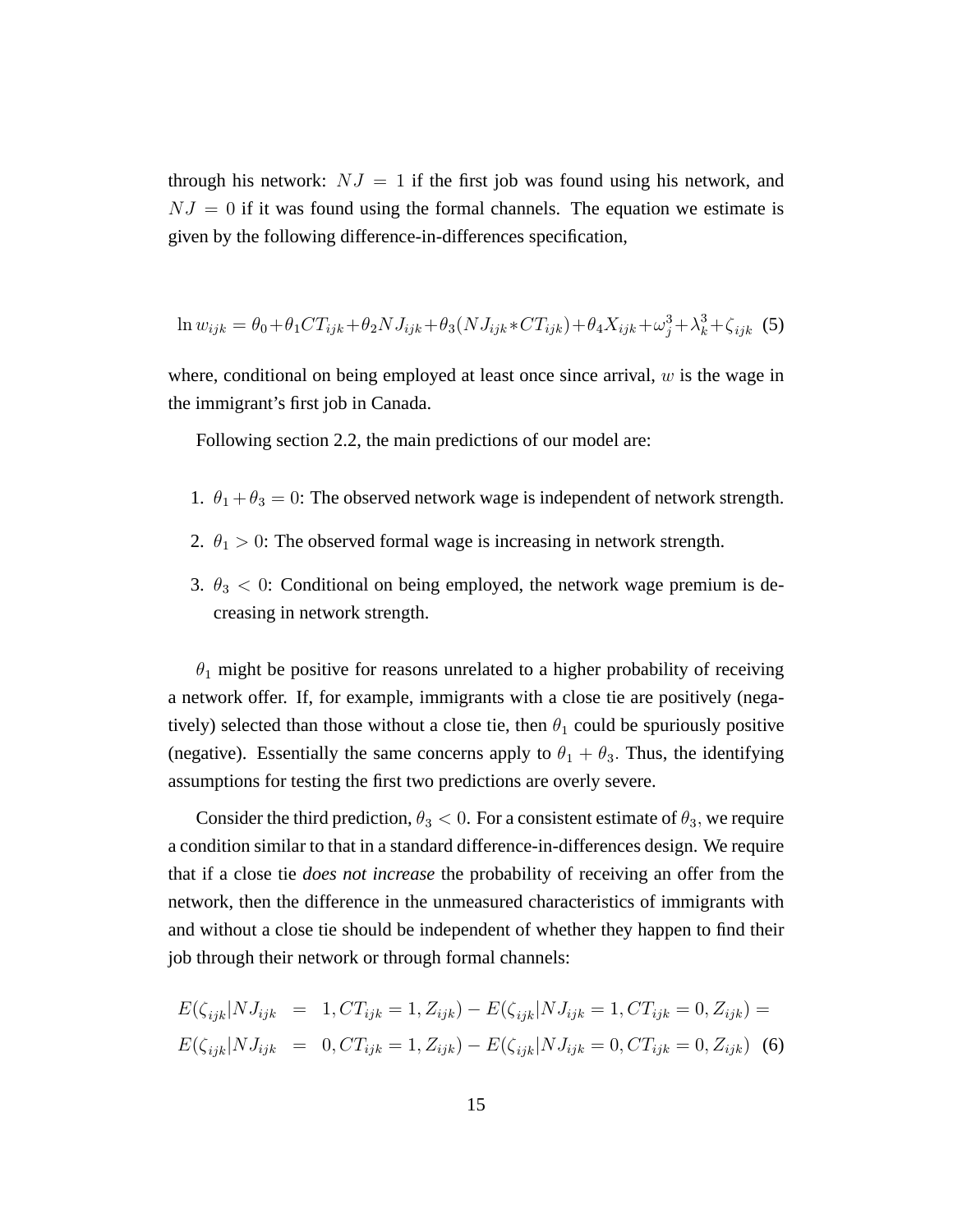where

$$
Z_{ijk} \equiv \left[X_{ijk}, \omega_j^3, \lambda_k^3\right]
$$

As discussed in section 2.3, it is highly likely that there exist differences across skill categories, in the magnitude of an increase in the probability of network offer due to the presence of a close tie. As network strength increases, this would then result in an endogenous change in the skill composition of immigrants finding jobs through the two sources. Given that this is an endogenous change, it is not problematic for our analysis. If, however, the change in skill composition is due to exogenous factors unrelated to an increase in the probability of receiving an offer from the network, then it can potentially lead us to incorrectly accept our model. Although, we include extensive controls for individual heterogeneity, we can never be certain that the composition of unobservable skills of immigrants finding jobs through the two sources does not change in the presence of a close tie. However, we can test whether there is evidence of a such a change in their observable characteristics. As noted above, such a change (if endogenous) is consistent with our model and would not automatically invalidate our approach. But, the absence of any change would make it more plausible that there was no exogenous shift in their unmeasured characteristics. We present evidence on this issue in sections 5.3.2 and 5.3.3.

### **4 Data**

Our data come from the Longitudinal Survey of Immigrants to Canada (LSIC), collected by Statistics Canada, and Citizenship and Immigration Canada. The LSIC consists of immigrants older than 15 years, who arrived in Canada between October 1, 2000 and September 30, 2001. It is a longitudinal survey with three waves: immigrants are interviewed at six months, two years and four years since arrival. We use only the first wave and refer to immigrants in this wave as *recent immigrants*. Our target population is principal applicants (persons upon whom the approval to immigrate was based) and their dependants in the 15 to 64 age group, who are in the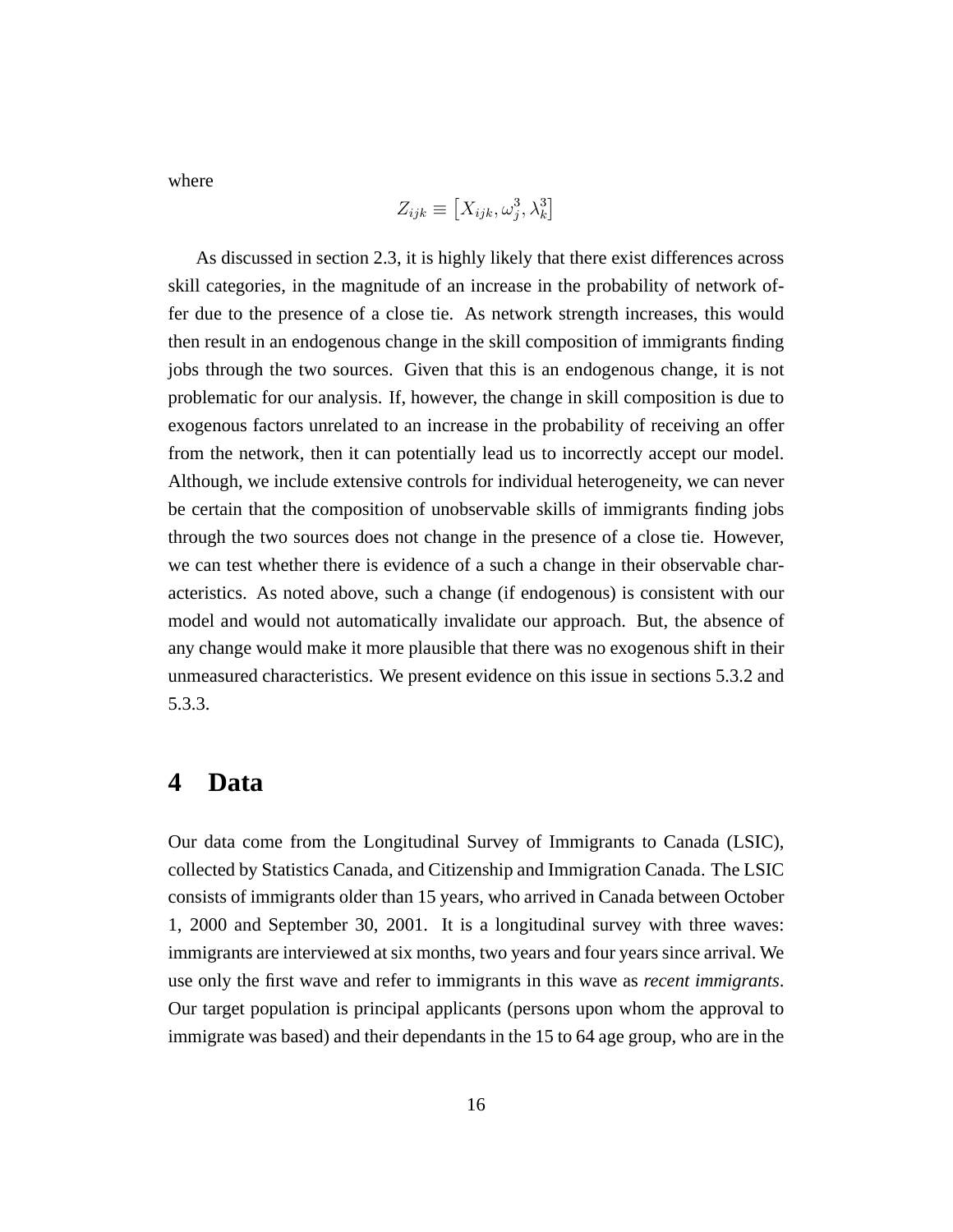labor force and who live in metropolitan areas in Canada.<sup>6</sup> We exclude immigrants who were in prearranged jobs, $7$  and those who were self employed or in family businesses.<sup>8</sup> Finally, we limit the analysis to immigrants from metropolitan areas and from source countries with at least ten immigrants in the LSIC sample.<sup>9</sup> The final LSIC estimation sample consists of 6524 recent immigrants, from 64 different source countries and residing in 23 different metropolitan areas across Canada.

### **4.1 Descriptive Analysis**

Table 1 presents summary statistics for recent immigrants in our estimation sample, at six months since arrival. Column (1) shows statistics for the entire cohort of recent immigrants, while columns (3) and (4) condition on whether the immigrant has a close tie. 89 percent of the recent immigrants have a close tie or not. A network job is one that the respondent reports having found through a relative or friend, while a formal job is one found through other methods such as contacting the employer directly, responding to newspaper advertisements, employment agen-

<sup>8</sup>2.1 percent reported being self-employed, and 0.6 percent reported being in family businesses.

 $6A$  census metropolitan area (CMA), or a census agglomeration (CA), is formed by one or more adjacent municipalities centered on a large urban urban core. In case of a CA, the population of the urban core is at least 10,000, and in case of a CMA, it is at least 100,000. CMAs and CAs are collectively referred to as metropolitan areas.

<sup>7</sup>When asked about their first jobs, 7.2 percent of the recent immigrants report being in prearranged jobs. We exclude these immigrants from our analysis for two reasons. First, we believe that the nature of job search for them is fundamentally different from that for those who arrive without a job. Second, immigrants with prearranged jobs are different from other immigrants in terms of their observed characteristics. They are less likely to have a close tie, be female, be married, and have kids, but are more likely to be older, know English, have lived in Canada before migration, be the principal applicant, have an economic visa, and have been a manager or a professional in their job before migration.

<sup>&</sup>lt;sup>9</sup>We lose 5.9 percent of the remaining LSIC sample due to this restriction. Reducing this cutoff below ten resulted in very large standard errors in our quantile regressions that contain country of birth and metropolitan fixed effects. Later, when we estimate wage regressions conditional on being employed, we further restrict the LSIC estimation sample to include only those immigrants with at least ten recent immigrants with *positive wages* from their country of birth, and, separately, with positive wages in their metropolitan area.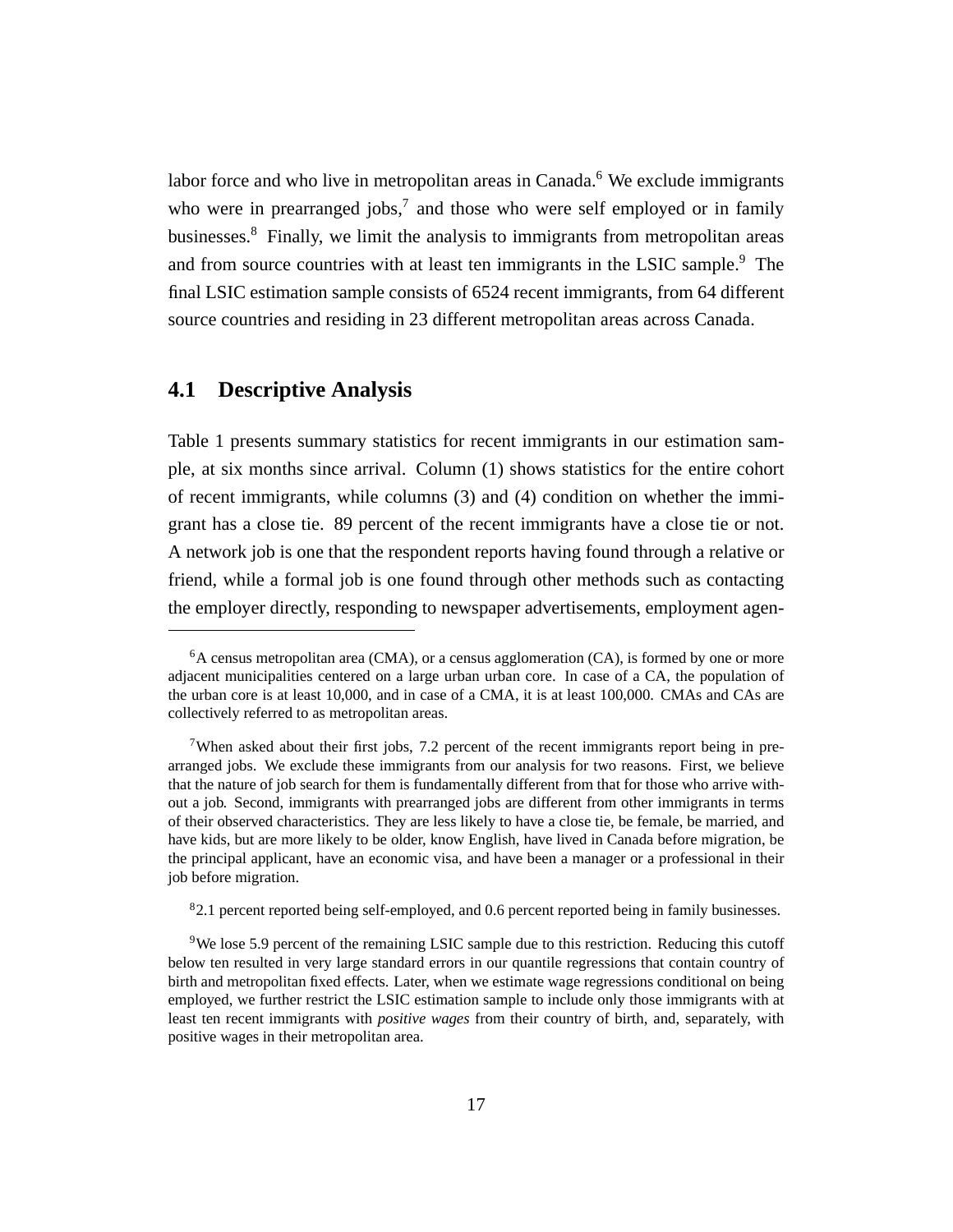cies, the internet and referral from another employer or a union.<sup>10</sup> At six months after arrival, 31 percent report their first job to be a network job, 39 percent report it to be a formal job, and the remaining 31 percent had not yet found a job. It is interesting to note that while 32 percent of immigrants with a close tie found their first job using their network, the corresponding figure for those without a close tie is only 19 percent. Recent immigrants are highly educated as 65 percent report having a Bachelor's or higher degree, and 73 percent entered Canada on an economic visa. These figures are higher for immigrants without a close tie: 72 percent have a Bachelor's or higher degree and 87 percent are on an economic visa. Despite being highly skilled, the average weekly wage for a recent immigrant in his first job (the earnings measure used in this study) is low: 396 Canadian dollars per week.<sup>11</sup>

Two things must be noted at this point. First, the first job being a network job ( $NJ = 1$ ) does not necessarily imply the presence of a close tie ( $CT = 1$ ), and vice versa. An immigrant may not have a close tie but may have still found a network job, perhaps through a friend made *after* migrating to Canada or through a relative/friend *not* living in Canada. Conversely, in spite of the presence of a close tie, his first job may have been found through formal channels or he may still be unemployed. Second, the dichotomous measure of the 'use of the social network' captured by the variable  $NJ$ , may not be perfectly related to the theoretical concept it wishes to encapsulate. For example, suppose that a friend tells me about a job opening, and I apply and get the job. Do I report that I found the job through a friend  $(NJ = 1)$ , or that I applied directly to the employer  $(NJ = 0)$ ? Thus, admittedly, our measure of the *use of network* is imperfect. However, in contrast

<sup>&</sup>lt;sup>10</sup>The survey questions used to construct the *network job* variable are as follows: How did you find this job? 1) Contacted employer directly? 2) Job found by a friend? 3) Job found by a relative? 4) Placed or answered newspaper ad? 5) Employment agency (including Canada Employment Centre)? 6) Referral from another employer? 7) Internet? 8) Union? 9) Other? The response to each question could be either a 'Yes' or a 'No', and it was admissible to answer 'Yes' to multiple questions (although only 4 percent of the respondents did so). If the answer to either question 2 or question 3 was 'Yes', then  $NJ = 1$ , otherwise  $NJ = 0$ .

 $11$ Use of weekly wage, instead of hourly wage, would have been problematic for our estimations if the difference in hours worked between network and formal jobs depended on whether or not the immigrant had a close tie. We check for this and do not find evidence in its support.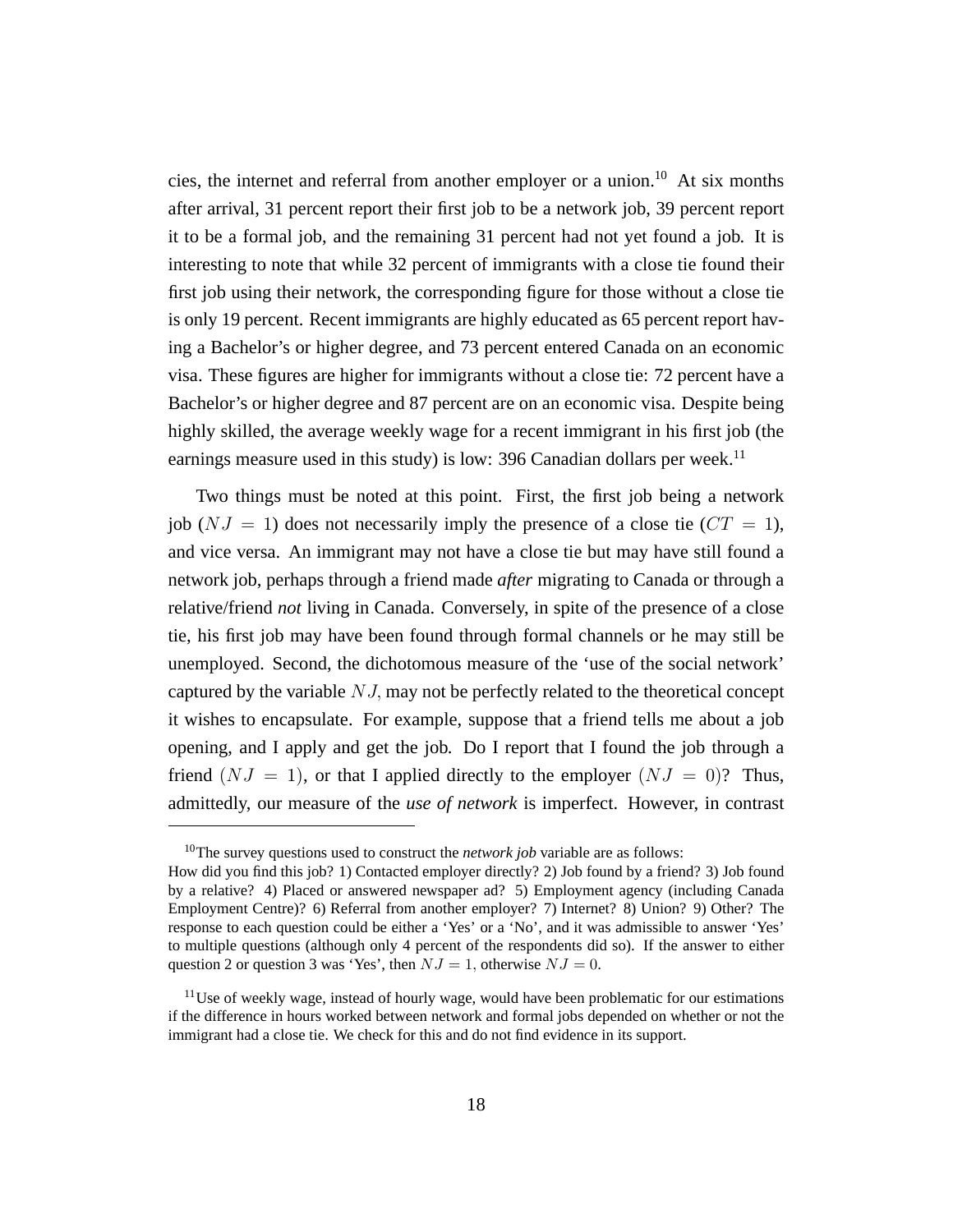with much recent research (e.g. Bayer et al 2008; Dustmann et al 2015; Hellerstein et al 2011), we measure network use directly and therefore avoid the need to infer network use from the clustering of immigrants.

### **5 Results**

We first provide evidence to support the use of close tie as a valid measure of network strength. Then we report estimates from the difference-in-differences specification to test the main implication of our model. This is followed by some checks to rule out alternate theories that could potentially explain our findings. Finally, we present structural estimation results to provide additional support for the mechanism that we wish to highlight, namely, that the presence of a close tie operates by increasing the likelihood of receiving a network offer.

### **5.1 Close Tie as a Measure of Network Strength**

The first three columns of table 2 look at the job search outcome for recent immigrants during the first six months since arrival. If the immigrant was ever employed during this time, then only his first job is considered. Using a multinomial logit (equation (3)), the table gives the marginal effects of close tie on the probability of each search outcome. Close tie is strongly related to the first job being a network job. At the means of the independent variables, the presence of a close tie is associated with a 8.6 percentage point increase in the likelihood of being in a network job. It is also associated with a 4.5 percentage point decrease in the likelihood of being in a formal job and a 4.1 percentage point decrease in the probability of never being employed, although the latter falls short of statistical significance (p-value of 0.116). Thus, the relation between job search outcomes and close tie is broadly consistent with our expectations.

Columns 4 and 5 of table 2 present estimates from quantile regressions at the 50th and 75th percentiles **(**equation (4)). The dependent variable is the (log) wage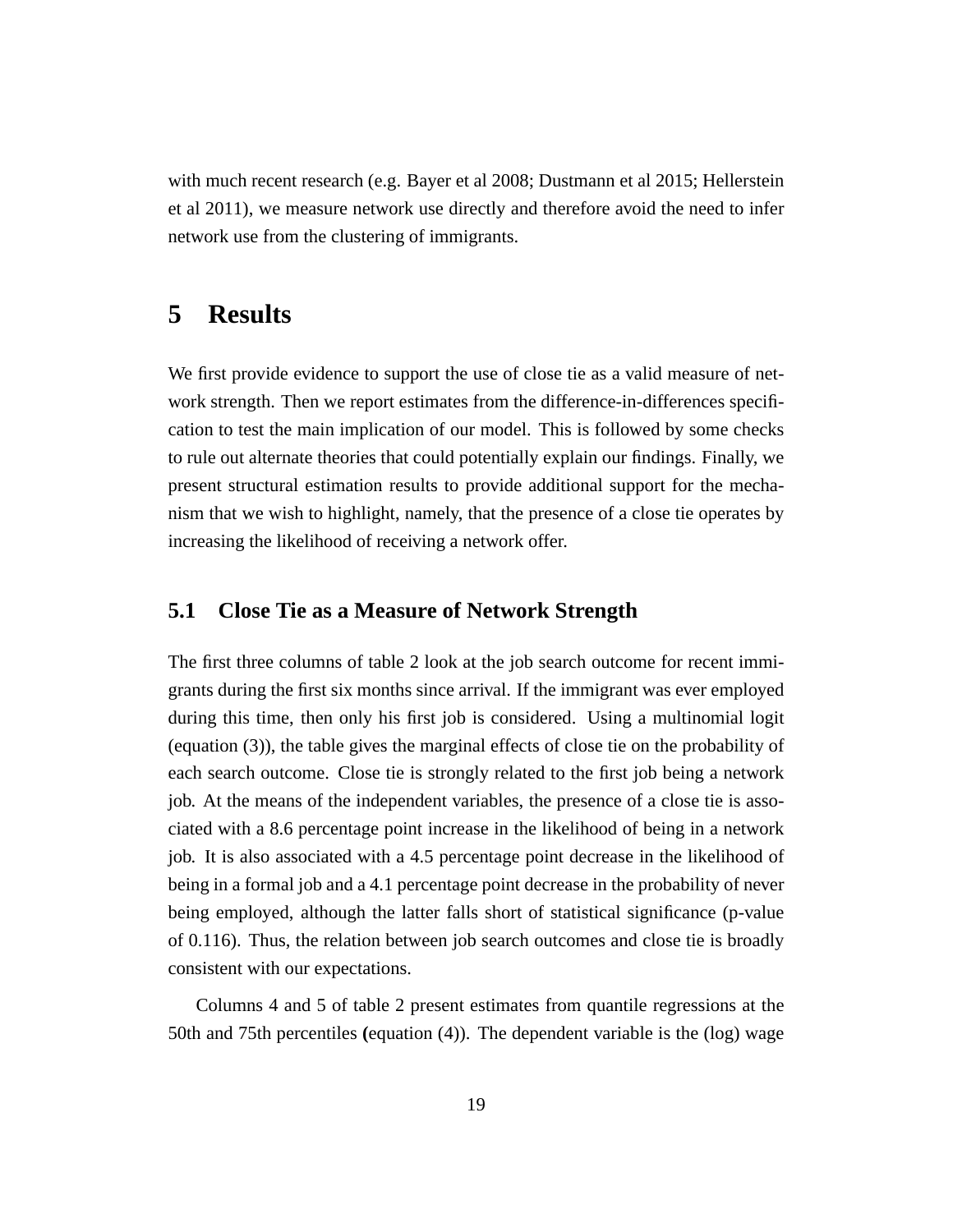in the immigrant's first job if he was ever employed during the first six months in Canada, and it is an imputed low wage if he was never employed during this time.<sup>12</sup> The presence of a close tie is associated with 8.6 percent higher wages at the 75th percentile. The magnitude of the effect at the median is 9.6 percent but falls well short of significance at conventional levels.

Based on the results in table 2, the close tie measure passes our basic tests. It is associated with increased job-finding through the network and reduced employment through formal channels, and the point estimate suggests that it is also associated with a lower probability of having never been employed. Moreover, it is also associated with higher wages when treating those who have never been employed as having a low wage, at least at the third quartile. This, of course, does not mean that close tie works in the manner proposed in our theoretical model, but rather that it has passed the minimal conditions consistent with its interpretation as a measure of network strength as we conceptualize it.

### **5.2 Network Premium and Close Tie**

Table 3 shows the results from estimating equation (5): conditional on being employed, the wage equation augmented with our measure of network strength (close tie,  $CT$ ), method of finding the first job (network job,  $NJ$ ) and the interaction between these two variables. The dependent variable is the weekly wage in the immigrant's first job in Canada obtained within six months of arrival. Column (1) presents the OLS results, while columns (2) through (10) present quantile regression results at the nine deciles.

Our model predicts that the mean wage in formal jobs should be increasing in network strength, while the mean wage in network jobs should be unrelated to it.

<sup>&</sup>lt;sup>12</sup>Standard errors for this and all other quantile regressions are calculated using a clustered bootstrap. Unless otherwise stated bootstrap estimates are based on completed replications out of 600 draws from 427 metropolitan-country of birth clusters.

It was not possible to estimate (4) at the first quartile because 31 percent of the recent immigrants have never been employed. Therefore, we only present results for the second and the third quartiles (50th and 75th percentiles).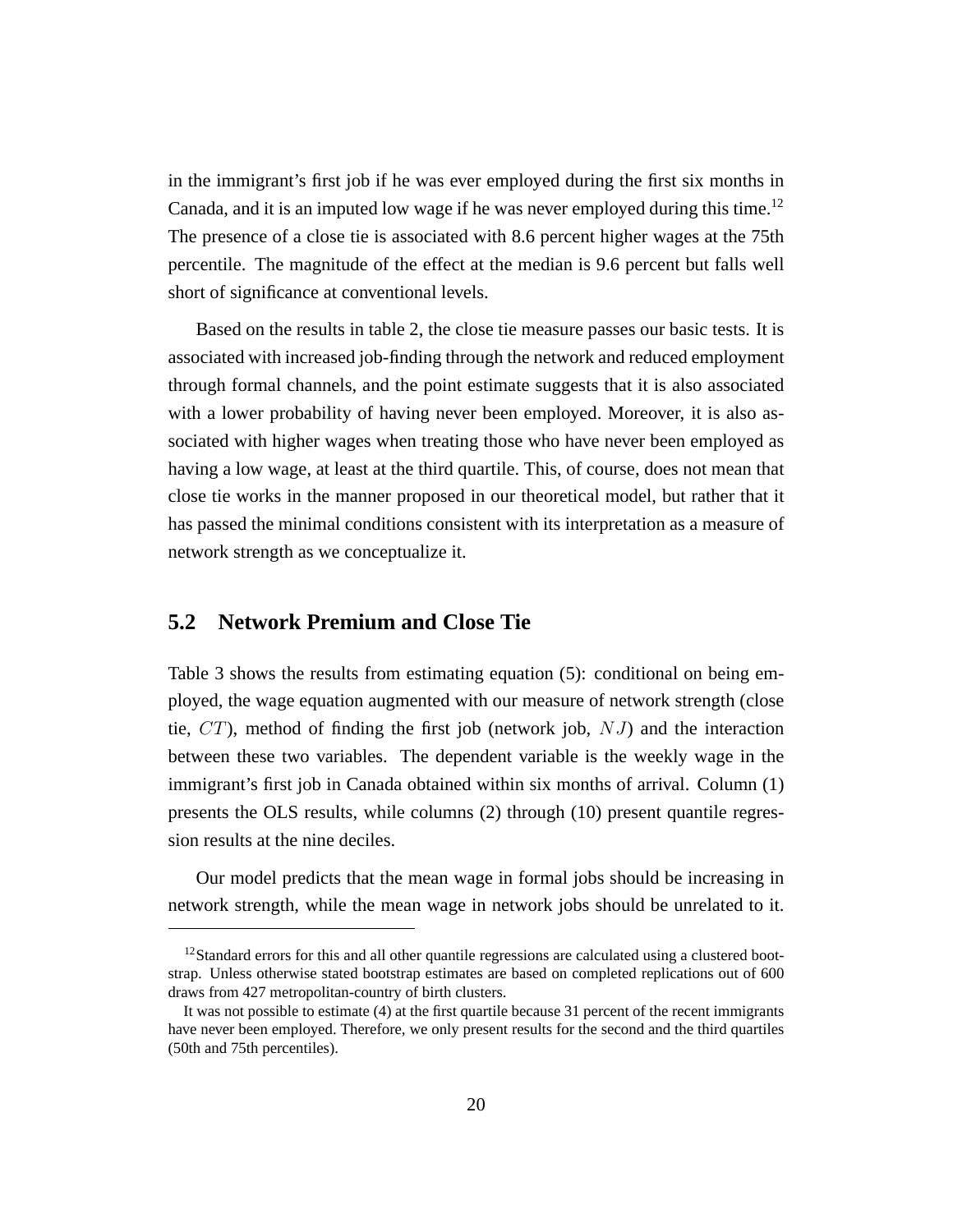As discussed in section 3, assuming that unmeasured individual characteristics are uncorrelated with close tie is very strong. However, for completeness, we nevertheless mention our results in this regard. Using OLS, the presence of a close tie is associated with an 9.6 percent increase in the mean formal wage. Further, quantile regressions show that the association between close tie and formal wage is positive at all deciles, except at the ninth, though it is not always statistically significant. It is large and statistically significant at the first, second, fourth and fifth deciles.

The effect of network strength on mean network wage is measured by the sum of the coefficients on close tie, and close tie interacted with network job. There is no consistent pattern to this estimate. It is positive in OLS, negative at the first four deciles and positive at the remaining higher deciles. However, in all cases the estimates are statistically insignificant at conventional levels and are generally small in absolute value.

For reasons discussed earlier, our main focus is on the interaction term. Our model predicts that the coefficient on the interaction term is negative at the mean and at all percentiles (except the highest and the lowest percentiles). Also, our initial simulations suggest that it may be more negative at percentiles below the median. For OLS, at the first through the sixth deciles, and at the eighth decile, the interaction term is negative, as predicted, though not always statistically significant. Although, the interaction term is positive at the seventh and ninth deciles, in these cases it is statistically insignificant. Column (3), pertaining to wages at the second decile conforms closely with the predictions of our model. There is a 25.2 percent decrease in network premium in the presence of a close tie and this is statistically significant at the 0.05 level. There is a 11.4 percent decrease at the fourth decile and it is statistically significant at the 0.10 level. Finally, we bootstrapped a joint test of the hypothesis that the interaction term in all nine deciles is zero against the one-tailed alternative that some are negative. We reject the null at 0.01 level of significance. Overall, we find evidence in support of our theory that the network wage premium is decreasing in network strength.<sup>13</sup>

 $13$ At the second decile, we examined the interaction term separately for men, women; high education, low eduation; 30 and younger and over 30. In all cases the coefficient on the interaction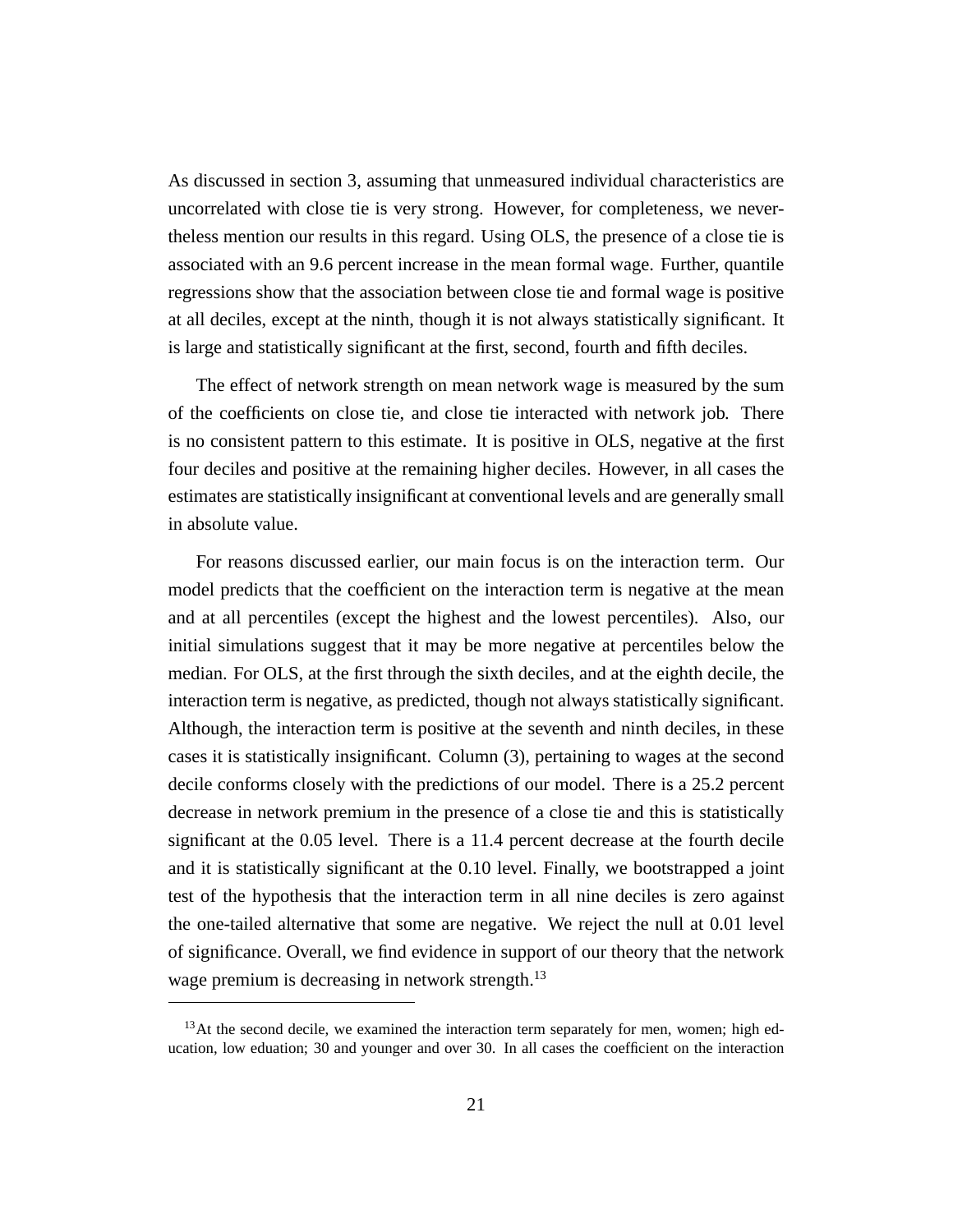### **5.3 Testing Threats to the Theory**

As discussed in section 2.3, most alternate explanations for a decrease in the network premium as network strength increases require that the observed network wage distribution be inferior in the presence of a close tie. We test for this below. We also test for whether *the difference* in observable characteristics of immigrants finding jobs through the network and formal channels *changes* in the presence of a close tie. While the presence of such a change is not inconsistent with our model, its absence would make it more likely that there was no exogenous shift in unobservable characteristics either. Finally, we examine whether the interaction coefficient changes when we omit observable skills.

#### **5.3.1 Network Wages and Close Tie**

As already noted, for none of the regressions in table 3, is the sum of the coefficients on close tie, and close tie interacted with network job, statistically significant, and it is generally small in magnitude. This suggests that the mean network wage is independent of the presence of a close tie.

As a further test, we restrict the sample to those having network jobs and conduct the Kolmogorov-Smirnov test of equality of network wage distributions (conditional on observables) among those with and without a close tie. Once again, we find no evidence of a difference in these distributions, making it more plausible that the network premium decreases with network strength due to the mechanism described in our theoretical model.

#### **5.3.2 Difference-in-Differences for Observed Characteristics**

Table 4 shows the results for a difference-in-differences specification, where an explanatory variable from equation (5) is regressed on close tie, network job and

term was negative, however, bootstrapping the standard errors was unreliable because of the small sample sizes.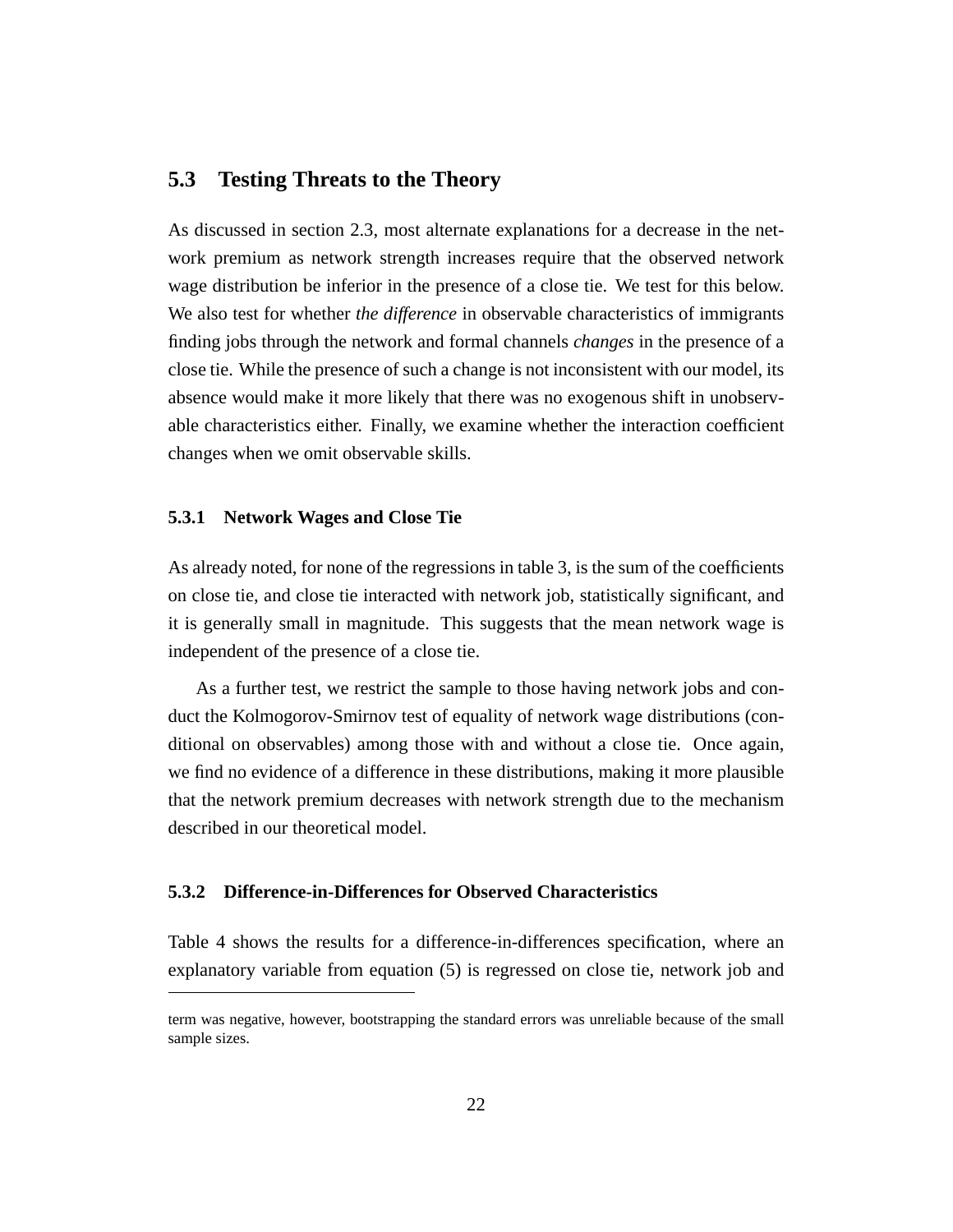their interaction.

OLS results in columns 1 through 8 show that for eight of the nine observed characteristics examined in table 4, the network-formal characteristic-differential does not change with close tie. Column (9) presents the coefficients from an ordered logit model of educational attainment. The interaction coefficient is negative, indicating a decrease in network-formal education differential in the presence of a close tie. This, by itself, does not invalidate our testing strategy. Also it is not surprising to find that one of nine coefficients is significant at the .05 level, and the t-statistic is well below the Bonferroni critical value for nine tests. Unfortunately, there is no way to know for sure whether there is an unobservable skill differential, and, if so, whether it is due to exogenous factors.

#### **5.3.3 Excluding Observed Skills**

Here we examine the effect of excluding the observed characteristics from equation (5). In effect this asks whether an appropriately weighted sum of observed characteristics is correlated with the interaction term. While the absence of such a correlation would not guarantee that there is no correlation between unmeasured characteristics and the interaction, it would make the assumption more plausible.

Table 5 shows the effect of dropping variables that control for skills from the wage equation. The most important point to note is that the results look quite similar to those with controls for observed skills.<sup>14</sup> In particular, while controlling for skill makes the coefficient on the interaction term less negative for OLS, it makes it more negative at the second decile, and both coefficient changes are relatively small in magnitude. Moreover, it is important to remember that we have an extensive set of controls for skill. In particular, besides level of education and visa category, we also control for prior occupation in eight categories and knowledge of English and French. While it remains possible that there is an important measure of skill that is correlated with the interaction term, the fact that excluding this extensive set

<sup>&</sup>lt;sup>14</sup>Also, for the regression at the second decile excluding observed skills, although the interaction term is not significant at conventional levels, the p value is 0.110.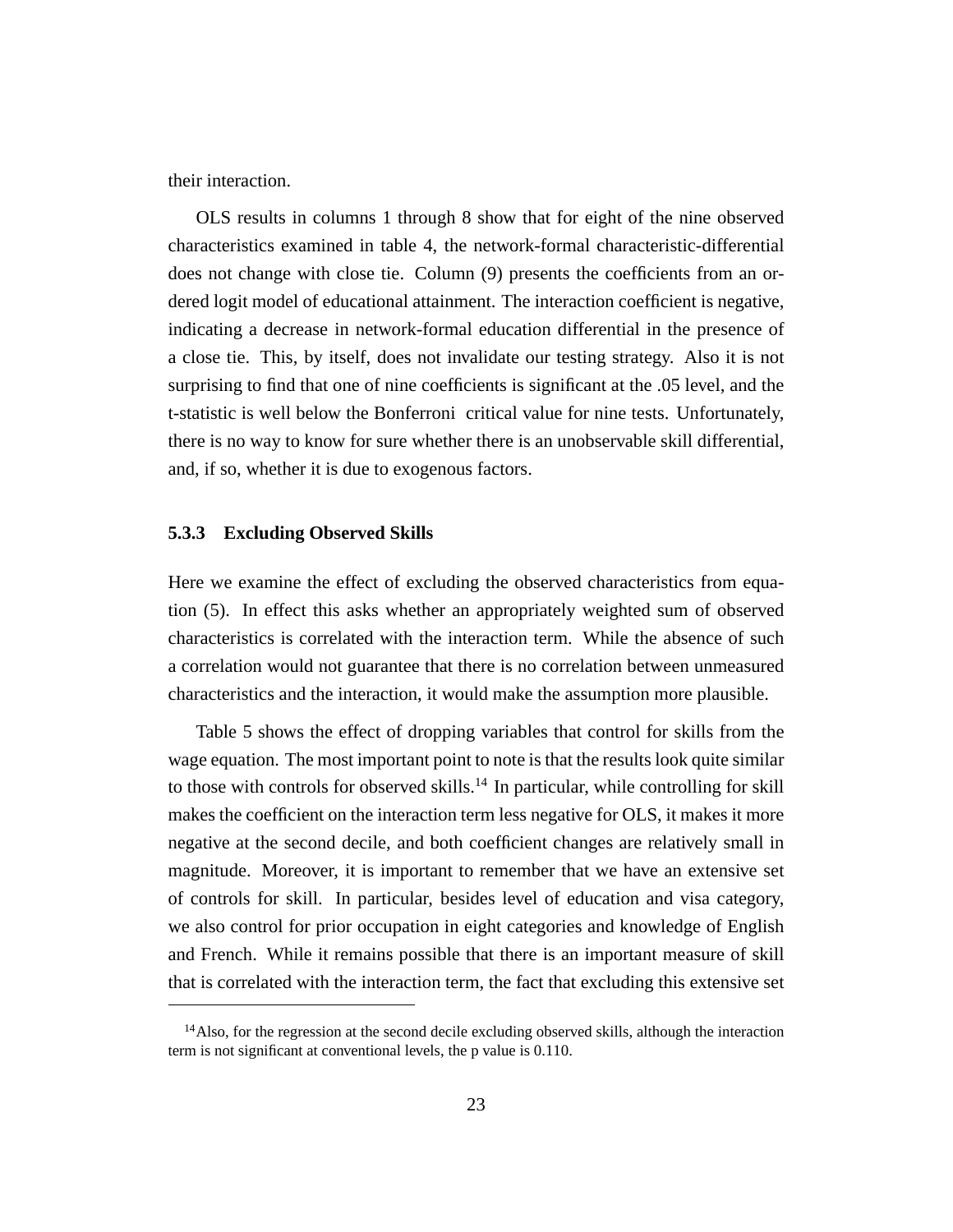of controls does not noticeably alter the magnitude of the interaction coefficients, gives us a reasonable level of confidence in them.

# **6 Structural Model**

Our theoretical model characterizes a stronger network by a higher probability of generating a network offer and assumes that the network wage-offer distribution remains unchanged irrespective of whether the network is strong or weak. As discussed in section 2.3, there could be other ways to characterize a stronger network. In this section we investigate whether an alternate model, in which network strength is characterized by different network wage-offer distributions, fits the data better. We build a simple structural model and estimate it using maximum likelihood. This allows us to uncover the underlying wage-offer distributions and offer probabilities from each source. The structural estimates provide evidence to support our conclusion that the primary role of a close tie is to increase the likelihood of a network offer rather than to change the network offer distribution.

We also note that estimating the structural model provides an additional test of the importance of unmeasured skills for our reduced-form results in table 3: if the unobserved skills of workers in network jobs depend on whether they have a close tie, then, this should be reflected as different network offer distributions depending on whether or not a close tie exists.

### **6.1 The Model**

Once again, we model the first period of a multi-period search process. We assume that the immigrant receives at most one offer from each source, according to the following probabilities;  $p_f$  from the formal channels,  $p_s$  from his network if it is strong (in the presence of a close tie) and  $p_w$  from his network if it is weak (in the absence of a close tie). Each log wage,  $\omega$ , is drawn from a source specific offer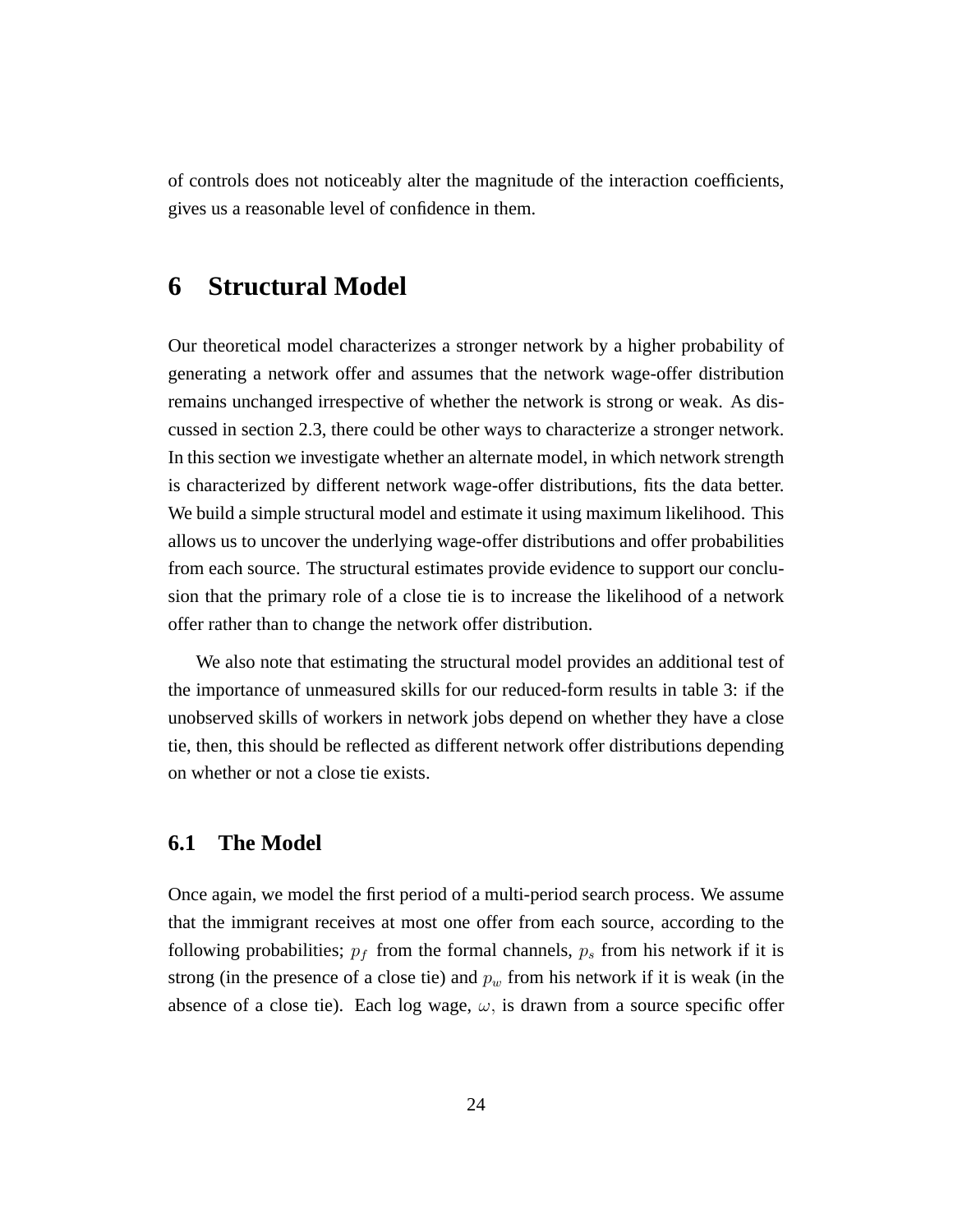distribution given by

$$
\omega_{ij} = X_i \beta + \alpha_j + \varepsilon_{ij}, \qquad \varepsilon_{ij} \sim N(0, \sigma_j^2) \tag{7}
$$

where i denotes the immigrant and j denotes the source (formal channels  $f$ , strong network s, and weak network w). Thus,  $\alpha_j$  is a source-specific factor shifting the mean of the offer distribution. We also allow the variance of the error,  $\sigma_j^2$ , to vary across sources. We assume that the errors are independent across  $i$  and  $j$ .

To derive the likelihood function, note that the probability that a worker with a strong network ( $CT = 1$ ) is unemployed (*u*) is,

$$
LF(u|CT = 1) = (1 - p_f)(1 - p_s)
$$
\n(8)

and the probability that a worker with a weak network is unemployed is,

$$
LF(u|CT = 0) = (1 - p_f)(1 - p_w)
$$
\n(9)

The probability that a worker with a strong network is earning a given wage  $(\omega)$ and is working in a network job  $(NJ = 1)$  is,

$$
LF(\omega, NJ = 1|CT = 1) = \left[ p_s \left\{ (1 - p_f) + p_f \Phi \left( \frac{\alpha_s - \alpha_f + \varepsilon_{is}}{\sigma_f} \right) \right\} \right] \phi_s(\varepsilon_{is})
$$
\n(10)

The last term,  $\phi_s(\varepsilon_{is})$ , is the standard normal density of the network offer when the network is strong. The term in square brackets is the probability of receiving and accepting a network offer when the network is strong. This is itself a product of the probability of receiving a network offer when the network is strong  $(p_s)$ , and the probability of either not receiving a formal offer  $(1 - p_f)$ , or receiving an inferior formal offer ( $p_f\Phi$ ), where  $\Phi$  is the standard normal c.d.f. and is derived by noting that the formal offer is rejected if it is less than the network offer. Thus  $\Phi$  is the probability that

$$
X_i\beta + \alpha_f + \varepsilon_{if} < X_i\beta + \alpha_s + \varepsilon_{is} \tag{11}
$$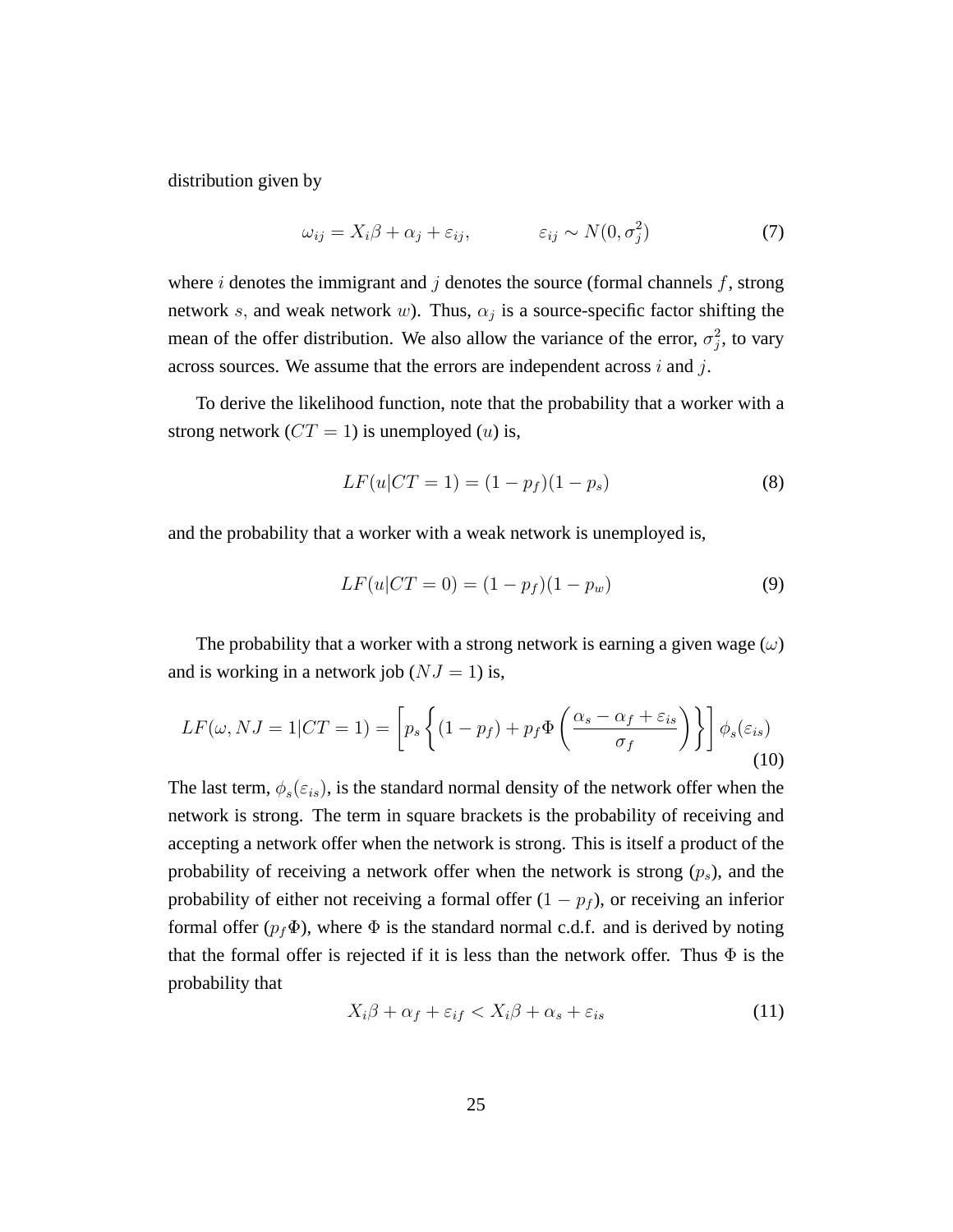$$
\Pr(\frac{\varepsilon_{if}}{\sigma_f} < \frac{\alpha_s - \alpha_f + \varepsilon_{is}}{\sigma_f} | \varepsilon_{is}) \text{ where } \frac{\varepsilon_{if}}{\sigma_f} \sim N(0, 1) \tag{12}
$$

with the errors independent across the sources.

The probability of earning a given wage and working in a network job when the network is weak, and the probabilities of formal employment when the network is strong and weak, can be similarly expressed. Taking logs and summing across observations gives the log likelihood function which we maximize with respect to the offer probabilities  $(p_f, p_s, p_w)$ , and the means and standard deviations of the offer distributions  $(\alpha_j, \sigma_j)$ 

### **6.2 Structural Parameter Estimates**

The first column of table 6 gives the results of estimating the most flexible specification, wherein we allow the network offer distribution to depend on network strength, and also allow the formal offer distribution to differ from the network distributions. We estimate that formal channels provide an offer with probability 0.47. Strong and weak networks do so with probabilities, 0.45 and 0.25, respectively, which are significantly different from each other. This suggests that of the immigrants with a strong network (those with a close tie), about 21 percent get two offers, and about 29 percent get no offers. In contrast, of the immigrants with a weak network (those without a close tie), about 12 percent get two offers and nearly 40 percent get no offers. The means of the three distributions are quite similar.<sup>15</sup> The residual variances of the network offer distributions are somewhat, but not dramatically lower, compared to that of formal channels. More importantly, we cannot reject the hypothesis that the means of the strong and weak network offer distributions are the same  $(t = 1.3)$ , nor the hypothesis that their standard deviations are the same  $(t = -1.2)$ . Therefore, in the second column, we restrict the network offer distributions to be the same irrespective of network strength. Comparing the

or

 $15$ Note that the level of the means is arbitrary. These are essentially constant terms in a regression where the effects of the explanatory variables have been constrained to be the same across the three distributions.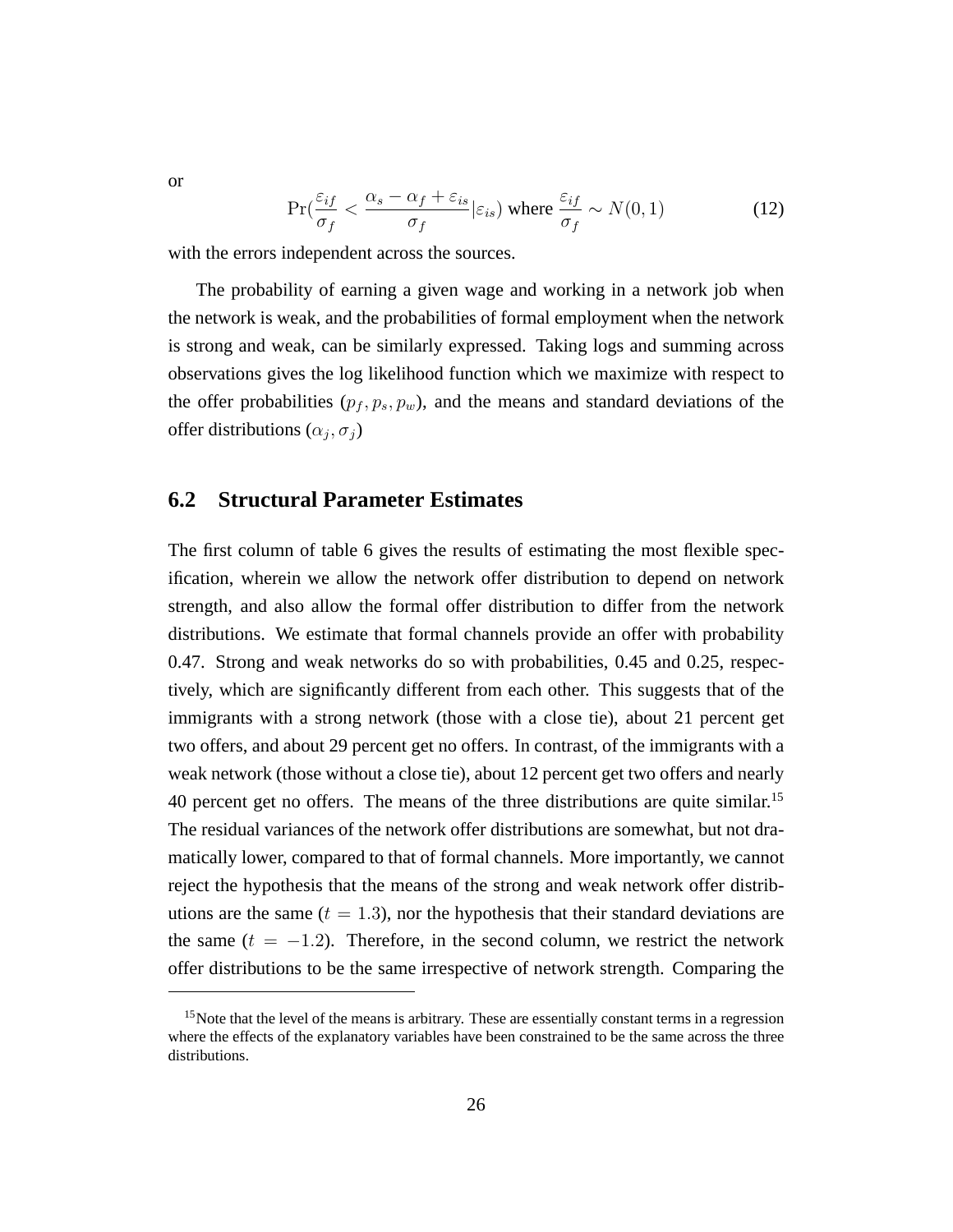log-likelihood values in the first two columns, we cannot reject the hypothesis that the network offer distribution is independent of network strength ( $\chi^2(2) = 3.06$ ). This provides strong evidence for our conclusion that the presence of a close tie primarily influences wages by increasing the probability of generating a network offer, rather than by influencing the network offer distribution. As mentioned at the start of this section, the result that there is a single network offer distribution irrespective of whether the network is strong or weak also makes it less likely that differences in unmeasured skills are driving the results in table 3.

In column (2), the means of the network and formal offer distributions are not statistically different from each other. Although their standard deviations are statistically different, the numerical values differ only modestly from each other. Finally in the last column we restrict the network and formal offer distributions to be the same. Comparing the log-likelihood values in columns (2) and (3), this hypothesis is rejected ( $\chi^2(2) = 52.03$ ), though from column (2) we know that the two distributions only marginally differ from each other.

Thus the results of the structural model are very much in line with our theoretical model: network strength, captured by the presence of a close tie, is associated with a greater likelihood of receiving an offer from the network. It is not associated with a large alteration of the network offer distribution.

Using the structural parameter estimates from column (2) of table 6, we also simulate the network wage premium, at the mean and at various deciles. This allows us to examine whether the results in table 3 can be reproduced using our structural parameter estimates of the underlying offer distributions and offer probabilities. The results are mixed.<sup>16</sup> On the one hand, for both the mean and each decile, the simulated coefficient on "Network Job\*Close Tie" always falls within the confidence interval of the coefficient reported in table 3. On the other hand, the magnitude of the simulated interaction coefficients at the three lowest deciles is noticeably smaller than in table 3. This may indicate that network strength increases the likelihood of a low-wage offer, but the structural model does not have sufficient

<sup>&</sup>lt;sup>16</sup>Simulation results available on request.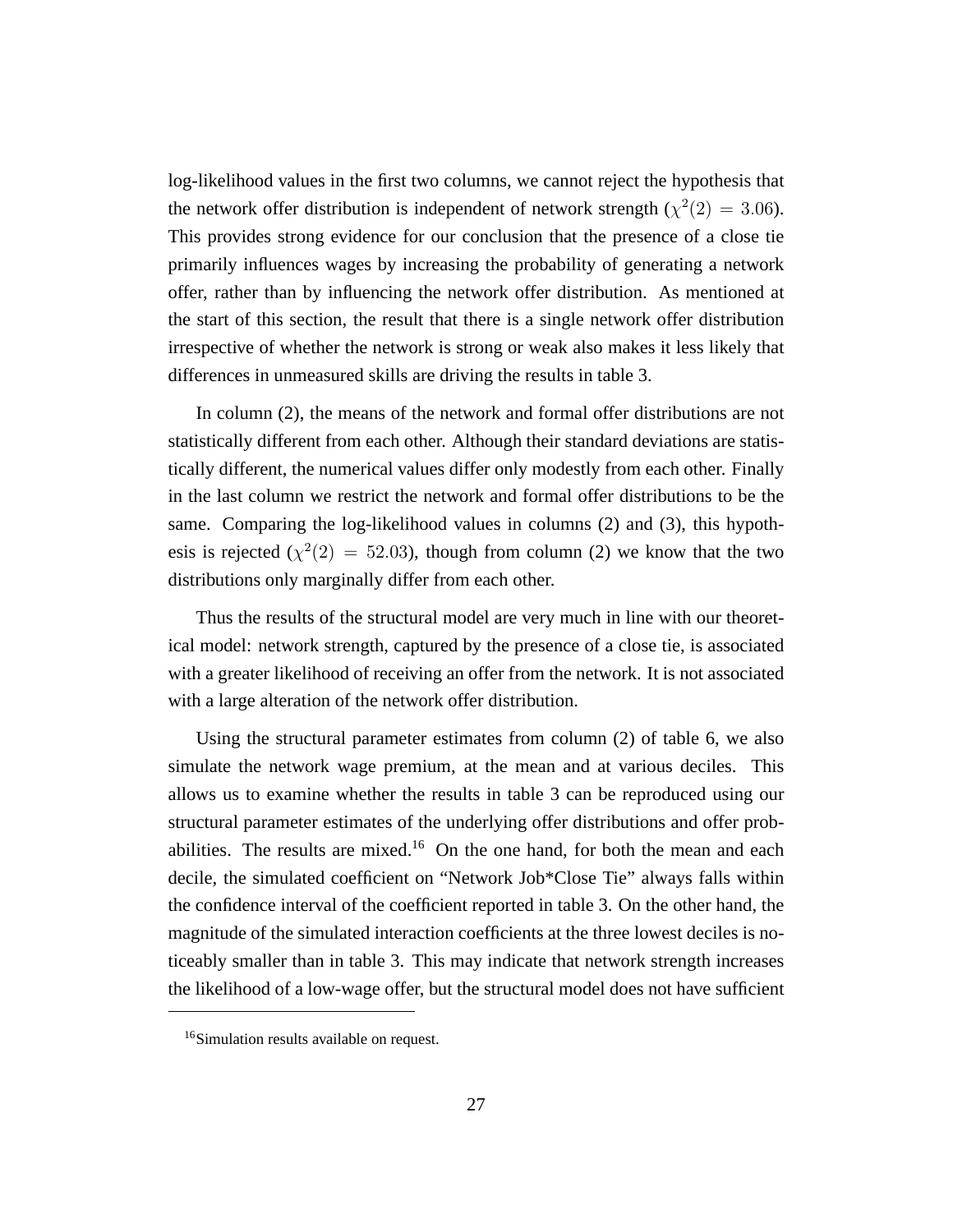power to detect this effect.

# **7 Summary and Conclusions**

In this paper, we draw on Montgomery 1992 to develop a theoretical model that describes how social networks operate in the job search process. We model the strength of a worker's network by the likelihood with which it provides him a job offer. Considering that a worker can find a job either through his network or through the formal (non-network) channels, we show that the network-formal wage differential is decreasing in network strength.

We test this implication on a nationally representative sample of recent immigrants to Canada. In the data, the presence of a 'close tie' (at least one relative or friend already living in Canada at the time of the immigrant's arrival), captures the concept of a stronger network as we have defined it. Using a standard difference-indifferences approach, we find that the network premium decreases with the presence of a close tie, thus confirming that close ties operate by increasing the probability of receiving a network offer. As we suggested was likely to be the case, evidence in favor of our model is especially strong at the lower end of the observed wage distribution (first four deciles). This might appear to suggest that close ties particularly increase the likelihood of low-wage offers, but we have shown this to be incorrect.

We estimate a simple structural version of the model that confirms that the primary role of close ties is to increase the probability of generating a wage offer from the network rather than to alter the distribution from which an offer is drawn. These estimates also suggest that the network and formal offer distributions differ only modestly, so that Montgomery's (1992) model, which relies on network and formal offer distributions being identical, may be applied to the data.

It is often argued that immigrants tend to cluster together because the presence of established immigrants facilitates assimilation of new arrivals, both in the labor market and in the social environment of the host country. We find that social networks, as embodied in relatives and friends already living in the host country,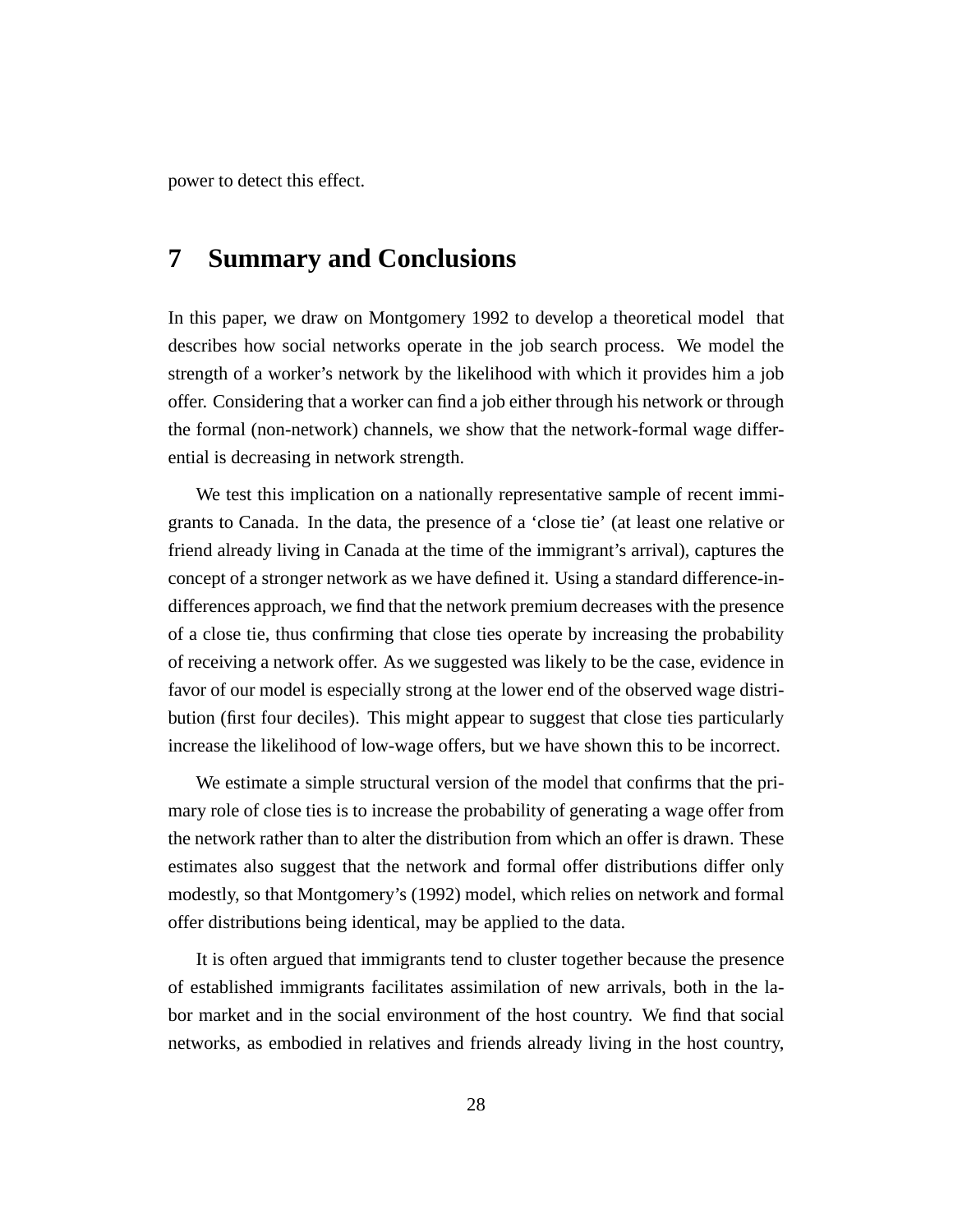help recent immigrants find their first jobs. The mechanism through which such networks operate is by providing a larger number of job offers. Our analysis also suggests that such close ties do not influence the kind of job offers that immigrants receive. In other words, in the absence of close ties, recent immigrants would receive fewer offers, but the offers they do receive would be neither better nor worse than those they would have received had such ties been present. We have not addressed other issues related to immigrant assimilation, including the longer term labor market effects of social networks.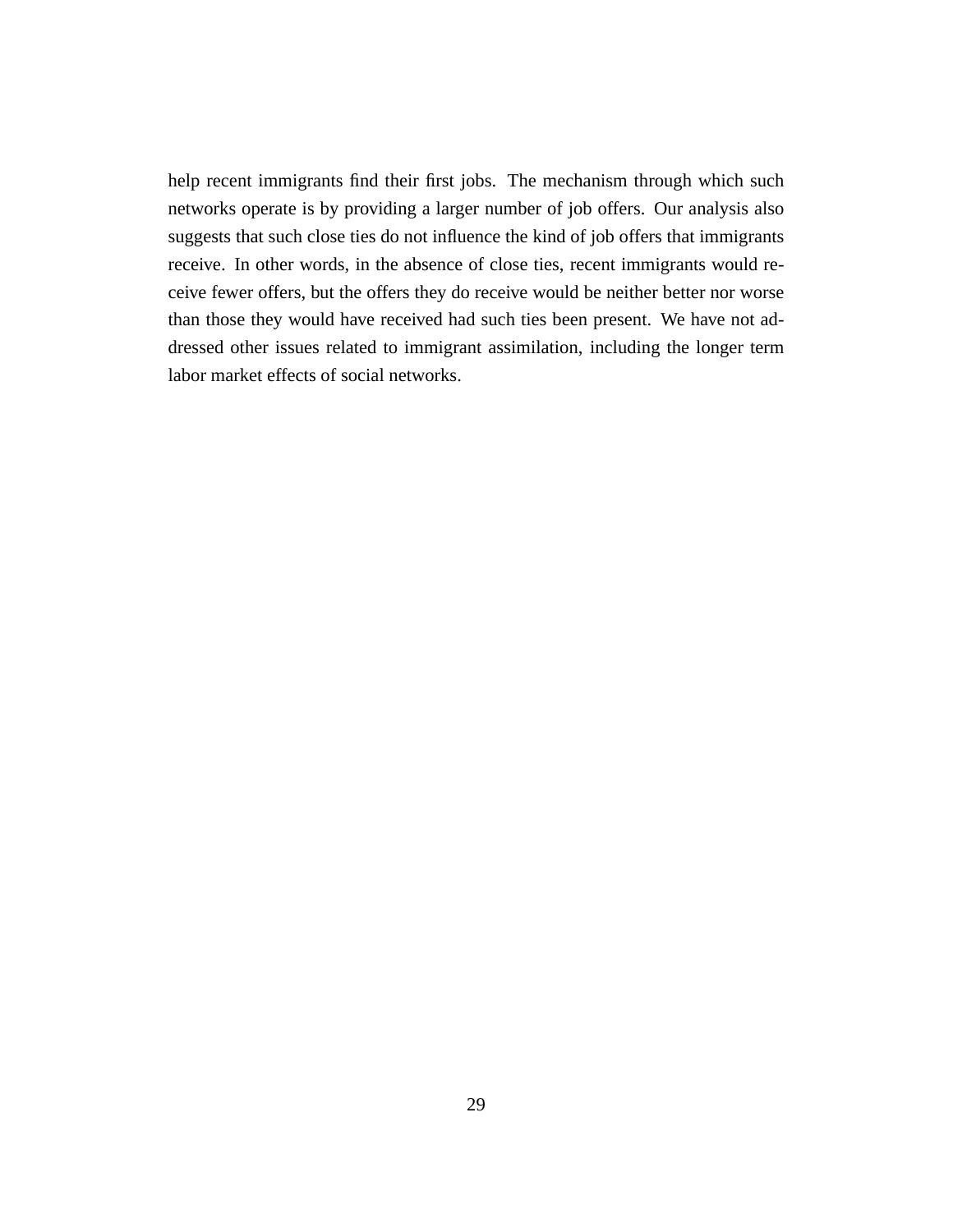# **References**

- AMBRUS, A., M. MOBIUS, AND A. SZEIDL (2014): "Consumption Risk-Sharing in Social Networks," *American Economic Review*, 104(1), 149–82.
- ASLUND, O., AND O. N. SKANS (2010): "Will I See You at Work? Ethnic Workplace Segregation in Sweden, 1985-2002," *Industrial and Labor Relations Review*, 63(3), 471–493.
- BAYER, P., S. L. ROSS, AND G. TOPA (2008): "Place of Work and Place of Residence: Informal Hiring Networks and Labor Market Outcomes," *Journal of Political Economy*, 116(6), 1150–1196.
- BEAMAN, L., AND J. MAGRUDER (2012): "Who Gets the Job Referral? Evidence from a Social Networks Experiment," *American Economic Review*, 102(7), 3574–93.
- BEAMAN, L. A. (2012): "Social Networks and the Dynamics of Labor Market Outcomes: Evidence from Refugees Resettled in the U.S.," *Review of Economic Studies*, 79(1), 128–161.
- BENTOLILA, S., C. MICHELACCI, AND J. SUAREZ (2010): "Social Contacts and Occupational Choice," *Economica*, 77(305), 20–45.
- BOORMAN, S. A. (1975): "A Combinatiorial Optimization Model for Transmission of Job Information Through Contact Networks," *The Bell Journal of Economics*, 6(1), 216–249.
- BORJAS, G. J. (2000): "Ethnic Enclaves and Assimilation," *Swedish Economic Policy Review*, 7, 89–122.
- BROWN, M., E. SETREN, AND G. TOPA (2016): "Do Informal Referrals lead to Better Matches? Evidence from a firm's Employee Referral System," *Journal of Labor Economics*, 34(1).
- BURDETT, K., AND D. T. MORTENSEN (1998): "Wage Differentials, Employer Size, and Unemployment," *International Economic Review*, 39(2), pp. 257–273.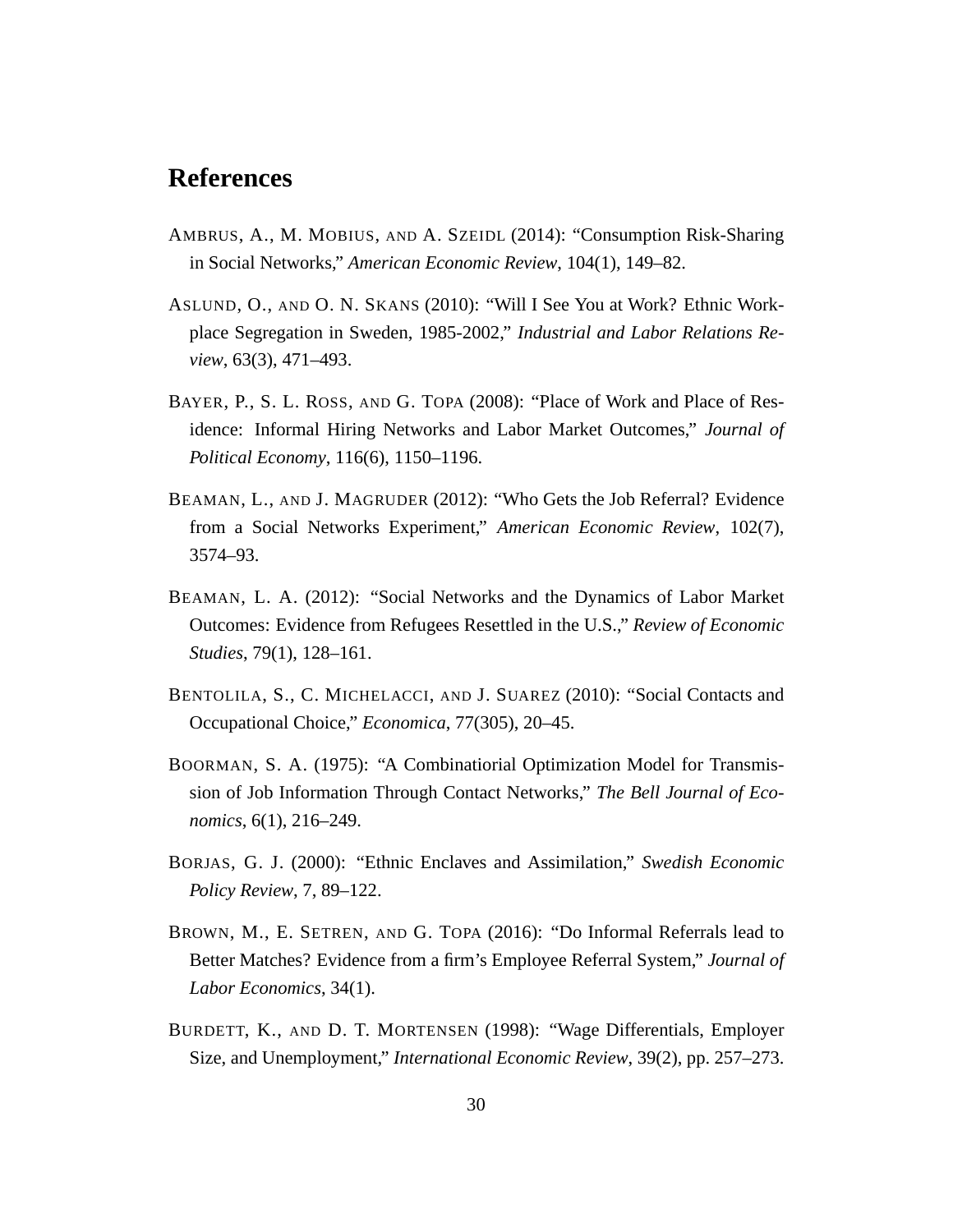CALVO-ARMENGOL, A., AND M. O. JACKSON (2004): "The Effects of Social Networks on Employment and Inequality," *American Economic Review*, 94(3), 426–454.

(2007): "Networks in Labor Markets: Wage and Employment Dynamics and Inequality," *Journal of Economic Theory*, 132(1), 27–46.

- CINGANO, F., AND A. ROSOLIA (2012): "People I Know: Job Search and Social Networks," *Journal of Labor Economics*, 30(2), 291–332.
- DAMM, A. P. (2009): "Ethnic Enclaves and Immigrant Labor Market Outcomes: Quasi-Experimental Evidence," *Journal of Labor Economics*, 27(2), 281–314.
- DHILLON, A., R. PEETERS, AND A. M. YUKSEL (2014): "Overcoming Moral Hazard with Social Networks in the Workplace: An Experimental Approach," *Universirty of Warwick Working Paper Series*, 206.
- DUSTMANN, C., A. GLITZ, U. SCHONBERG, AND H. BRUCKER (2015): "Referral-based Job Search Networks," *forthcoming The Review of Economic Studies*.
- GIULIETTI, C., J. WAHBA, AND Y. ZENOU (2014): "Strong versus Weak Ties in Migration," *IZA Duscussion Paper No. 8089*.
- GLITZ, A. (2015): "The Role of Coworker-Based Networks in the Labour Market," *CESifo DICE Report*.
- GOEL, D., AND K. LANG (2009): "Social Ties and the Job Search of Recent Immigrants," *NBER Working Paper Series*, (15186).
- GRANOVETTER, M. S. (1973): "The Strength of Weak Ties," *The American Journal of Sociology*, 78(6), 1360–1380.
- HELLERSTEIN, J. K., M. J. KUTZBACH, AND D. NEUMARK (2014): "Do labor market networks have an important spatial dimension?," *Journal of Urban Economics*, 79, 39 – 58, Spatial Dimensions of Labor Markets.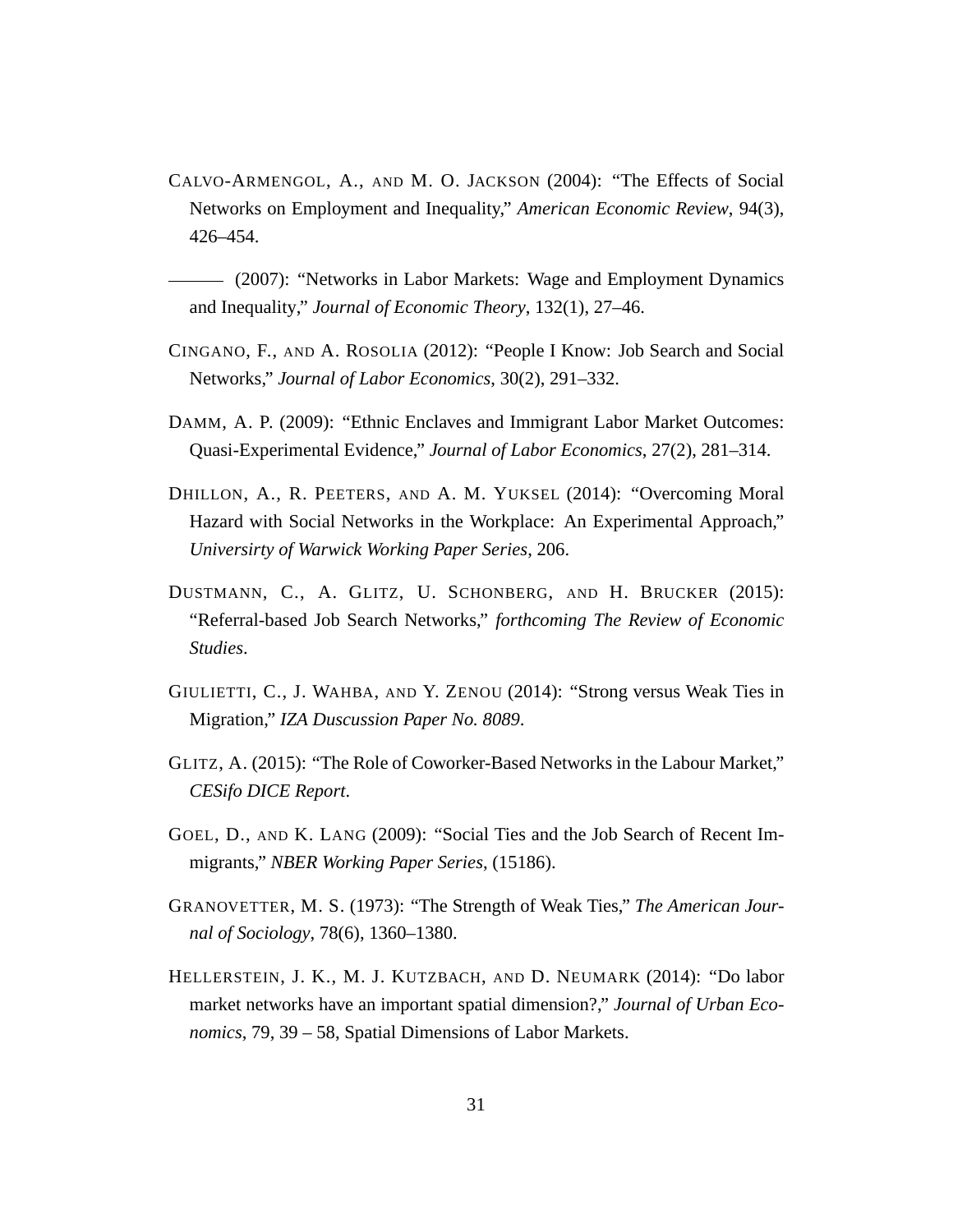- HELLERSTEIN, J. K., M. MCINERNEY, AND D. NEUMARK (2011): "Neighbors and Coworkers: The Importance of Residential Labor Market Networks," *Journal of Labor Economics*, 29(4), 659–695.
- HENSVIK, L., AND O. N. SKANS (2016): "Social Networks, Employee Selection and Labor Market Outcomes," *forthcoming Journal of Labor Economics*, 34(4).
- IOANNIDES, Y. M., AND L. D. LOURY (2004): "Job Information Networks, Neighborhood Effects, and Inequality," *Journal of Economic Literature*, 42(4), 1056– 1093.
- JACKSON, C. K., AND H. S. SCHNEIDER (2011): "Do Social Connections Reduce Moral Hazard? Evidence from the New York City Taxi Industry," *American Economic Journal: Applied Economics*, 3(3), 244–67.
- KARLAN, D., M. MOBIUS, T. ROSENBLAT, AND A. SZEIDL (2009): "Trust and Social Collateral," *The Quarterly Journal of Economics*, 124(3), 1307–1361.
- KINNAN, C., AND R. TOWNSEND (2012): "Kinship and Financial Networks, Formal Financial Access, and Risk Reduction," *American Economic Review*, 102(3), 289–93.
- KRAMARZ, F., AND O. N. SKANS (2014): "When Strong Ties are Strong: Networks and Youth Labour Market Entry," *The Review of Economic Studies*.
- KUZUBAS, T. U., AND A. SZABO (2015): "Job Search Through Weak and Strong Ties: Theory and Evidence from Indonesia," *Working paper*.
- MONTGOMERY, J. D. (1992): "Job Search and Network Composition: Implications of the Strength-Of-Weak-Ties Hypothesis," *American Sociological Review*, 57(5), 586–596.
- MUNSHI, K. (2011): "Strength in Numbers: Networks as a Solution to Occupational Traps," *The Review of Economic Studies*, 78(3), 1069–1101.
- MUNSHI, K., AND M. ROSENZWEIG (2016): "Networks and Misallocation: Insurance, Migration, and the Rural-Urban Wage Gap," *American Economic Review*, 106(1), 46–98.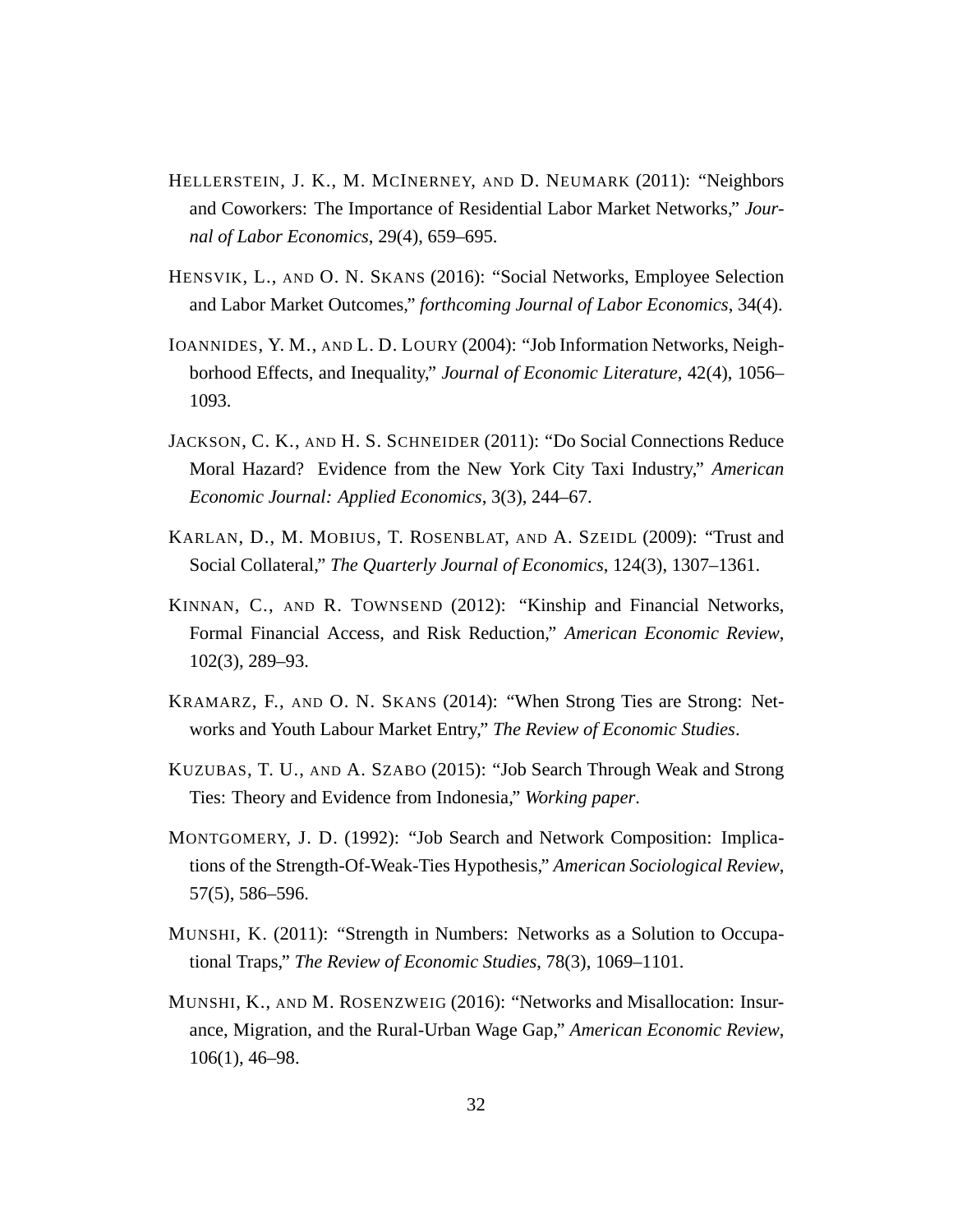- PATACCHINI, E., AND Y. ZENOU (2012): "Ethnic networks and employment outcomes," *Regional Science and Urban Economics*, 42(6), 938 – 949.
- PATEL, K., AND F. VELLA (2013): "Immigrant Networks and their implications for Occupational Choice and Wages," *The Review of Economics and Statistics*, 95(4).
- PELLIZZARI, M. (2010): "Do Friends and Relatives Really Help in Getting a Good Job?," *Industrial and Labor Relations Review*, 63(3), 494–510.
- SCHMUTTE, I. M. (2015a): "Job Referral Networks and the Determination of Earnings in Local Labor Markets," *Journal of Labor Economics*, 33(1), 1–32.
- (2015b): "Labor Markets with Endogenous Job Referral Networks: Theory and Empirical Evidence," *Available at SSRN: http://ssrn.com/abstract=2234125*.
- TOPA, G. (2011): "Chapter 22 Labor Markets and Referrals," vol. 1 of *Handbook of Social Economics*, pp. 1193 – 1221. North-Holland.
- TOPA, G., AND Y. ZENOU (2015): "Chapter 9 Neighborhood and Network Effects," in *Handbook of Regional and Urban Economics*, ed. by J. V. H. Gilles Duranton, and W. C. Strange, vol. 5 of *Handbook of Regional and Urban Economics*, pp. 561 – 624. Elsevier.
- WEBER, A., P. SAYGIN, AND M. WEYNANDT (2014): "Coworkers, Networks, and Job Search Outcomes," *RePEc Discussion Papers*.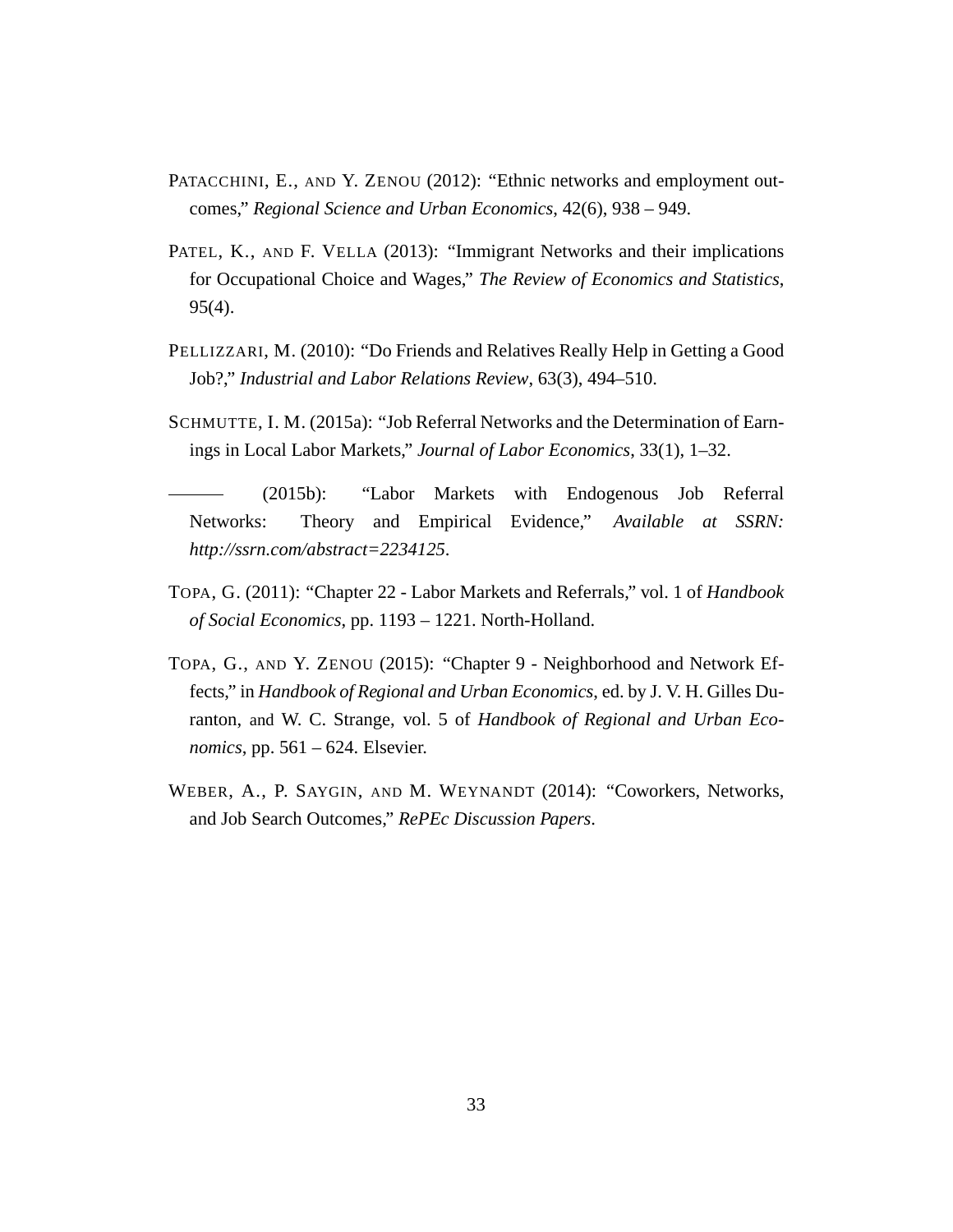|                                | All Recent Immigrants           |      | Without Close Tie | With Close Tie |
|--------------------------------|---------------------------------|------|-------------------|----------------|
|                                | Mean (Std. Dev.) Sample Size    |      | Mean (Std. Dev.)  |                |
|                                | (1)                             |      |                   | (4)            |
|                                | <b>Network Strength Measure</b> | (2)  | (3)               |                |
|                                | 0.89                            | 6524 |                   |                |
| Close Tie $CT$ )               |                                 |      |                   |                |
|                                | <b>Job Outcomes</b>             |      |                   |                |
| First Job is Network Job       | 0.31                            | 6524 | 0.19              | 0.32           |
| First Job is Formal Job        | 0.39                            | 6524 | 0.44              | 0.38           |
| Never Employed                 | 0.31                            | 6524 | 0.38              | 0.30           |
| Weekly Wage in First Job (CAD) | 396 (275)                       | 4318 | 405 (347)         | 395 (266)      |
|                                | <b>Explanatory Variables</b>    |      |                   |                |
| Female                         | 0.43                            | 6524 | 0.43              | 0.43           |
| Age                            | 34(9)                           | 6524 | 33(8)             | 34(9)          |
| Married                        | 0.76                            | 6524 | 0.75              | 0.76           |
| Number of children             | 0.83(1.03)                      | 6524 | 0.85(0.99)        | 0.83(1.03)     |
| Speaks English Well            | 0.65                            | 6524 | 0.63              | 0.65           |
| Speaks French Well             | 0.12                            | 6524 | 0.12              | 0.11           |
| Lived in Canada Before         | 0.05                            | 6524 | 0.06              | 0.05           |
| Principal Applicant            | 0.68                            | 6524 | 0.61              | 0.68           |
| Education                      |                                 |      |                   |                |
| Less than High School          | 0.09                            | 6488 | 0.06              | 0.09           |
| <b>High School</b>             | 0.09                            | 6488 | 0.06              | 0.10           |
| Some College                   | 0.05                            | 6488 | 0.04              | 0.05           |
| College                        | 0.13                            | 6488 | 0.13              | 0.12           |
| <b>Bachelor</b>                | 0.43                            | 6488 | 0.47              | 0.42           |
| Master and above               | 0.22                            | 6488 | 0.25              | 0.21           |
| Visa Category                  |                                 |      |                   |                |
| Economic Visa                  | 0.73                            | 6456 | 0.87              | 0.71           |
| Family Visa                    | 0.23                            | 6456 | 0.07              | 0.25           |
| Refugee Visa                   | 0.04                            | 6456 | 0.05              | 0.04           |
| Occupation before migrating    |                                 |      |                   |                |
| Manager                        | 0.02                            | 6478 | 0.02              | 0.02           |
| Professional                   | 0.35                            | 6478 | 0.38              | 0.35           |
| Paraprofessional               | 0.13                            | 6478 | 0.12              | 0.13           |
| Clerical                       | 0.02                            | 6478 | 0.02              | 0.02           |
| Laborer                        | 0.002                           | 6478 | 0.00              | 0.002          |
| New Worker                     | 0.23                            | 6478 | 0.20              | 0.24           |
| Student                        | 0.10                            | 6478 | 0.09              | 0.10           |
| None                           | 0.14                            | 6478 | 0.16              | 0.14           |

Table 1: Recent Immigrants to Canada (at six months since arrival)

LSIC sample has been appropriately weighted to reflect statistics for the target population.

Variation in the sample size (column 2) is due to differences in missing data across variables.

Weekly wage is only reported for those who were ever employed within the first six months.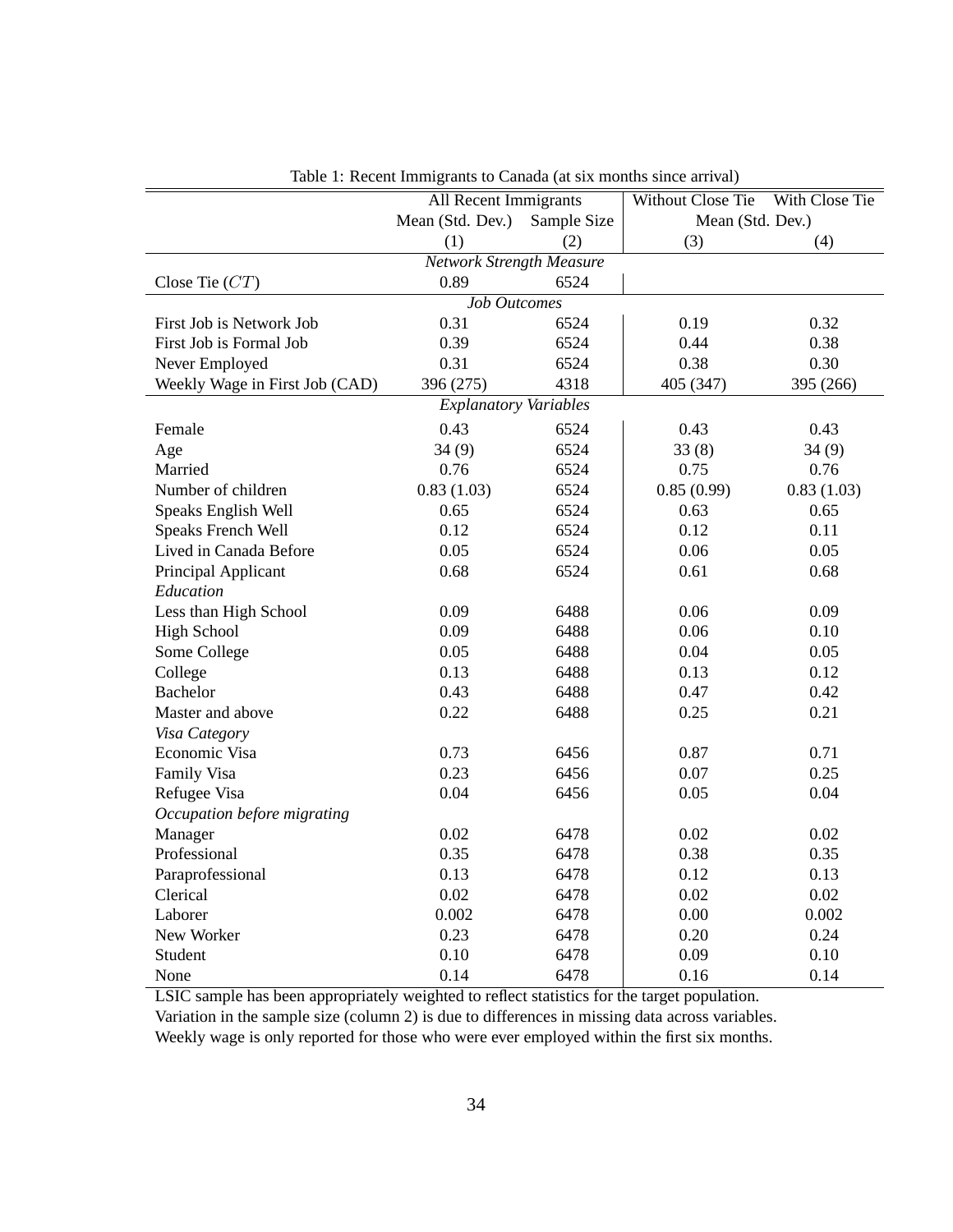|                                    |                           | inginaria windows and the contract windows and the contract of the contract of the contract of the contract of the contract of the contract of the contract of the contract of the contract of the contract of the contract of |                |                 |                                          |
|------------------------------------|---------------------------|--------------------------------------------------------------------------------------------------------------------------------------------------------------------------------------------------------------------------------|----------------|-----------------|------------------------------------------|
|                                    |                           | Multinomial Logit (MNL) Marginal Effects <sup>1</sup>                                                                                                                                                                          |                |                 | $(log)$ Wage Regression <sup>4</sup>     |
|                                    |                           | (at means of independent variables)                                                                                                                                                                                            |                |                 | (low wage imputed to the never employed) |
|                                    | Job <sup>2</sup><br>Forma | Network Job <sup>2</sup>                                                                                                                                                                                                       | Never Employed | 50th Percentile | 75th Percentile                          |
|                                    |                           | $\widehat{c}$                                                                                                                                                                                                                  | $\odot$        | $\widehat{E}$   | $\widehat{\odot}$                        |
| <b>Close Tie</b>                   | $-0.045***$               | $0.086***$                                                                                                                                                                                                                     | $-0.041$       | 0.096           | $0.086***$                               |
|                                    | [0.018]                   | [0.023]                                                                                                                                                                                                                        | [0.026]        | [0.089]         | [0.036]                                  |
| <b>b</b> servations                |                           | 6374                                                                                                                                                                                                                           |                | 5964            | 5964                                     |
| $\frac{3}{2}$ lusters <sup>3</sup> |                           | 545                                                                                                                                                                                                                            |                | 427             | 427                                      |
| ∗** ከ<∕ O O1 ** ከ<⁄ O O5 * ከ       |                           | $\leq 0$ 10 using two-tailed tests                                                                                                                                                                                             |                |                 |                                          |

Table 2: Validating Close Tie as a measure of Network Strength Table 2: Validating Close Tie as a measure of Network Strength

\*\*\*  $p < 0.01$ , \*\*  $p < 0.05$ , \*  $p < 0.10$  using two-tailed tests

 $\begin{array}{l}\n\text{where } p < 0.01, \text{ and } p < 0.05, \text{ and } p < 0.10 \text{ using two-tailed sets} \\
\text{1-1} & \text{1-1} & \text{1-1} & \text{1-1} & \text{1-1} & \text{1-1} \\
\text{1-1} & \text{1-1} & \text{1-1} & \text{1-1} & \text{1-1} & \text{1-1} \\
\text{1-1} & \text{1-1} & \text{1-1} & \text{1-1} & \text$ 1Full specification includes the 'Explanatory Variables' described in table 1, metropolitan dummies and country of birth dummies. Robust standard errors, clustered at the metropolitan-country of birth level, are shown within brackets. Robust standard errors, clustered at the metropolitan-country of birth level, are shown within brackets.

 ${}^{2}$ Refers to the *first* job. 2Refers to the *first* job.

<sup>3</sup>Refers to metropolitan-country of birth groups <sup>3</sup>Refers to metropolitan-country of birth groups

<sup>4</sup>Full specification consists of all variables used in the MNL. Standard errors are obtained using clustered bootstrap where 4Full specification consists of all variables used in the MNL. Standard errors are obtained using clustered bootstrap where replications are based on metropolitan-country of birth clusters. replications are based on metropolitan-country of birth clusters.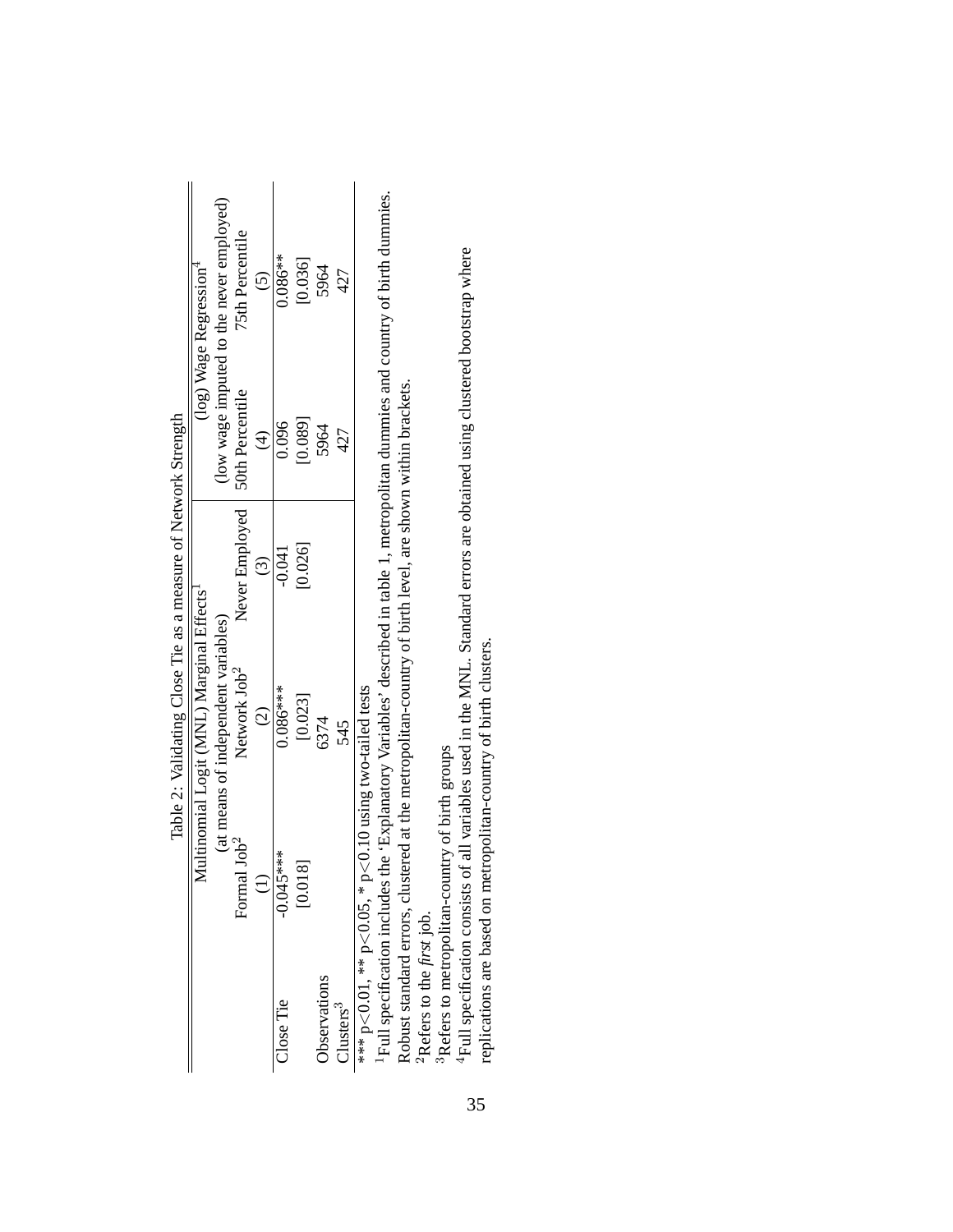(Log) Wage Regression (conditional on being employed) (Log) Wage Regression (conditional on being employed) Table 3: Network Premium and Close Tie Table 3: Network Premium and Close Tie

|                                          | OLS <sup>1</sup> |                                                                                                                                             |                                                                                              |                                                                                                                          |                                                                                                                                    |                                                                                                                                                             | arious deciles                                                                                                                                                                                                                                                                                                  |                                                                                                     |                                                                                                      |                                                                                         |
|------------------------------------------|------------------|---------------------------------------------------------------------------------------------------------------------------------------------|----------------------------------------------------------------------------------------------|--------------------------------------------------------------------------------------------------------------------------|------------------------------------------------------------------------------------------------------------------------------------|-------------------------------------------------------------------------------------------------------------------------------------------------------------|-----------------------------------------------------------------------------------------------------------------------------------------------------------------------------------------------------------------------------------------------------------------------------------------------------------------|-----------------------------------------------------------------------------------------------------|------------------------------------------------------------------------------------------------------|-----------------------------------------------------------------------------------------|
|                                          |                  |                                                                                                                                             | 2nd                                                                                          |                                                                                                                          |                                                                                                                                    | 5th                                                                                                                                                         |                                                                                                                                                                                                                                                                                                                 |                                                                                                     | 8th                                                                                                  |                                                                                         |
|                                          | $\oplus$         | $\widehat{c}$                                                                                                                               | $\frac{(3)}{0.241***}$                                                                       | $\bigoplus$                                                                                                              | $\frac{(5)}{0.090*}$<br>$\frac{1}{0.0481}$<br>$\frac{1}{0.0481}$<br>$\frac{1}{0.0591}$<br>$\frac{1}{0.0591}$<br>$\frac{1}{0.0591}$ | $\begin{array}{r} \begin{matrix} (6) \\ 0.083** \\ 0.0411 \\ 0.040 \\ 0.0511 \\ 0.0511 \\ 0.0511 \\ 0.0511 \\ 0.0511 \\ 0.0511 \\ \end{matrix} \end{array}$ | $rac{1}{2}$                                                                                                                                                                                                                                                                                                     | $\circledast$                                                                                       | $\frac{(9)}{0.076}$<br>$\frac{(0.076)}{0.058}$<br>$\frac{(0.076)}{0.016}$<br>$\frac{(0.072)}{0.066}$ | 9th<br>(10)<br>(10)<br>(10,006<br>(10,006)<br>(10,0094<br>(10,000)<br>(10,000)<br>(4094 |
| $\mathrm{Close}\ \mathrm{Tree}$          | $0.096*$         |                                                                                                                                             |                                                                                              |                                                                                                                          |                                                                                                                                    |                                                                                                                                                             |                                                                                                                                                                                                                                                                                                                 |                                                                                                     |                                                                                                      |                                                                                         |
|                                          | 0.052]           | $\frac{1}{0.256**}$<br>$\begin{bmatrix} 0.127 \\ 0.329^* \\ 0.171 \end{bmatrix}$<br>$\begin{bmatrix} 0.171 \\ -0.287 \\ 0.98 \end{bmatrix}$ | $\begin{array}{l} 0.086\\ 0.264**\\ 0.118\\ 0.0118\\ 0.0252**\\ 0.126\\ 0.126\\ \end{array}$ | $\begin{array}{r} \hline 0.102 \\ 0.084] \\ 0.139 \\ 0.101] \\ 0.101] \\ 0.142 \\ 0.133 \\ 0.103] \\ \hline \end{array}$ |                                                                                                                                    |                                                                                                                                                             | $\begin{array}{ l} \hline 0.049 \\[-4pt] 0.037] \\[-4pt] 0.026 \\[-4pt] 0.050] \\[-4pt] 0.049] \\[-4pt] 0.049] \\[-4pt] 0.049] \\[-4pt] 0.049] \\[-4pt] 0.049] \\[-4pt] 0.049] \\[-4pt] 0.049] \\[-4pt] 0.049] \\[-4pt] 0.049] \\[-4pt] 0.049] \\[-4pt] 0.049] \\[-4pt] 0.049] \\[-4pt] 0.049] \\[-4pt] 0.049]$ | $\begin{array}{r} 0.035 \\ 0.043 \\ -0.040 \\ 0.071 \\ 0.001 \\ 0.001 \\ 0.002 \\ 4094 \end{array}$ |                                                                                                      |                                                                                         |
| Network Job                              | 0.052            |                                                                                                                                             |                                                                                              |                                                                                                                          |                                                                                                                                    |                                                                                                                                                             |                                                                                                                                                                                                                                                                                                                 |                                                                                                     |                                                                                                      |                                                                                         |
|                                          | [0.076]          |                                                                                                                                             |                                                                                              |                                                                                                                          |                                                                                                                                    |                                                                                                                                                             |                                                                                                                                                                                                                                                                                                                 |                                                                                                     |                                                                                                      |                                                                                         |
| Network Job*Close Tie                    | 0.090            |                                                                                                                                             |                                                                                              |                                                                                                                          |                                                                                                                                    |                                                                                                                                                             |                                                                                                                                                                                                                                                                                                                 |                                                                                                     |                                                                                                      |                                                                                         |
|                                          | [0.085]          |                                                                                                                                             |                                                                                              |                                                                                                                          |                                                                                                                                    |                                                                                                                                                             |                                                                                                                                                                                                                                                                                                                 |                                                                                                     |                                                                                                      |                                                                                         |
| Observations                             | 4094             |                                                                                                                                             |                                                                                              |                                                                                                                          |                                                                                                                                    |                                                                                                                                                             |                                                                                                                                                                                                                                                                                                                 |                                                                                                     |                                                                                                      |                                                                                         |
| *** p<0.01, ** p<0.05, * p<0.10 using t  |                  | tests. Full                                                                                                                                 | specific.                                                                                    |                                                                                                                          | includes the 'Explanatory'                                                                                                         |                                                                                                                                                             | Variables                                                                                                                                                                                                                                                                                                       | escribed in table                                                                                   |                                                                                                      |                                                                                         |
| metropolitan dummies and country of birt |                  |                                                                                                                                             |                                                                                              |                                                                                                                          |                                                                                                                                    |                                                                                                                                                             |                                                                                                                                                                                                                                                                                                                 |                                                                                                     |                                                                                                      |                                                                                         |

metropolitan dummies and country of birth dummies.

1Standard errors clustered at metropolitan-country of birth level, R squared is 0.18

1 Standard errors clustered at metropolitan-country of birth level, R squared is 0.18<br><sup>1</sup> Standard errors clustered at metropolitan-country of birth level, R squared is 0.18<br><sup>2</sup> Standard errors are obtained using clustered <sup>2</sup>Standard errors are obtained using clustered bootstrap where replications are based on 358 metropolitan-country of birth clusters.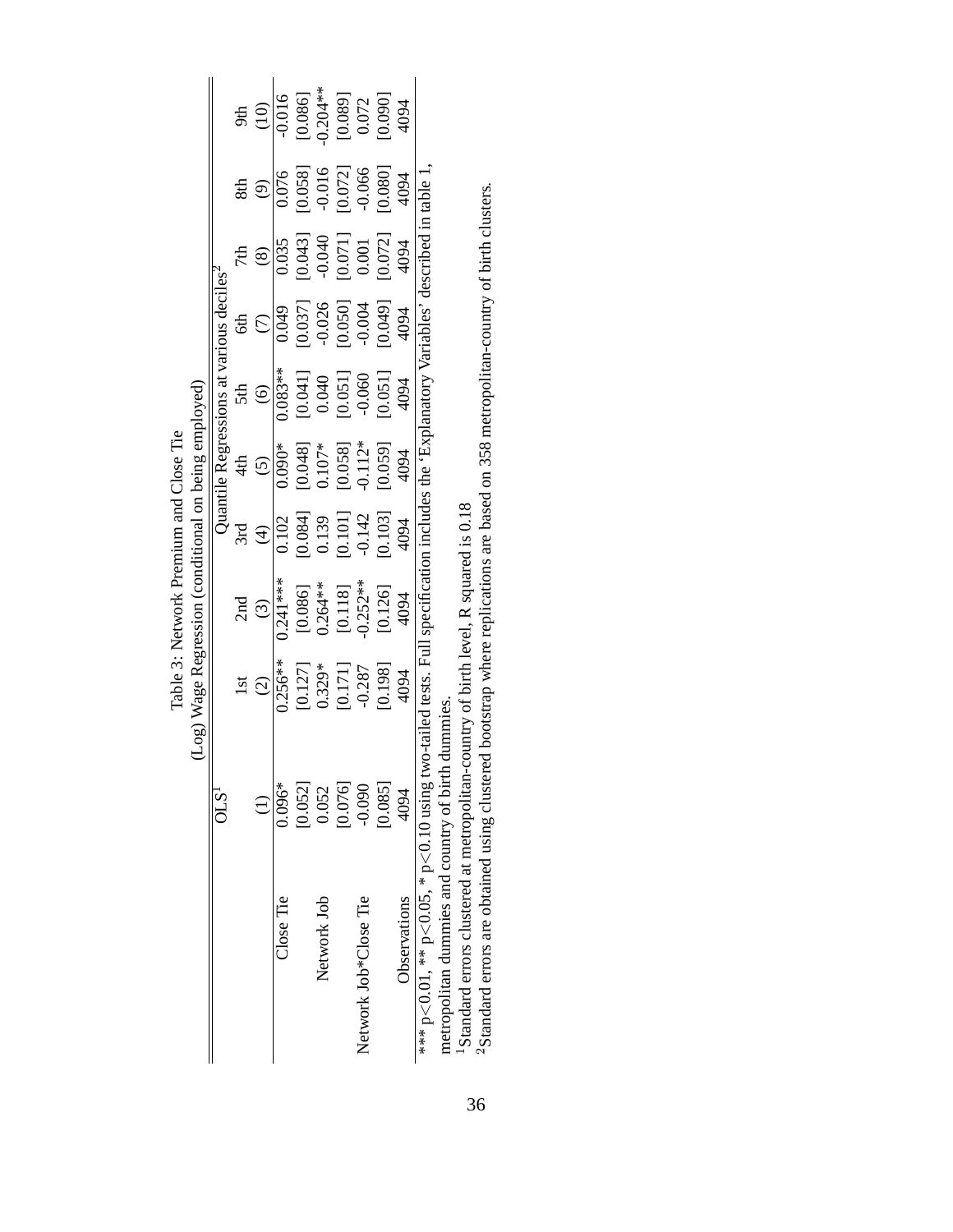|                                |                 |                                                             |                                                     |                                                                               | Table 4: Difference in Differences for Observed Characteristics                   |                                                                       |                                                                                                   |                                                                   |                                                                                               |
|--------------------------------|-----------------|-------------------------------------------------------------|-----------------------------------------------------|-------------------------------------------------------------------------------|-----------------------------------------------------------------------------------|-----------------------------------------------------------------------|---------------------------------------------------------------------------------------------------|-------------------------------------------------------------------|-----------------------------------------------------------------------------------------------|
|                                |                 |                                                             |                                                     |                                                                               | <b>OLS</b>                                                                        |                                                                       |                                                                                                   |                                                                   | Ordered Logistic                                                                              |
|                                |                 |                                                             |                                                     |                                                                               |                                                                                   |                                                                       |                                                                                                   |                                                                   | Coefficients                                                                                  |
|                                | Female          | Age                                                         | Married                                             | No. of                                                                        | Speaks                                                                            | Speaks                                                                | Lived in                                                                                          | hincipal                                                          | Education                                                                                     |
|                                |                 |                                                             |                                                     | children                                                                      | English                                                                           | French                                                                | Can. Before                                                                                       | Applicant                                                         |                                                                                               |
|                                | $\widehat{\Xi}$ | $\widehat{c}$                                               | $\odot$                                             | $\bigoplus$                                                                   | $\widetilde{S}$                                                                   | $\odot$                                                               | $\widehat{C}$                                                                                     | $\circledast$                                                     | $\odot$                                                                                       |
| $\Box$ ose $\mathrm{Tie}$      | 0.015           | 0.359                                                       | 0.018                                               |                                                                               | $0.077*$                                                                          | $-0.013$                                                              | 0.003                                                                                             | $0.072**$                                                         | $-0.260**$                                                                                    |
|                                | $0.028$ ]       |                                                             |                                                     |                                                                               |                                                                                   |                                                                       | [0.012]                                                                                           |                                                                   |                                                                                               |
| Network Job                    | 0.081           | $[0.545]$<br>0.596                                          |                                                     |                                                                               |                                                                                   |                                                                       |                                                                                                   |                                                                   | $[0.108]$<br>$0.490***$                                                                       |
|                                | [0.059]         |                                                             | $\begin{array}{c} [0.027]0.016 \ 0.016 \end{array}$ | $\begin{array}{c} 0.027 \\ 0.065] \\ 0.106 \\ 0.079] \\ 0.071 \\ \end{array}$ | $\begin{array}{c} [0.043] \\ -0.128** \\ [0.049] \\ -0.053 \\ \hline \end{array}$ | $\begin{array}{c} [0.037] \\ -0.036 \\ [0.053] \\ -0.008 \end{array}$ | $0.021$ ]<br>$-0.007$                                                                             | $\begin{bmatrix} 0.036 \\ -0.075 \\ 0.046 \\ 0.029 \end{bmatrix}$ |                                                                                               |
| Network Job*Close Tie          | $-0.069$        |                                                             | $-0.030$                                            |                                                                               |                                                                                   |                                                                       |                                                                                                   |                                                                   |                                                                                               |
|                                | [0.065]         | $\begin{array}{c} [1.024] \\ -0.376 \\ [0.870] \end{array}$ | [0.040]                                             | 4094                                                                          |                                                                                   | $0.048$ ]                                                             | [0.022]                                                                                           | [640.0]                                                           | $\begin{bmatrix} 0.166\\ -0.441**\\ \begin{bmatrix} 0.204\\ 4094 \end{bmatrix} \end{bmatrix}$ |
| Observations                   | 4094            | 4094                                                        | 4094                                                |                                                                               | 4094                                                                              | 4094                                                                  | 4094                                                                                              | 4094                                                              |                                                                                               |
| R-squared                      | 0.007           | 0.003                                                       | 0.003                                               | 1.001                                                                         | 0.035                                                                             | 0.006                                                                 | 0.003                                                                                             | 0.005                                                             |                                                                                               |
| Log Pseudolikelihood           |                 |                                                             |                                                     |                                                                               |                                                                                   |                                                                       |                                                                                                   |                                                                   | 90111.573                                                                                     |
| *** p<0.01, ** p<0.05, * p<0.1 |                 |                                                             |                                                     |                                                                               |                                                                                   |                                                                       | using two-tailed tests; Robust standard errors in brackets, clustered at the metropolitan-country |                                                                   |                                                                                               |
| of birth level (358 clusters). |                 |                                                             |                                                     |                                                                               |                                                                                   |                                                                       |                                                                                                   |                                                                   |                                                                                               |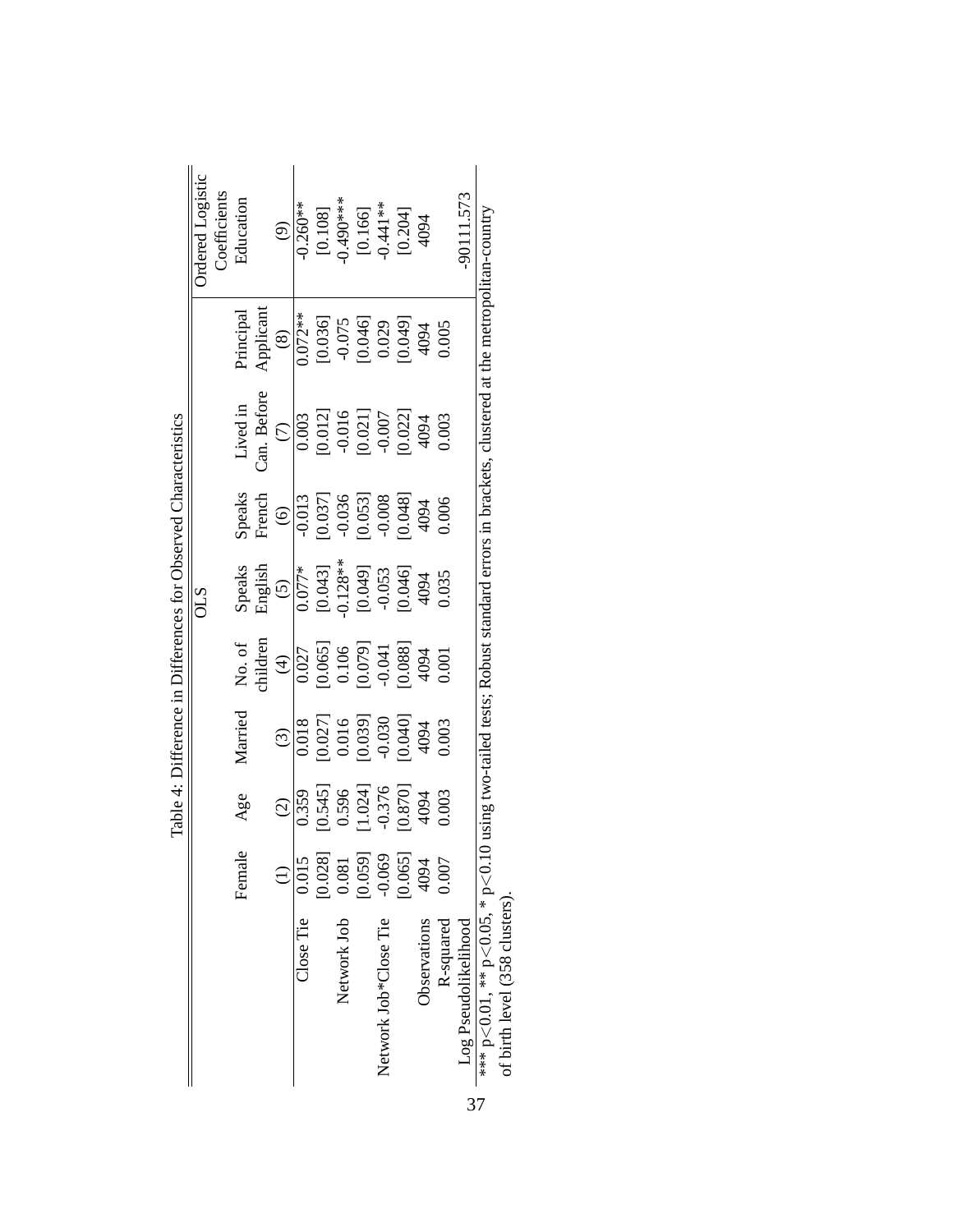|                             | $\frac{1}{2}$             |                        |                           |                                                |  |
|-----------------------------|---------------------------|------------------------|---------------------------|------------------------------------------------|--|
|                             |                           | OLS <sup>2</sup>       |                           | Quantile Regression, third decile <sup>3</sup> |  |
|                             | All Controls <sup>1</sup> | Excluding              | All Controls <sup>1</sup> | Excluding                                      |  |
|                             |                           | <b>Observed Skills</b> |                           | <b>Observed Skills</b>                         |  |
|                             | (1)                       | (2)                    | (3)                       | (4)                                            |  |
| Close Tie                   | $0.096*$                  | $0.093*$               | $0.241***$                | $0.264***$                                     |  |
|                             | [0.052]                   | [0.052]                | [0.086]                   | [0.099]                                        |  |
| Network Job                 | 0.052                     | 0.039                  | $0.264**$                 | $0.226*$                                       |  |
|                             | [0.076]                   | [0.073]                | [0.118]                   | [0.126]                                        |  |
| Network Job*Close Tie       | $-0.090$                  | $-0.100$               | $-0.252**$                | $-0.214$                                       |  |
|                             | [0.085]                   | [0.085]                | [0.126]                   | [0.134]                                        |  |
| Language skills             | Yes                       | N <sub>0</sub>         | <b>Yes</b>                | N <sub>0</sub>                                 |  |
| Visa category               | Yes                       | No                     | <b>Yes</b>                | N <sub>0</sub>                                 |  |
| Occupation before migrating | Yes                       | No                     | <b>Yes</b>                | No                                             |  |
| <b>Education</b> level      | Yes                       | N <sub>0</sub>         | <b>Yes</b>                | N <sub>0</sub>                                 |  |
| R-squared                   | 0.18                      | 0.16                   |                           |                                                |  |
| Clusters                    | 358                       | 358                    | 358                       | 358                                            |  |
| <b>Observations</b>         | 4094                      | 4094                   | 4094                      | 4094                                           |  |

#### Table 5: Skill Bias Check: (Log) Wage Regression (conditional on being employed)

\*\*\* p<0.01, \*\* p<0.05, \* p<0.10 using two-tailed tests. Unless specified, full specification includes <sup>1</sup>'All Controls' includes the 'Explanatory Variables' described in table 1, metropolitan dummies and country of birth dummies.

<sup>2</sup>Standard errors clustered at metropolitan-country of birth level

<sup>3</sup>Standard errors are obtained using clustered bootstrap where replications are based on metropolitan-country of birth clusters.